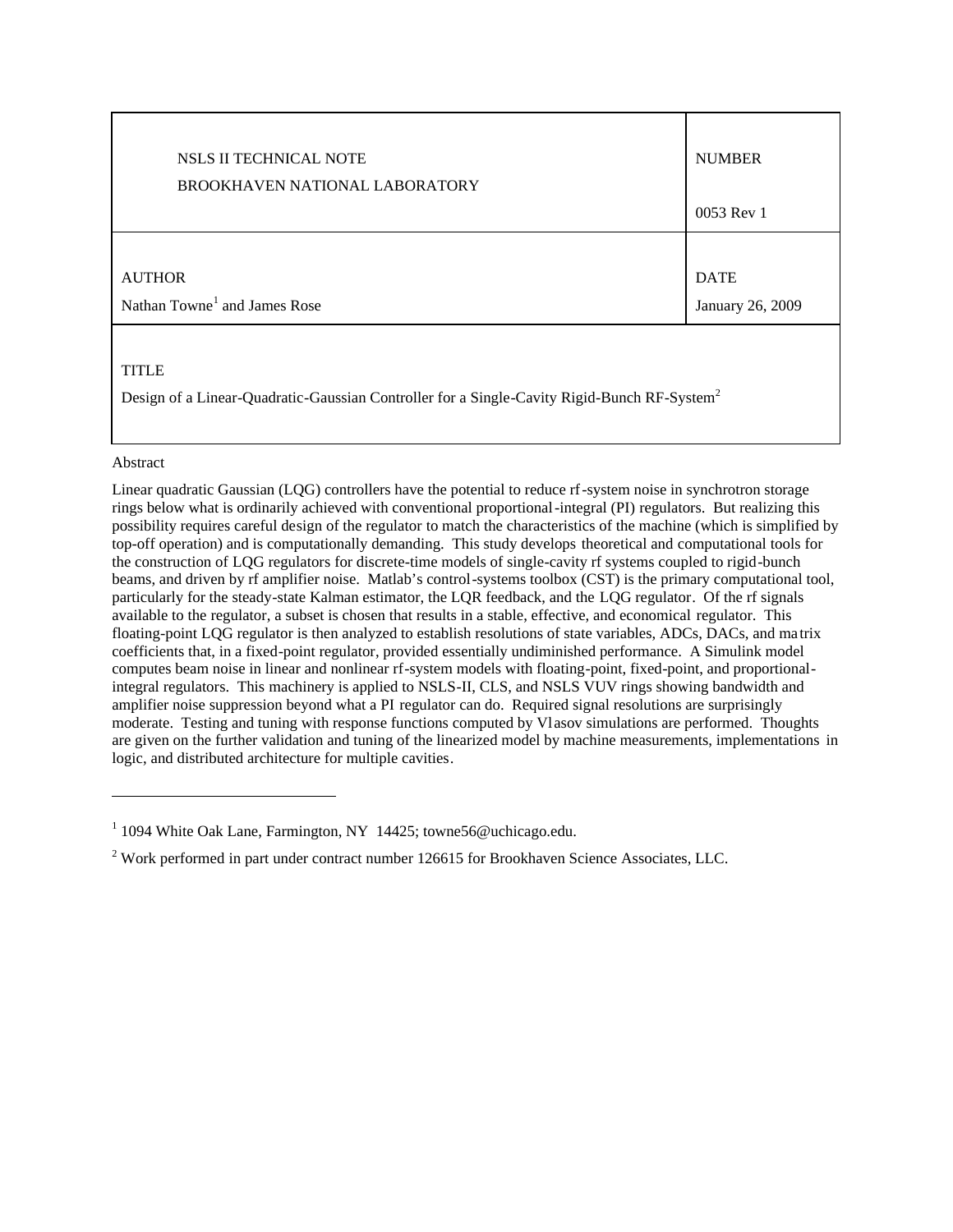# 1 Contents

| 1              |     |  |  |  |  |
|----------------|-----|--|--|--|--|
| $\overline{2}$ |     |  |  |  |  |
| 3              |     |  |  |  |  |
|                | 3.1 |  |  |  |  |
|                | 3.2 |  |  |  |  |
|                | 3.3 |  |  |  |  |
|                | 3.4 |  |  |  |  |
|                | 3.5 |  |  |  |  |
|                | 3.6 |  |  |  |  |
| $\overline{4}$ |     |  |  |  |  |
|                | 4.1 |  |  |  |  |
|                | 4.2 |  |  |  |  |
|                | 4.3 |  |  |  |  |
|                | 4.4 |  |  |  |  |
| 5              |     |  |  |  |  |
|                | 5.1 |  |  |  |  |
|                | 5.2 |  |  |  |  |
|                | 5.3 |  |  |  |  |
|                | 5.4 |  |  |  |  |
| 6              |     |  |  |  |  |
|                | 6.1 |  |  |  |  |
|                | 6.2 |  |  |  |  |
|                | 6.3 |  |  |  |  |
|                | 6.4 |  |  |  |  |
|                | 6.5 |  |  |  |  |
|                | 6.6 |  |  |  |  |
| $\tau$         |     |  |  |  |  |
|                | 7.1 |  |  |  |  |
|                | 7.2 |  |  |  |  |
|                | 7.3 |  |  |  |  |
|                | 7.4 |  |  |  |  |
| 8              |     |  |  |  |  |
| 9              |     |  |  |  |  |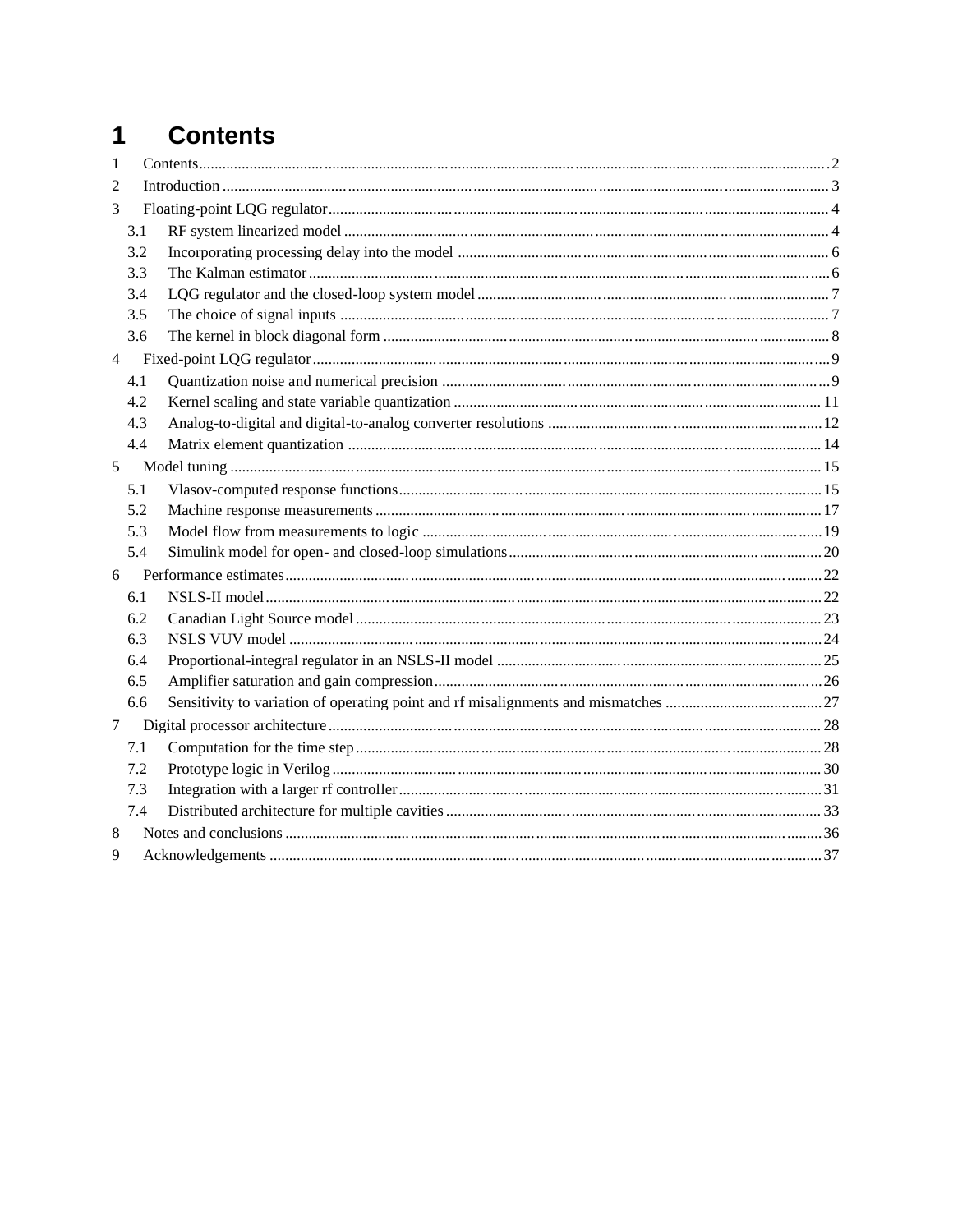# **2 Introduction**

NSLS-II is to be a state of the art synchrotron light source with unprecedented brightness and transverse emittances [1]. Timing experiments demand the most stringent tolerance of beam phase and energy noise of any experimental technique. These tolerances for short (unstretched and compressed) bunches are a factor of ten or more below expected noise generated by klystrons driving the cavities, so a great deal of noise suppression with substantial bandwidths are required of the rf system. Landau cavities to lengthen bunches and extend lifetime is to be more commonly used by other experiments, but some other experiments using these stretched bunches still require a high degree of energy regulation to utilize the high spectral resolution of radiation emitted by insertion devices [1].

The primary noise issue in the rf system is rf noise from the klystrons due to power-supply ripple, which results primarily in phase noise. Feedback around the klystron is a way to suppress this noise before it becomes more deeply entrenched in the rest of the rf system, but klystron saturation is an issue that complicates such a solution [20]. A phase loop is a simpler solution capable of largely suppressing phase noise because it is largely decoupled from klystron saturation. But there is still residual amplitude (and phase) noise that exceed tolerances when only this loop is used.

A linear-quadratic-Gaussian (LQG) regulator [2, 3, 4] utilizes knowledge of the workings of its target system (the 'plant' to be regulated) to minimize in a least-squares sense an object function *J* consisting of the noise of critical internals determined, in the case of a light source, by the needs of the experiments, plus a quadratic measure of the cost of controlling the plant via the plant's inputs (rf drive), while the plant is driven by its noise sources. Comprehensive and accurate models of the dynamics of the system being controlled and the noise driving it are required to synthesize these regulators. While those needs can be onerous, these regulators can be astonishingly effective.

Rigid-bunch models of the beam are capable of accurately describing short bunches [5,14] in synchrotron storage rings. While this is not possible for fully stretched bunches, rigid-bunch models are still capable of describing partially stretched bunches with sufficient accuracy that LQG regulators are still effective, at the same time stretching provides sufficient lifetime improvement to meet the needs of the machine and its users. Thus LQG regulators can be applied to NSLS-II for partially stretched bunches as well as for unstretched or compressed bunches.

This study explores the use of state-space models and LQG regulators and their digital implementations in the NSLS-II storage ring. Because the use of LQG regulators can be comprehensive as easily as not, the function of a klystron phase loop is not treated separately, but is instead absorbed into the LQG regulator.

In an rf system, noise bandwidths and the complexity of the plant to be regulated by an LQG regulator are sufficiently large that a great deal of computing power is required to implement the regulator. A fieldprogrammable gate array (FPGA) is needed to meet this need, particularly with fixed -point computation due to its economy in logic. In digital control of analog systems, noise issues arise from both the analog-to-digital (ADC) conversion at the controller input, and the digital-to analog conversion at the output of the controller. The objective function *J* of the LQG formalism determined by plant specifications and the cost function applied to the closed-loop system provides a means to evaluate the tolerable noise introduced by quantization, and hence the ADC and DAC resolutions on an input-by-input and output-by-output basis. Finite resolution of computations internal to the Kalman estimator, particularly to the kernel matrix computation, also introduces quantization noise that must be evaluated. These sources, too, can be evaluated and controlled by the use of the objective function applied to the closed-loop system where tolerable resolutions are imposed on results of the kernel calculation (the *A* matrix product) determining evolution of the state variables. In this way it can be assured that the regulator is capable of providing the performance needed for the task, without throwing unneeded bits that add to the cost, the heat load, the bit error rate in the computation and programming, and failure rate of the controller.

The kernel calculation is computationally intensive because the kernel (the *A* matrix) is a relatively large matrix. The dimension of the matrix -- the number of state variables -- is eight for each cavity plus twice the number of bunches. More than one bunch may be included to accommodate the possibility that the regulator can be used to suppress nearby coupled-bunch modes and coupled-bunch equilibrium-phase instabilities, which are a problem in large rings [6] because they are driven by the rf-cavity accelerating modes. So the number state variables and matrix elements to be computed is rather large. The good news on this front is that the kernel (and the regulator as a whole) may be transformed by a similarity transformation, one that leaves the kernel block diagonal with at most two -by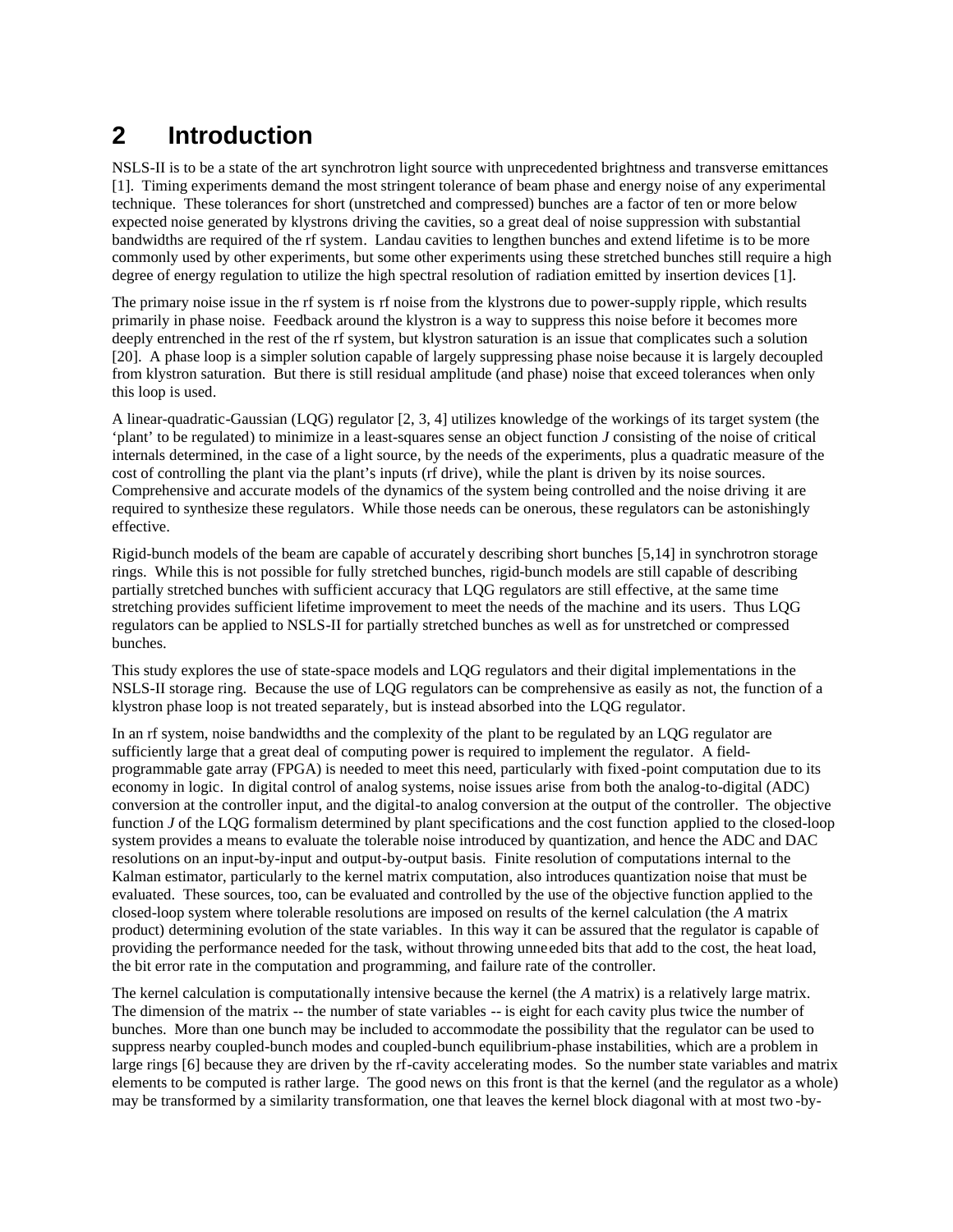two blocks. In this form, the kernel is much less computationally intensive and may be computed serially with two multipliers. Although such a kernel transformation leaves the B and C matrices dense, those matrix products are to be computed via a multiply-accumulate architecture unaffected by the transformation.

A single-cavity digital architecture is developed in Sec. 5.2, one that serially computes the *A*, *B*, and *C* matrix products during the sampling interval. The sampling interval of the LQG regulator is to be in the one- to two-MHz range, while the low-level data rate of the controller is to be about 40 MHz [7]. Two multipliers/accumulators for the A matrix, and a multiplier/accumulator for each row of B (inputs), and each column of C (outputs) implement the computations serially with sufficient time over the LQG sampling interval to process each set of samples without additional parallelization. Prototype logic in Verilog [8] was developed and simulated to verify the logic design of the single-cavity regulator, although no effort was made to test in hardware for data-processing capacity, or to add pipelining for this purpose.

With multiple cavities, the number of state variables associated with cavities is multiplied, while the beam degrees of freedom remain the same. In a natural digital architecture for multiple cavities described in Sec. 7.4, each cavity has a digital controller and there is a system-level controller. The *A*, *B*, *C*, and *D* computations are distributed in a natural way among the cavity regulators and the system-level regulator, while the system controller has a further data-distribution function.

This entire endeavor requires having an accurate linear model of the actual rf/beam system within which the regulator is embedded. The scope of this study does not, unfortunately, include development and testing of LQG regulators with beam on real machines. As a substitute, synthesized regulators were tested against linear models derived from Vlasov-computed impulse-response functions. In this way, the potential performance of LQG regulators was assessed against independent models having a degree of realism.

Looking beyond Vlasov models of machines, accurate machine measurements are ultimately required from which plant models are accurately fit. It is suggested that each controller have embedded in its logic a frequency-domain network analyzer capable of exciting the rf system and synchronously measuring the system's response. This route provides assurance that system measurements use the same hardware as the regulators use to control the system. Such measurements would be undertaken periodically, perhaps daily, and would entail download of the updated coefficients to the controller(s).

Although a number of software packages exist designed for the development of LQG regulators, in this study Matlab [9] and its Control Systems Toolbox was used for the synthesis of the regulator, and Matlab's Simulink was used for simulating synthesized regulators and assessing their performance while acting on linearized models and with non-linear Simulink models. Please consult the documentation for Matlab and other Mathworks [10] products as needed while reading this report, particularly while reading Sec. 3. Also consult Hindi's notes [11] or other sources for mathematical background regarding linear-quadratic-Gaussian regulators, and Moroney's dissertation [3] or other source for a survey of quantization noise and more generally the synthesis of LQG regulators.

In the rest of this report is described the steps involved in the construction of a (floating-point) regulator including the rf-system model and its linearization into a Matlab LTI object (Sec. 3), how fixed-point regulators are constructed (Sec. 4), the mechanics of model tuning and validation via machine measurements and Vlasov response functions (Sec. 5), the application of these ideas to NSLS-II, Canadian Light Source (CLS) [17], and NSLS VUV rings (Sec. 6), and architecture and design of fixed-point regulators in logic (Sec. 7).

# **3 Floating-point LQG regulator**

There are a number of steps involved in the construction of the floating-point regulator. The most basic are the construction of the linearized plant model, the Kalman estimator, LQR feedback, and the LQG regulator. But prior to these steps, processing delay must be incorporated into the model. Then, plant outputs available to the regulator must be chosen based on stability and performance, and a kernel transformation is used to simplify the kernel computation.

# 3.1 **RF system linearized model**

The rf system model is of a rigid-bunch beam in a single-cavity ring modeled in Simulink. In Figure 1, the particles blocks models the motion of point-like bunches in longitudinal phase space  $(\tau, \varepsilon)$  under the influence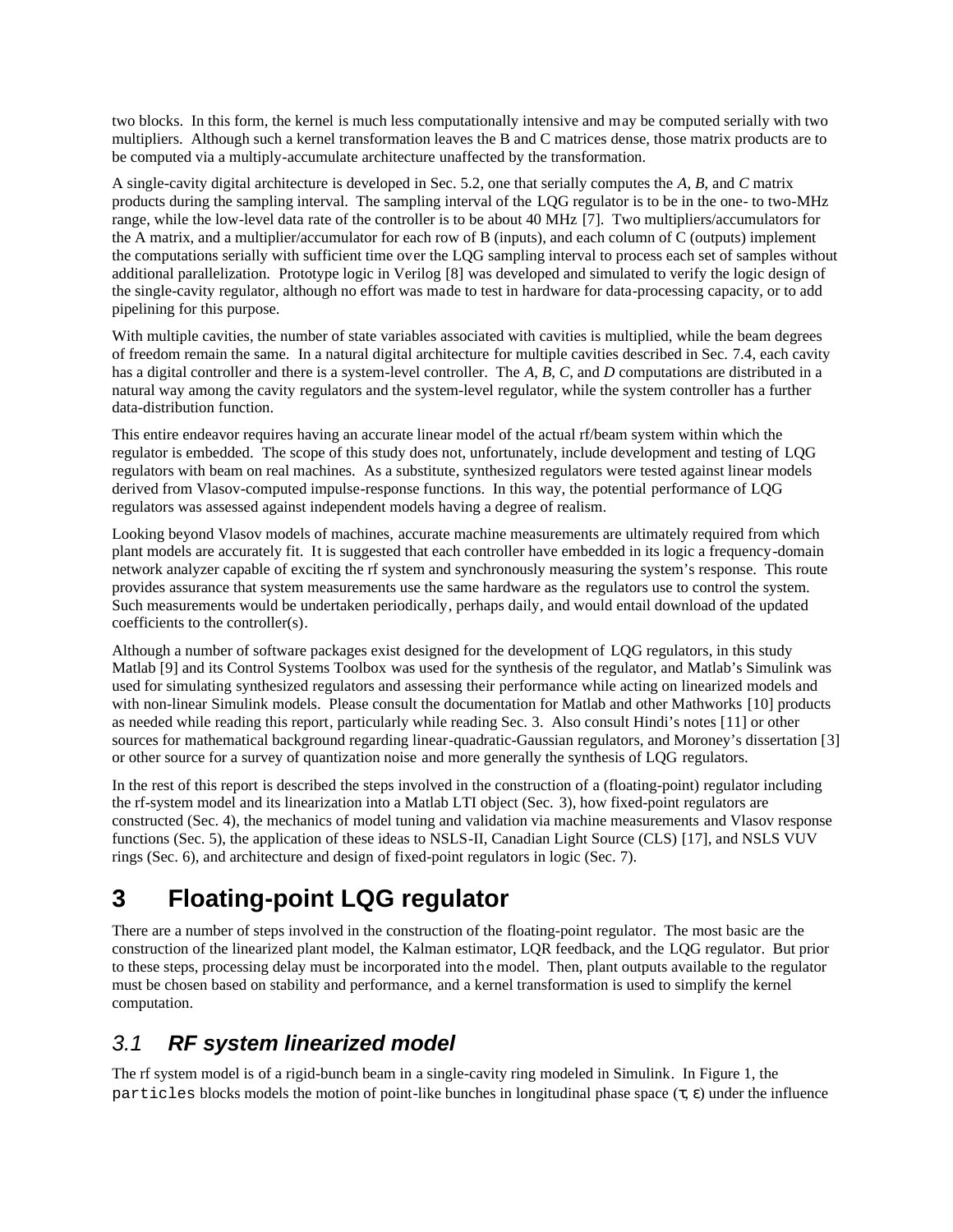of voltage kicks each revolution coming from the RFMode block (for the fundamental accelerating mode). The rf mode is driven by impulses from the rf amplifier and the bunches passing through it (q and tau inputs, respectively). The Amplifier block models the klystron, and the coupling block handles conversion of waveguide fields to equivalent charge impulses driving the cavity and outputs forward and reverse power intensities. RF feedback in the RF feedback block is there to suppress the reactive Robinson instability that is inherent in superconducting cavities driving rigid-bunch beams [12].



**Figure 1: Basic single-cavity rigid-bunch mode in Simulink.**

The synthesis of a regulator using CST requires starting with the model of Figure 1. The function LTIBuild.m handles the synthesis of the state-space model.

 $lti = LTIBuild(TTI5', 100000*Ts);$ 

The first argument is a string that specifies the name of the Simulink model file, whose extension is .mdl. The second argument is the duration of simulation, after which is taken the operating point about which the model is linearized. 1ti is a state-space object returned by the function. It integrates the state-space matrix equations

$$
x_{n+1} = A \cdot x_n + B \cdot u_n + G \cdot w_n
$$
  
\n
$$
y_n = C \cdot x_n + D \cdot u_n + H \cdot w_n
$$
 (1)

The matrices are all computed by LTIBuild and are contained in lti. The vector *u* is to be used as a control input, the vector *w* is noise input, *x* contains the internal state variables, and *y* are outputs. The matrix *A* I term here the kernel. *B* and *G* are both contained in a single matrix  $1 \text{ t}$  i.  $B = [B,G]$ ; similarly for *D* and *H* contained in lti.D =  $[D,H]$ . The division between B and G in lti.B is for now one of interpretation determined by the goals of the model.

The basic model of Fig. 1, once linearized, is described by eight state variables. Additional state v ariables are required to accommodate shaping of the noise spectra and the signal-processing delay (discussed later).

There are a number of steps needed to prepare a model like Fig. 1 for linearization. To begin with, the amplifier block and CESR cavity block in Figure 1 are model blocks. Unfortunately, Matlab's linearization functions don't support model blocks, so the internals of these blocks must be copied to the model and model parameters replaced with values from the workspace.

LTI5.mdl of Figure 2 has these changes and also shows the addition of five input points and eight output points made available for linearization. Two of the input points are the I and Q phaser components of ain of Figure 1, two are I and Q phaser components of the noise injected at the klystron output, and the fifth is a field intensity applied to the input of the particles block. The I component of the input I/Q pair is aligned with the nominal phaser ain and normalized to ain. Similarly for the second I/Q pair at the output of the amplifier and the nominal phaser a0 there. (ain and  $a0$  are computed when  $NSLSII$ .m is run.  $NSLSII$ .m and the files it calls define many machine parameters in the workspace.) The fifth input is meant to be a broad-band kicker such as a strip line. But I haven't done much with it because much too much rf power is needed there to make a difference.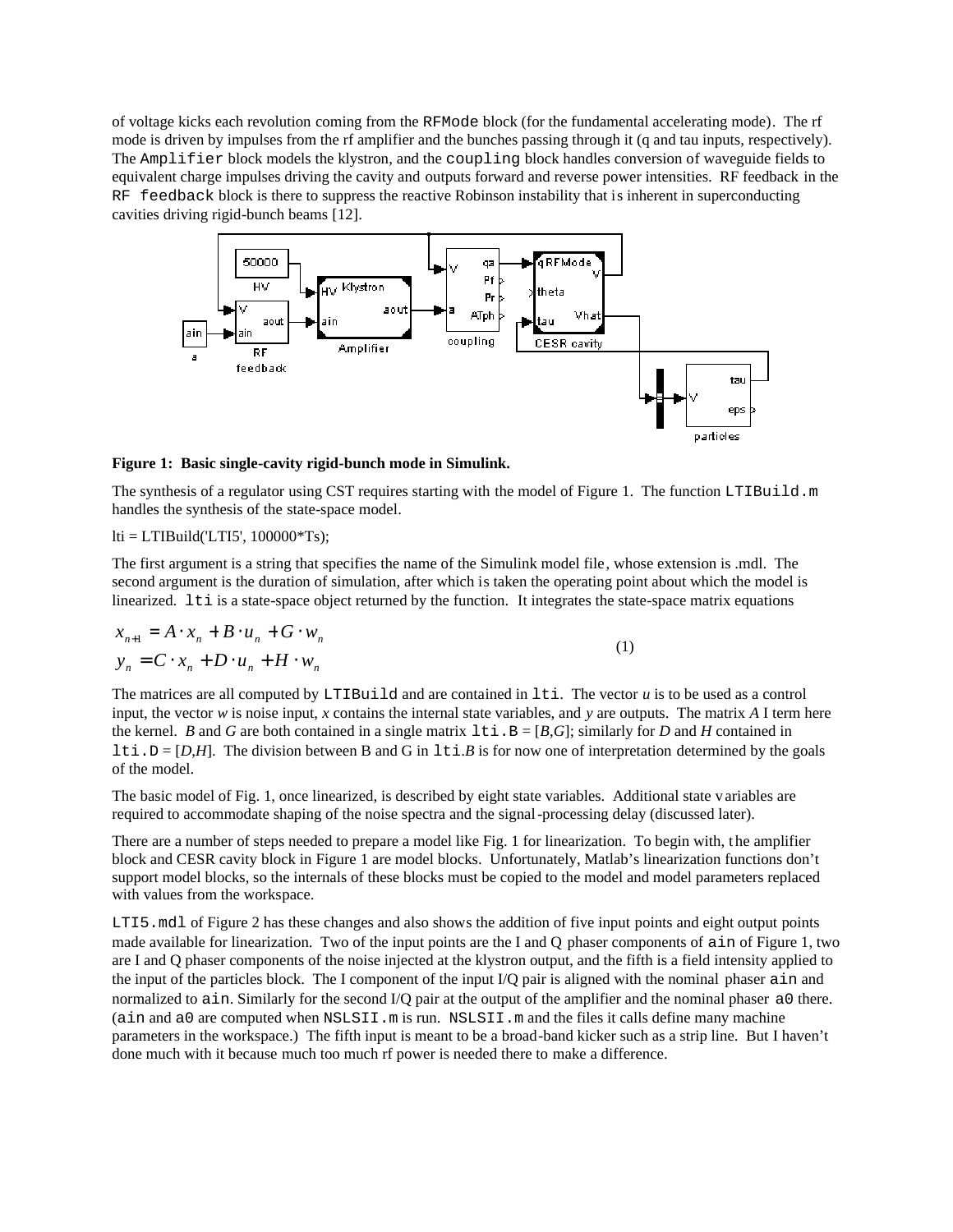

#### **Figure 2: Full model used for linearization.**

Each input and output point in a model to be linearized should be given a unique name. These names are used to specify the particular outputs to be taken as inputs by the regulator, and which inputs are to be supplied with signals by the outputs of the regulator. How this is done during construction of the regulator is described in Sec.3.5. The names are contained in cell arrays assigned to the properties lti.inputnames and lti.outputnames of lti. State-variable names are contained in the property lti.statenames. One refers to inputs, outputs, and state variables by their more user friendly names instead of by index. The names should be chosen so that the noise inputs are ordered after the signal (control) inputs.

Discrete-time models used for linearization should use the memory element instead of, e.g., the  $z^{-N}$  element. The latter block does not have the option to treat it as a delay for the purposes of linearization. When  $z^{-N}$  is used, results are all wrong.

The particles block of Figure 1 is able to handle an arbitrary number of bunches in a symmetric fill. Three bunches were for now chosen for the NSLS-II model so that one time step is a realistic number for the group delay in the amplifier chain, which is encapsulated in the AmpDly block of Figure 1. The correct number of delay elements must be added to the particles block of Figure 1 by hand.

### 3.2 **Incorporating processing delay into the model**

Processing delay is an integral part of the feedback loop. It must be built into the model even though it is physically part of the regulator. But adding memory elements to the inputs of the model generates an error when Matlab's linearize is run. To get around this problem, the inputdelay property of the signal inputs (but not the noise inputs) of the linearized model is set to 1, in effect adding a one-unit delay to the signal inputs. Then Matlab's pade function is run. That functions converts the input delays to poles on the *z* plane without errors.

A result of the addition of delays is that there are new state variables in the model, one for each input with a delay. (Minimizing the number of state variables is the reason to apply delays to only the signal inputs and not the noise inputs.) LTICovR gives the new state variables names.

### 3.3 **The Kalman estimator**

The Kalman filter estimates the plant state variables using a set of noisy inputs from the plant, given knowledge of the plant dynamics, statistical properties of the input noise  $w$ , and properties of the readout noise  $v$ . The particular outputs available to the estimator may be chosen at will, although the stability and performance of the LQG regulator depends on the choice. Input noise is specified by a covariance matrix  $W = \langle u \cdot u^T \rangle$ , where the angle brackets indicate a statistical average and *w* is white noise over the sampling bandwidth. In the model LTI5, the filters lp1 and lp2 roll off the white noise at 10 kHz to better simulate the klystron noise spectrum. The diagonal elements of *W* are chosen that they represent 1% amplitude noise and 3 degrees phase noise in 10-kHz bandwidth. Off diagonal elements are set to zero to simulate uncorrelated noise.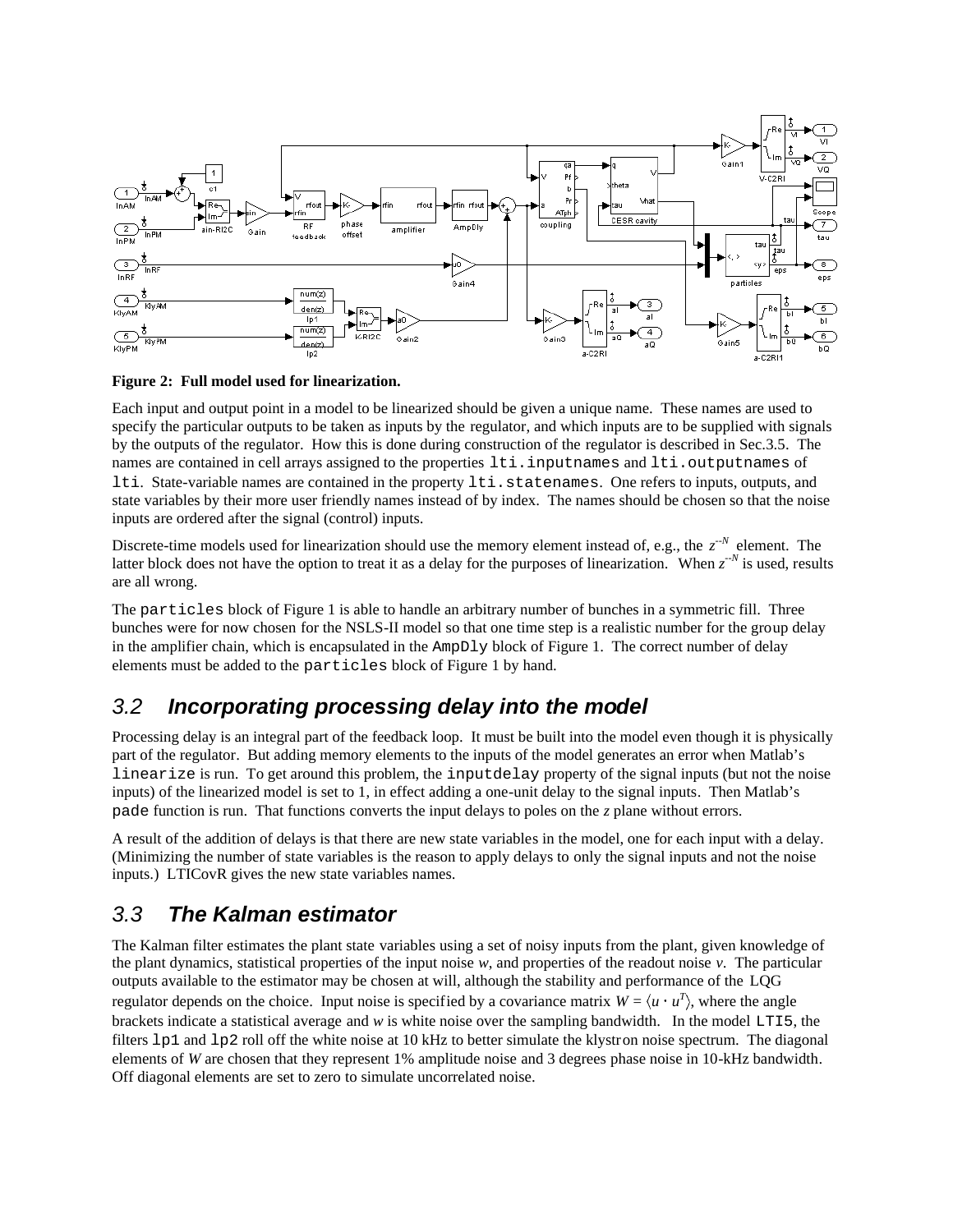Similarly, the readout noise associated with the outputs *y* has covariance matrix  $V = \langle v \cdot v^T \rangle$ , where *v* is a column vector with the same dimensions as the outputs *y*. The estimator inputs see the noisy outputs  $y_v = y + v$ . Fairly small values of noise are chosen for *V* based on ADC data sheets, anticipating quiet ADCs.

From there, the Kalman estimator is generated by the kalman function.

## 3.4 **LQG regulator and the closed-loop system model**

Feedback from the estimator state variables back to the estimator and to the plant is determined by the matrix *K* minimizing  $J = \langle x^T \cdot Q \cdot x \rangle + \langle u^T \cdot R \cdot u \rangle$ , where user-supplied beam-phase and –energy noise tolerances define *Q*, and the cost associated with non-zero effort *u* defines *R*. The beam-based tolerances specify maximum rms jitter in  $\tau$  and  $\varepsilon = \delta E/E$ ; the reciprocal of the squares of these numbers are entered into the diagonal of *Q* with other elements being zero. Since there is a great deal of power available in the rf system, cost of the effort in *u* is small, and relatively small *R* is chosen accordingly.

From there, the Matlab (Control Systems Toolbox) function dlqr returns the feedback-matrix *K* given the matrices *A*, *B* (*B* for signal inputs, but not *G* for noise inputs), *Q*, and *R*.

The function lqgreg returns the LQG regulator given the estimator and the feedback matrix *K*. The regulator is a Matlab state-space object with its own *A*, *B*, *C*, and *D* matrices, as well as other properties.

The function feedback takes the plant and the regulator as inputs and returns the closed-loop system having the same inputs and outputs as the plant.

## 3.5 **The choice of signal inputs**

A problem with using LQG regulators is that they need not be stable. This does not mean that the regulator cannot control the plant, but that it is stabilized by feedback from the plant while it suppresses noise in the plant. The numerical experiments reported here show the best performance with unstable regulators, which tend to have higher gain, particularly when there is low open-loop group delay. But there are practical problems associated with unstable regulators. One is that when feedback is broken, the regulator state blows up. Another is that the high gain makes the closed-loop system (plant and regulator) more sensitive to variations of the behavior of the plant. To make the use of these regulators simpler for now, it is suggested that stable regulators be used initially, that a simple proportional-integral (PI) regulator be in parallel with the LQG regulator for use during injection, top off, etc., and having a digital architecture that can smoothly switch between them. Particularly during initial tests, digital logic can briefly switch from the PI regulator to an unstable LQG regulator; data buffers and logic can subsequently detect an unstable closed-loop system. This strategy may provide a future path to the use unstable regulators should their gains be found to be needed, effective, and robust.

So, for now, there is a need to find stable regulators. One strategy for doing this is to insert additional delay into the loop. Alternatively, a subset of plant outputs can be chosen that, when used to synthesize the regulator, result in stable regulators and acceptable closed-loop performance. Fortunately, with the eight available outputs of LTI5, there are typically a number of solutions, although the CLS model is an exception with only one useful solution.

One can test individual combinations using LTICovR with the syntax:

| [ltinew sys kreg kregQ var] = LTICovR( |                                                                                      |
|----------------------------------------|--------------------------------------------------------------------------------------|
| $lti.$                                 | % the LTI object (the plant) from Ltibuild                                           |
| ${lnAM', 'InPM'}$ ,                    | % cell array of plant control inputs (of the three in LTI5)                          |
| ${KlyAM', 'KlyPM'}$ ,                  | % cell array of plant noise inputs (of the two in LTI5)                              |
| ${'VI', 'VQ', 'tau''}$ ,               | % cell array of plant outputs (of the eight in LTI5)                                 |
| Input delay,                           | % input delay in LQG samples                                                         |
| $Q_{\ell}$                             | % in $J = \langle x^T \cdot Q \cdot x \rangle + \langle u^T \cdot R \cdot u \rangle$ |
| R,                                     | % in $J = \langle x^T \cdot Q \cdot x \rangle + \langle u^T \cdot R \cdot u \rangle$ |
| $V$ ,                                  | % $V = \langle v \cdot v^T \rangle$ plant readbacks noise covariance matrix          |
| W,                                     | % $W = \langle w \cdot w^T \rangle$ plant noise inputs covariance matrix             |
| S,                                     | % scale factor for quantization noise tolerance $Q_0 = s Q$                          |
|                                        |                                                                                      |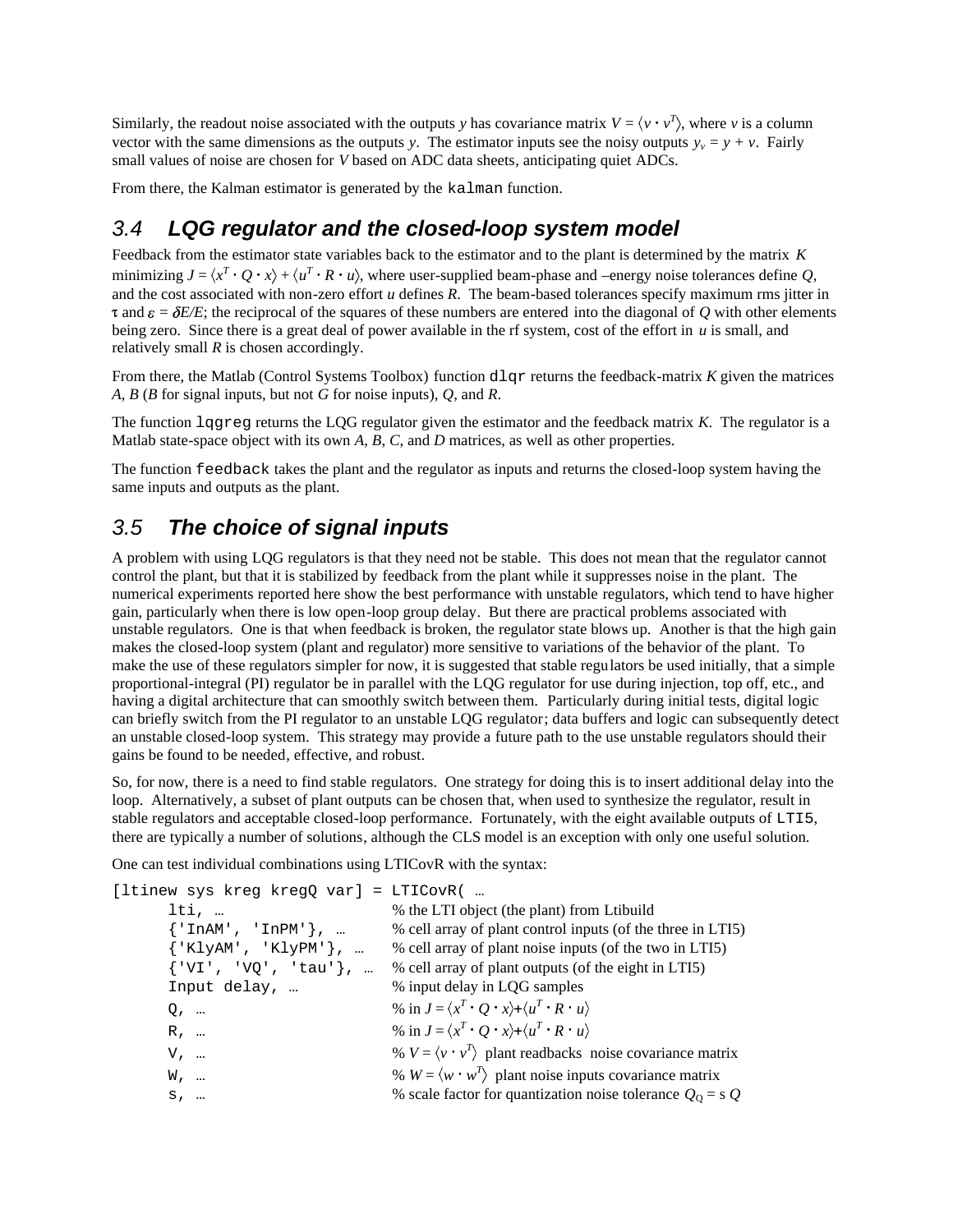```
2 .^ -[10 7 5 0], … % global A-, B-, C- and D-matrix quantization resolution
false, … % boolean that specifies whether to plot regulator response functions
true … % boolean that specifies whether to print performance diagnostics
```
);

Outputs:

- ltinew is lti stripped of unused signal and noise inputs,
- sys is the closed-loop system (with floating-point regulator),
- kreg is the floating-point regulator,
- kregQ is the fixed-point regulator, and
- var is an array containing  $\langle x^T \cdot Q \cdot x \rangle$  and the maximum magnitude of the kernel eigenvalues.

To process all possible combinations of outputs for a given set of inputs searching for stable regulators, there is the function bincomb with the syntax:

bincomb(model\_string, {'InAM' 'InPM'}, tol, inputdelay, chi2);

Its arguments are:

- model string is a string specifying the LTI model to be linearized, typically 'LTI5';
- The second argument specifies plant inputs output by the regulator (one of three in LTI5);
- tol specifies a tolerance for  $\langle x^T \cdot Q \cdot x \rangle$  below which results are printed;
- Inputdelay is the processing delay in time steps applied to the input of the model; and
- chi2 is a sensitivity parameter used in the kernel scaling analysis discussed later.

For output combinations with  $\langle x^T \cdot Q \cdot x \rangle$  below the tolerance, bincomb prints out  $\langle x^T \cdot Q \cdot x \rangle$ , the maximum eigenvalue magnitude, and the combination of outputs used by the regulator.  $\text{tol} = 1$  returns a lot of hits with LTI5. They are clustered around 0.1. Beam noise at the user-supplied noise specification is  $\langle x^T \cdot Q \cdot x \rangle = 2$ .

### 3.6 **The kernel in block diagonal form**

From a computational perspective, there is quite a lot of computing to be done each sample time by the regulator, even with the sample time being nearly a microsecond. There is a need to avoid doing more computing than is necessary. Given any non-singular matrix *S* that acts on the vector of state variables, the regulator transforms as *A*  $S \cdot A \cdot S^1$ ,  $B' = S \cdot B$ ,  $C' = C \cdot S^1$ , and  $D' = D$  without changing the external behavior of the regulator. The largest single block of computing is the  $A \cdot x$  matrix multiply containing nearly 200 multiplies. A suitable transformation *S* can be used to greatly reduce the number of multiplies in  $A \cdot x$ . The function LTIStateVarXForm in Matlab code performs this transformation.

Since *A* is non-singular, it can be reduced to a diagonal matrix via a similarity transformation. But many or most of its eigenvalues are complex, which makes the similarity transformation and the transformed *A* complex valued. Because the original model is real, the eigenvalues are in conjugate pairs implying that *A* can be reduced to real block diagonal form where the complex arithmetic is done in real two-by-two blocks. Thus *A* can be reduced to block-diagonal form where the maximum block size is two. Matlab conveniently has the function cdf2rdf that performs this transformation.

The  $A \cdot x$  product is reduced by this transformation to typically  $\sim$  24 multiplies and the non-zero matrix elements of  $A$ of stable systems seem to fit neatly in the -1 to 1 scale.

The state variables are also reordered in LTICovR so that those with real-valued eigenvalues are grouped together at the end. This is done so that they can be paired, making the kernel uniformly block diagonal with block size two, anticipating the synthesis of fixed-point regulators, where the serial hardware performing the kernel computation is simplified. But the regulator must have an even number of state-variables for this to work.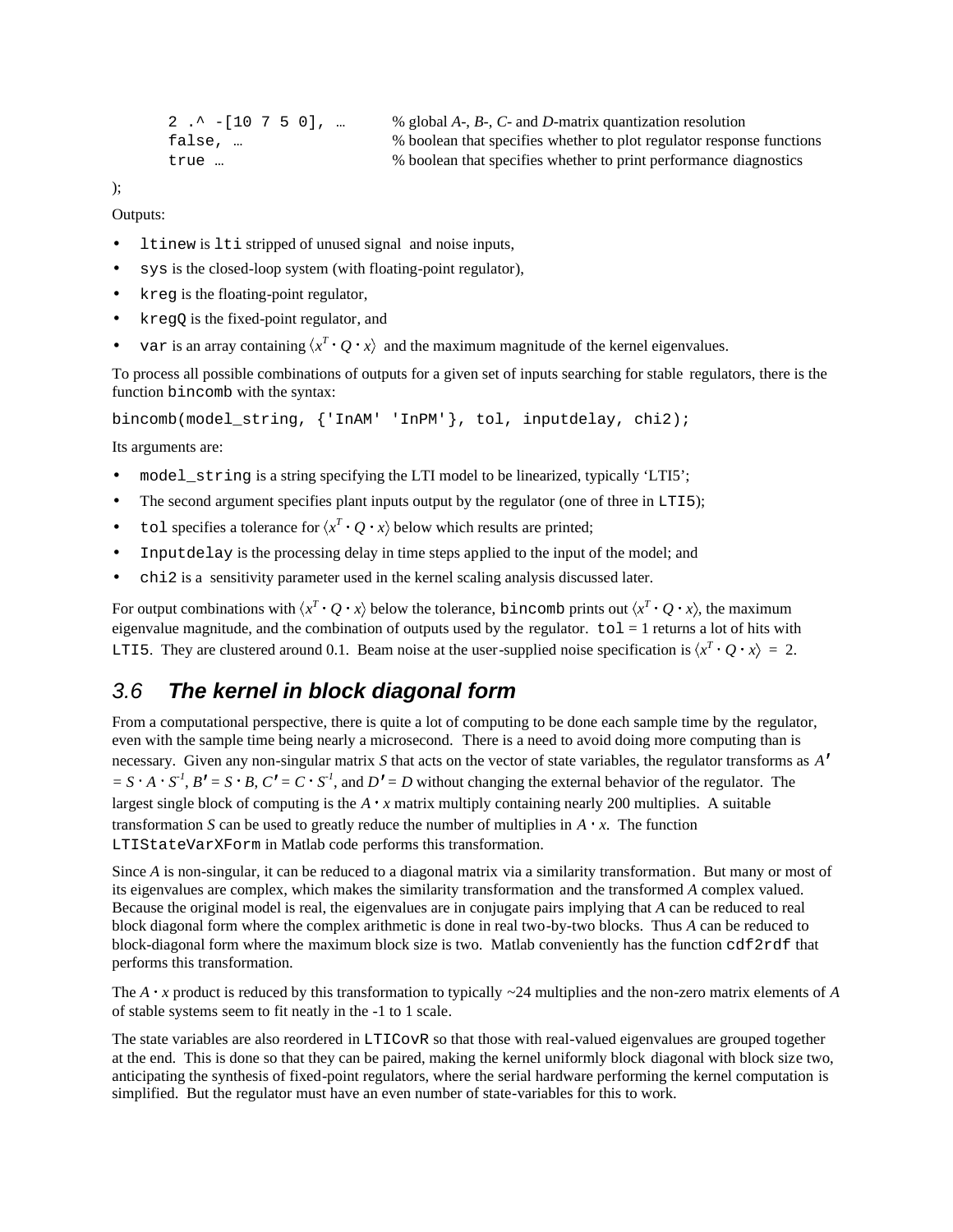# **4 Fixed-point LQG regulator**

This section looks at the construction of a fixed-point regulator from a floating-point regulator. This involves:

- Quantization of the signal path, including quantization of state variables (Sec. 4.2), bit widths of the analog-todigital conversions, and bit widths of digital-to-analog conversions (Sec. 4.3). Quantization of state variables requires assuring that quantization noise associated with state-variable resolutions are by some measure insignificant to the performance of the closed-loop system. Quantization noise associated with ADC and DAC resolutions must similarly be insignificant to the performance of the closed-loop system. Underlying these two topics are methods to ensure that matrix products, having multiplies and sums of several terms, preserve precision close to the level set by the data-path resolution (Sec. 4.1).
- The degree to which an LQG regulator, when represented by finite-precision matrix elements, has properties that remain sufficiently optimal that performance of the closed-loop system is degraded by a tolerable degree (Sec. 4.4). Resolutions required to meet this condition are determined by directly testing in numerical simulations.

The basic fixed-point regulator model is shown in Figure 3.



#### **Figure 3: Fixed-point state-space model showing saturation and quantization blocks.**

Sigma1 is referred to in this report as the kernel summation point.

### 4.1 **Quantization noise and numerical precision**

The truncation of numbers in a fixed-point processor results in errors arising from the result of a calculation being different from the exact calculation. This error is a sort of noise introduced by the truncation (modeled as) having a uniform distribution on the [-0.5, 0.5] interval (when rounding) of the least significant binary digit. This is the noise that one seeks to reduce by increasing the number of bits used to represent numbers in a fi xed-point processor. It has variance  $\sigma_0^2 = 1/12$ .

When there are several addends summed together, all rounded to the same resolution, and each with noise  $\sigma_0$ , the noise associated with the individual terms are also summed (assuming noise arising from the truncations of the individual terms are uncorrelated). Thus the variance of the sum is  $\sigma^2 = n \sigma_0^2$ , where *n* is the number of terms in the sum. The sum has least significant bits that represent only noise. One then removes least significant bits by rounding so that all or most of the noise in the rounded sum is removed.

Looking ahead for the moment, the resolutions at the summation points of Figure 3 should at this point be regarded as fixed by the analyses of Secs. 4.2 and 4.3, which determine resolutions needed to meet the system noise specification. Since these points are all sums of products, there is spare resolution of addends coming from the products, which we can draw on to meet the needed resolution after each sum. These extra bits are here termed 'extra accumulator bits', or EABs, bits included in the sum but that are stripped away after the sum. We then ask, for a given number of EABs, how much noise remains in the rounded sum as a function of number of terms. Figure 4 answers this question in terms of effective number of bits (ENBs).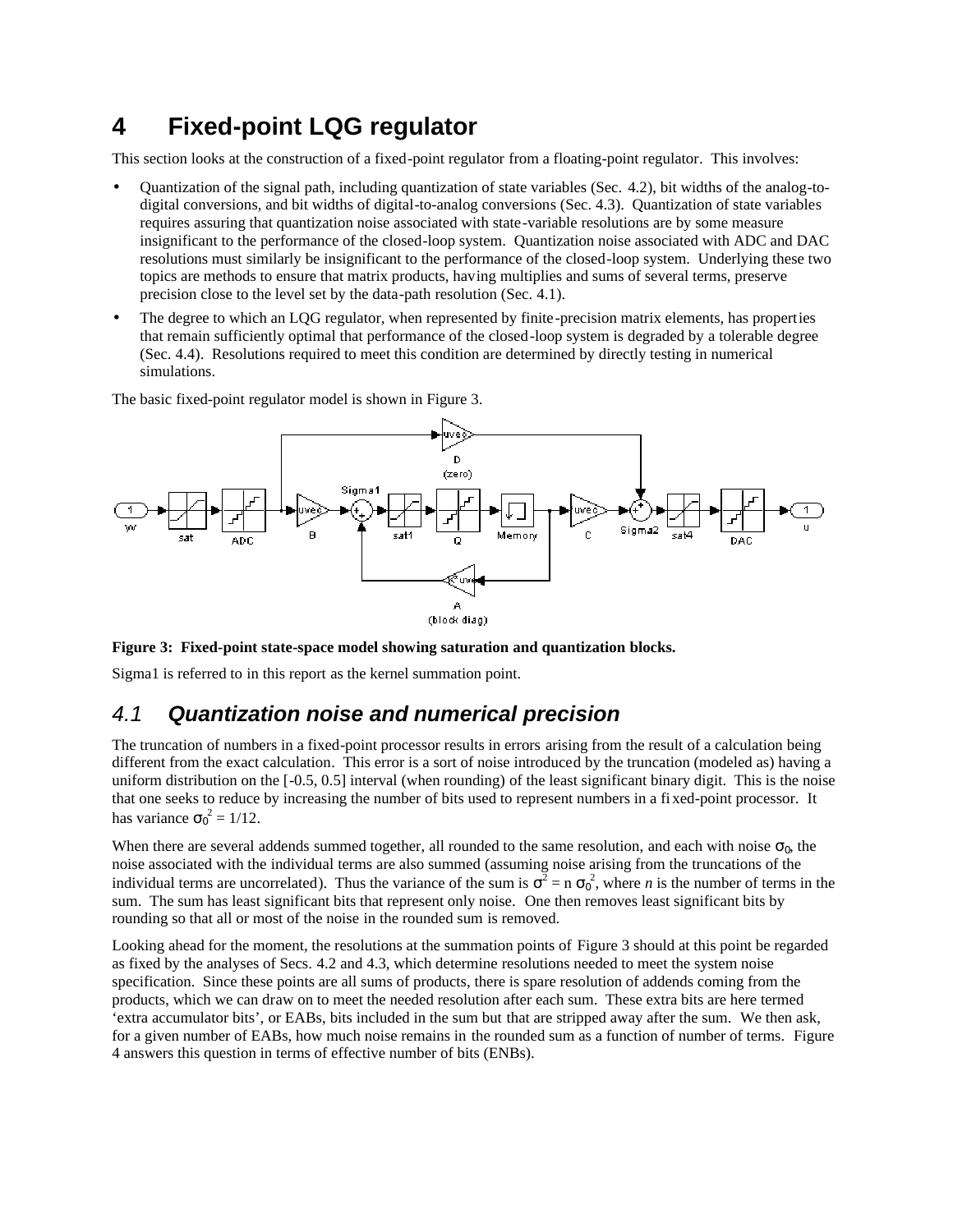

**Figure 4: Quantization-noise effective number of bits (ENBs) vs number of terms summed for 0 through 4 extra accumulator bits (left) with rounding, and ENBs vs Gaussian** σ **(right) of quantized data. The left plot comes from a Monte Carlo calculation.**

By ENB is meant the average number of bits of information carried by each numeric code:

 $ENB = \sum_i (-p_i) \log_2(p_i)$ , where  $p_i$  is the frequency (probability) of the *i*-th numeric code. More generally,

the sum may be over any symbol set carrying information over a communications channel. The Gaussian  $\sigma$  is related to the effective number of bits (ENBs) lost to quantization noise by Figure 4 right. For large σ,

 $ENB \sim \log_2(\sqrt{2\pi e\sigma})$ . Figure 4 left shows that, for large number of terms, there is roughly a bit of reduction of quantization noise with each extra accumulator bit. We add EABs to a particular sum until the residual noise is essentially zero.

Figure 4 left is computed for rounding. When truncation is used instead of rounding, there is oscillatory structure in the traces. Although this was not investigated, it is possible that the troughs may be used to advantage at the nose numbers of term. But the structure may be sensitive to deviations from white noise (time or other correla tions). For this reason, in this report this structure is considered unwanted and necessitates the use of rounding in fixed-point arithmetic.

Figure 5 illustrates bit depths through the multiply-accumulate cycle of an inner product or a row of a matrix multiply. On the diagram, 'noise' refers to the accumulated quantization noise discussed in this section. The extra bits of resolution available for EABs are shown on the diagram as the difference in resolution between the product and the result.



**Figure 5: Bit depths while processing a row of a matrix product.**

This diagram is integral to the discussions of the next two sections. In these sections,

- a sensitivity analysis determines the resolution of the ADC, which is one of the two 'data' of the kernel sum;
- a sensitivity analysis determines the resolution of the state variables, which are both a 'data' and the 'result' of the kernel sum (there are no overflow bits); and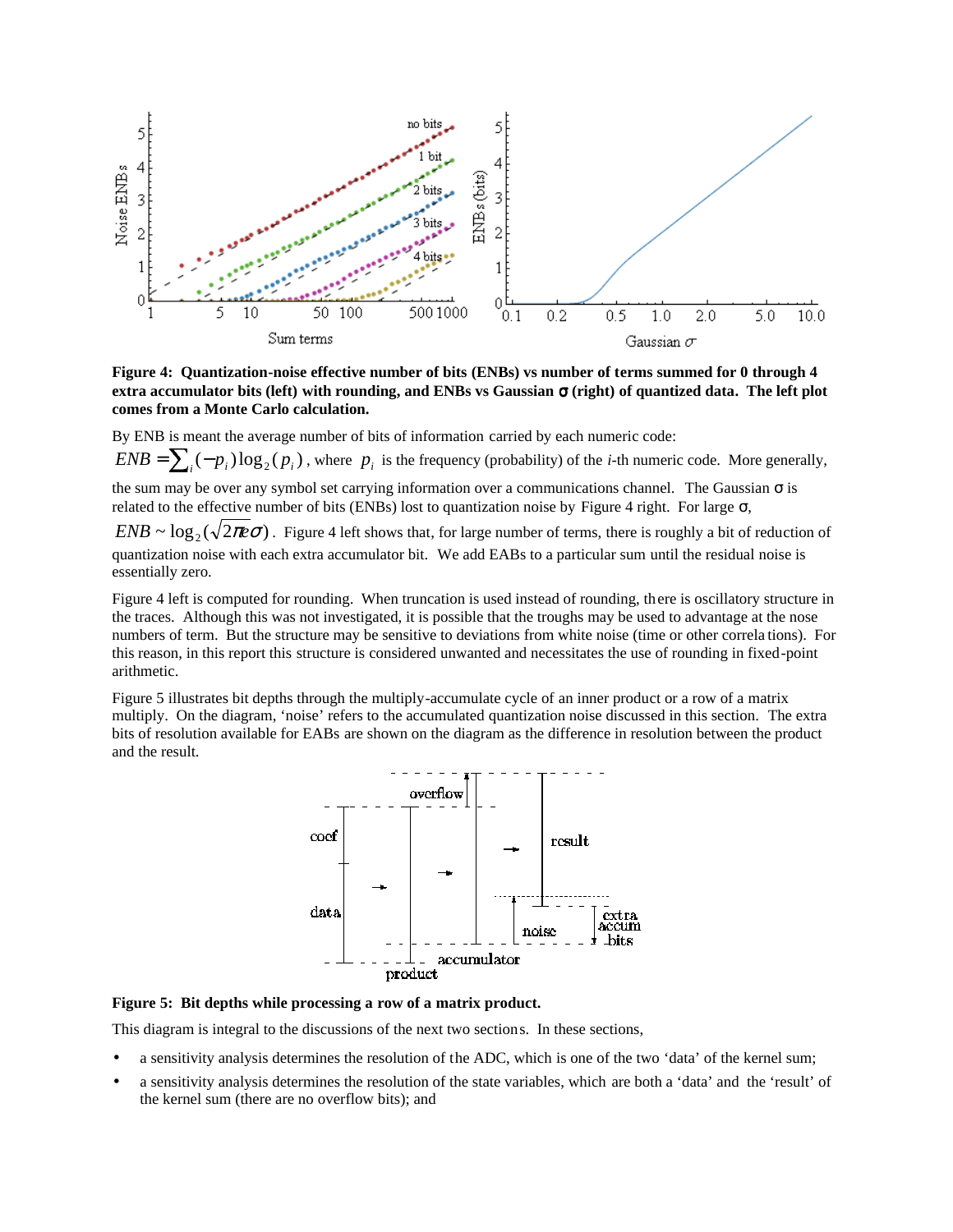• a sensitivity analysis determines the resolution of the DAC, which is the 'result' of the C and D matrix products.

From there the number of terms in each sum, and Figure 4, determine the EABs in each sum.

Of the allocated global budget  $\chi_Q^2$  for quantization noise carried through the closed-loop system to  $\chi^2$ , each input, output, and state variable is allocated an identical  $\chi_Q^2/n$ , where *n* is the total number of inputs, outputs, and state variables.

#### 4.2 **Kernel scaling and state variable quantization**

The basic idea of this topic is to determine and apply a kernel transformation that scales regulator state variables so that noise of variance due to state-variable quantization together results in a perturbation of the *closed-loop* (timeaveraged)  $\chi^2 = \langle x^T \cdot Q \cdot x \rangle$  of the *plant* that is below significance. By 'below significance' is meant a factor of one hundred or more below the target  $\langle x^T \cdot Q \cdot x \rangle$  derived from user-supplied tolerances. Since the state variables are not necessarily physical, we take the scale of quantization in each case to be simply one. With such a transformation, the resolution of the fixed-point state variables may safely be set to one. In this analysis it is assumed that quantization noise of the state variables are all uncorrelated.

This calculation is performed by constructing the numerical model of Figure 6, which is a closed-loop model of the plant controlled by the floating-point regulator. In this model, the regulator has additional inputs: one into each summation point of each state variable in the regulator. Those new inputs are interpreted as noise inputs, where noise of known variance is applied one state variable at a time, and the *plant*  $\langle x^T \cdot Q \cdot x \rangle$  computed. This results in a diagonal sensitivity matrix. In the scaled regulator (after a kernel transformation scaling the state variables) we want the diagonal elements of that sensitivity matrix to all be of the same value mentioned in the previous paragraph. This way, the quantization noise of no state variable predominates over the others. (For reasons not known to me, this step must be iterated. Consult the source code for details.)



**Figure 6: Kernel summation point sensitivity analysis.**

This calculation is done by my function LTIQNoiseState. In it, the Matlab function covar is used to compute state-variable covariance matrices  $X = \langle x \cdot x^T \rangle$  given a state-space model and noise input. *X* is used to compute the figure of merit  $\chi^2 = \langle x^T \cdot Q \cdot x \rangle = \text{trace}(X \cdot Q)$ .

This procedure establishes the resolution of the state variables, i.e., the smallest signals that matter. But it does not establish how large the state variables might become, i.e., the dynamic range. Simulations show the magnitude of the noise-driven signals present on the state variable. They presumably have a Gaussian distribution. One can assign a maximum magnitude as some factor times the Gaussian  $\sigma$ , e.g.,  $6\sigma$ , although this prescription may not allow the regulator to accommodate other than Gaussian noise sources, such as 1/f noise. Once the range is established, the correct number of bits can be assigned to the state variable.

As will be discussed later, I anticipate that the LQG regulator will be only be used during user time. Given this scheme, the regulator does not need to contend with injection, ramping, etc, although there are still drifts and glitches that are inevitably going to be present in the machine to contend with. So we cannot be definitive about the number of bits needed to represent state variables.

Closed-loop simulations of models of three machines with fixed-point regulators all show that some of the state variables are always zero, at least when excited by the noise model. This is interesting in that there is the possibility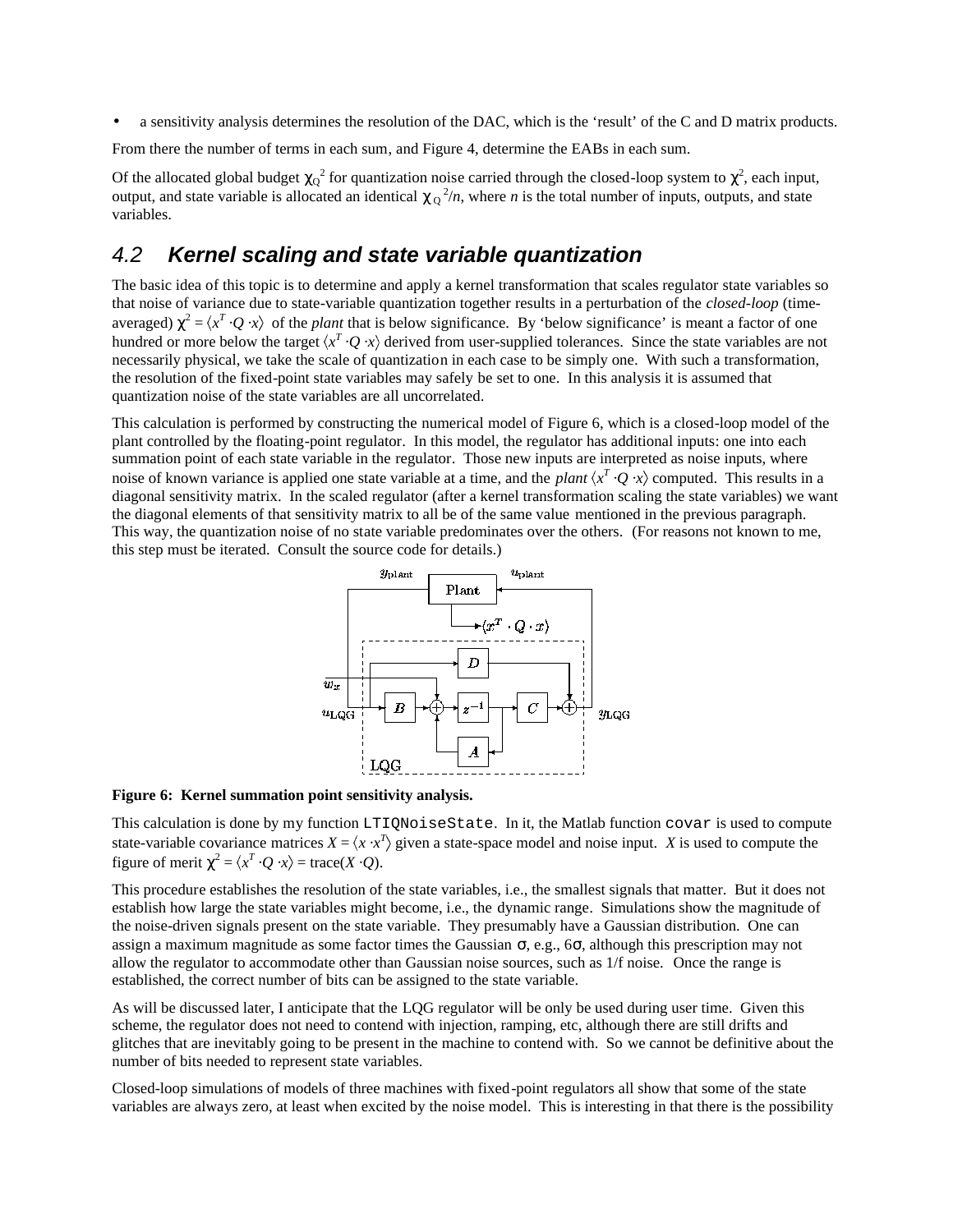that some of the state variables may be dropped. Doing so eliminates those elements of the regulator matrix *A* as well as rows and columns of *B* and *C*, respectively, significantly reducing the regulator workload.

#### 4.3 **Analog-to-digital and digital-to-analog converter resolutions**

In Sec.4.2, the impact of state-variable quantization noise was assessed by computing, based on the rf-system model, the impact of that noise on the figure of merit  $\chi^2$ . In a similar way, we assess the impact of ADC (and DAC) quantization noise on  $\chi^2$  using analogs of the model of Figure 6, shown in Figure 7 and Figure 8 for ADCs and DACs, respectively. Following Sec. 4.2, we proceed by 1) applying known noise variances to the inputs (outputs) one at a time, 2) compute  $\chi^2$ , and 3) scale the input (output) noise variance to meet the budgeted  $\chi^2$ . In this way, ADC (and DAC) resolutions that provide the quantization noise variances that match the tolerable input (output) noise variances - for individual inputs (outputs) - are determined. The number of bits required of each input (output) then becomes the base-two logarithm of the required input (output) range ( the ranges are of order +-1 in fractional units) divided by the resolution, with adjustment upward to an integer.



**Figure 7: Model used to assess the closed-loop system's sensitivity to noise introduced by quantization in the ADC.**



#### **Figure 8: Model used to assess the closed-loop system's sensitivity to noise introduced by quantization in the DAC.**

The calculation for the inputs is performed in Matlab by the function LTIQNoiseInput, which takes as input the plant LTI model, the floating-point regulator LTI model, a sensitivity matrix *Q*, and a print flag for diagnostics. The function returns the input noise variances, one for each input, that meet  $\chi^2/n$  as determined by *Q*, where n is the total number of inputs, outputs, and state variables. LTIQNoiseInput again relies on the Matlab function covar to compute covariance matrices from the closed-loop model.

Paralleling the input calculation, the output calculation is performed in Matlab by the function LTIQNoiseOuput, which takes as input the plant LTI model, the floating-point regulator LTI model, a sensitivity matrix *Q*, and a print flag for diagnostics. The function returns the tolerable output noise variances, one for each output, that meet  $\chi^2/n$  as determined by *Q*, where *n* is again the total number of inputs, outputs, and state variables.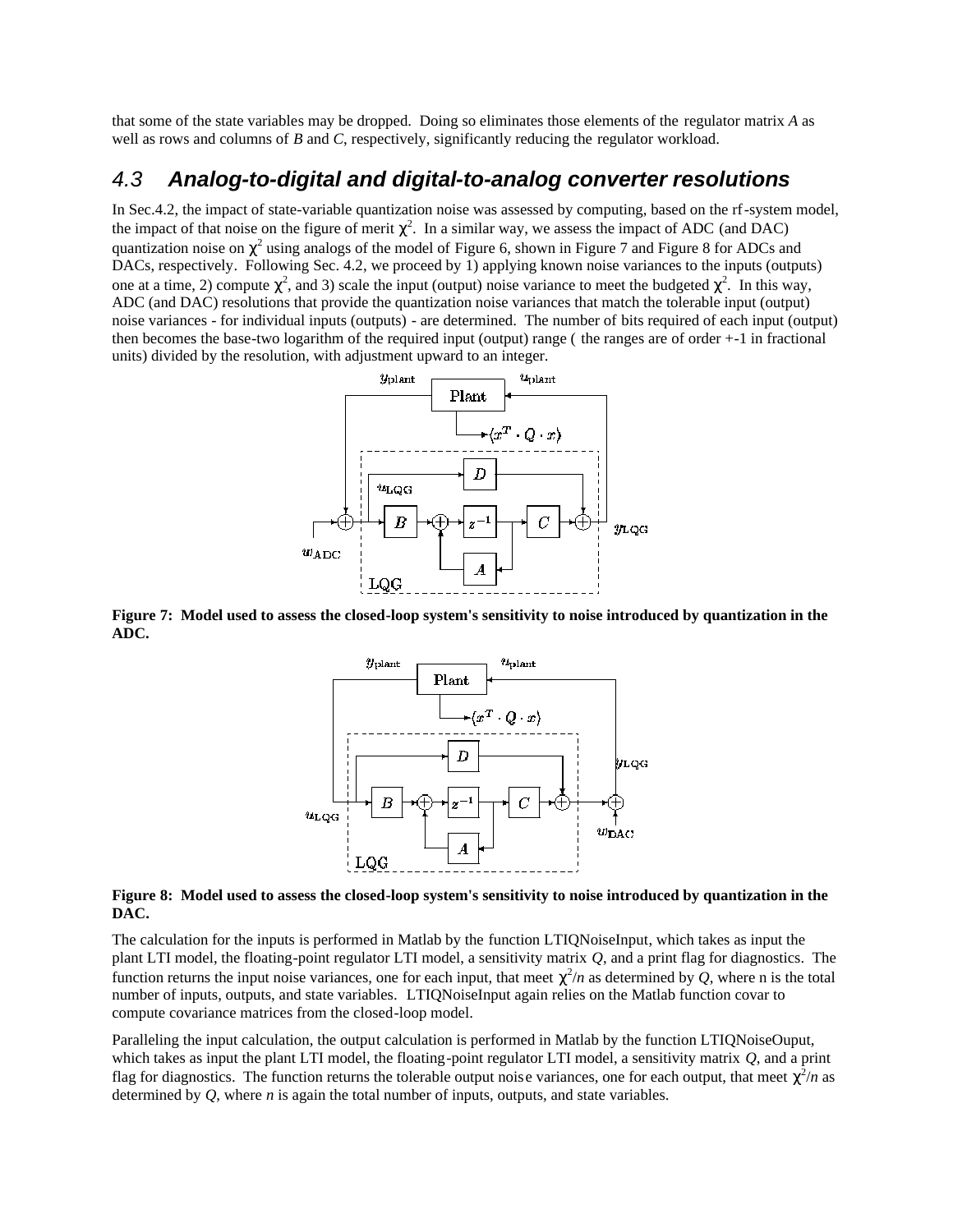Let us briefly review this strategy for the management of quantization noise in fixed -point regulators. Inputs, outputs, and state variables each contribute noise due to quantization. Assessing the impact of this noise on  $\chi^2$  as described in this section and Sec. 4.2 allows us to adjust resolutions so that none of the sources (inputs, outputs, and state variables) is significantly higher than the rest, and that all summed together do not break the noise budget imposed by the purposes of the machine. First, each of the three functions LTIQNoiseState, LTIQNoiseInput, and LTIQNoiseOutput by design impose a tolerable single-input, -output, and -state-variable  $\chi^2$  that is the tolerable system  $\chi^2$  divided by the total number *n* of inputs, outputs, and state variables, the factor *n* due to the summation noise sources (which are assumed uncorrelated). Second, one further provides a sensitivity matrix  $Q = Q_0$  to each of the three functions LTIQNoiseState, LTIQNoiseInput, and LTIQNoiseOutput that budgets to quantization noise a level of noise that is small compared to the system noise demanded by the purposes of the machine (a long way of saying that we add a few more bits to the quantized quantities). These bit counts are then applied to the precision scheme of Figure 5 for each input and output.

When applied to a model of the NSLS-II rf system with rigid bunches, to be discussed in more detail in Sec. 7.3, computed bit widths are in the range 10 to 12 bits for the ADCs, and 7 or 8 bits for the DACs when the target  $\chi^2$  is 1/100 the machine specification  $\chi^2$ . So state-of-the-art ADCs and DACs are not required for this application.

| <b>Signal</b> | <b>Tolerable variance</b> | <b>Minimum bits</b> |  |
|---------------|---------------------------|---------------------|--|
| Inputs        |                           |                     |  |
| VI            | $2.8 \times 10^{-7}$      | 11                  |  |
| VO            | $5.2 \times 10^{-8}$      | 12                  |  |
| tau           | 8.9 x $10^{-8}$           | 11                  |  |
| Outputs       |                           |                     |  |
| InAM          | $6.6 \times 10^{-5}$      |                     |  |
| <b>InPM</b>   | $2.9 \times 10^{-5}$      |                     |  |

This result can be further illustrated by computing (simulating) rms beam phase noise a nd beam energy noise as a function of ADC and DAC resolutions, all ADCs, and all DACs set to the same number in a fixed -point closed-loop model. Figure 9 shows the results of simulations for a non-linear NSLS-II model and a fixed-point regulator.



**Figure 9: Simulated RMS noise vs. uniform ADC and DAC resolutions in a closed-loop NSLS-II model that is driven by amplifier noise of 1% amplitude and 3-degrees phase rolling off at 10-kHz frequency.**

These results suggest that rather modest performance is demanded of the ADCs and DACs. These figures may be modest enough that there may be some skepticism over them. To allay this skepticism, it is instructive to compare the noise figures associated with the beam phase specification and compare them with those of high performance, high-speed ADCs. The 0.14 rf degree noise figure [1] corresponds to 0.24% of carrier intensity,  $6x10^{-6}$  in terms of carrier power in the beam signal, and -52.2 dBc in something like 20-kHz bandwidth. Noise outside this bandwidth does not impact most experiments.

Contrast these figures with two Linear Technology (LTC) ADCs, the 14-bit LTC2249, and the 16-bit LTC2209. The former's noise is 0.021% of a sine-wave carrier rms,  $4.6 \times 10^{-8}$  of carrier power, -73.3 dBc, 11.6 ENBs, and 0.012 rf degree phase-noise equivalent over the full sampling bandwidth. The latter's noise is 0.014% of a sinewave carrier rms, 2 x10<sup>-8</sup> in terms of carrier power, a remarkable -77.2 dBc, 12.3 ENBs, and 0.008 rf degree phasenoise equivalent over the full sampling bandwidth. These numbers are at high sample rates.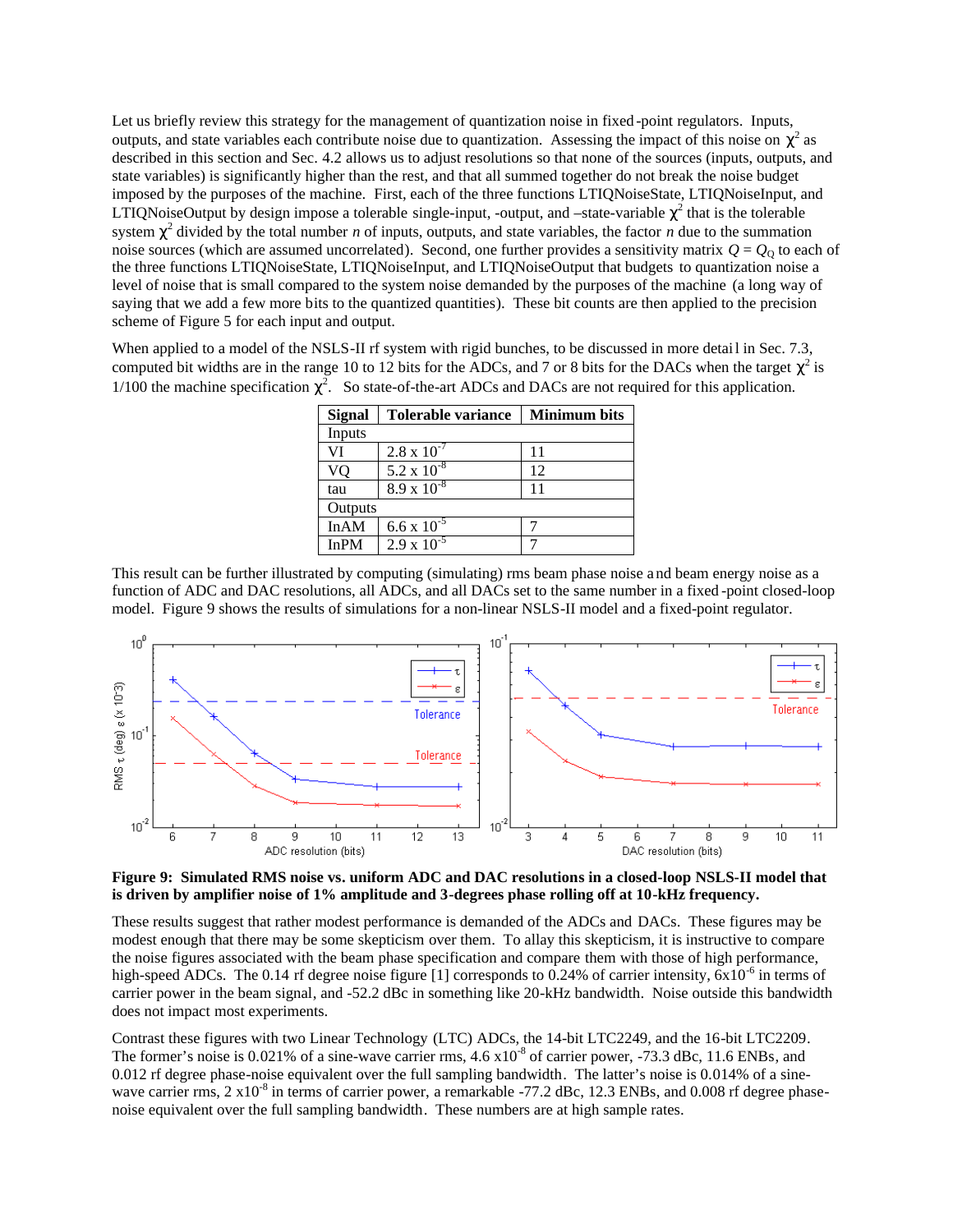Figure 10 showing data taken at CLS [13] using H. Ma's digital controller [7] further illustrates the magnitudes of these numbers. It shows the cavity-signal spectrum from a large time-domain data set while controlling the rf system with 250-mA beam in the ring. There are many spurious spectral lines superposed on a continuum background, the latter with density at about ~ -118 dBc per Fourier channel. Total noise recorded by the controller in the +-50-kHz bandwidth is -68 dBc, or, in terms of phase noise, 0.023 rf degrees rms. So that test showed quite low total noise in the cavity and quite a low continuum noise floor of the signal. Yet ADC noise from the data sheets is quite far below the signal noise, and the theoretical quantization noise floor is less still. So these data illustrate that modern 14-bit ADCs do not limit the performance of a digital regulator in this application.



**Figure 10: Spectrum of the cavity signal from data taken by H. Ma, J. Rose, and H. Song at CLS [13] using H. Ma's digital controller [7]. The data were taken with feedback provided by the controller, and with beam current at 250 mA. The dashed quantization noise per channel lines are for ideal 14- and 16-bit ADCs, while the dashed noise floors are from data sheets for LTC ADC chips LTC2249 (14 bit) and LTC2209 (16 bit). Total cavity noise within the +-50-kHz bandwidth is -68 dBc, equivalent to 0.04% rms amplitude, or 0.023 rf degree. Dashed lines take into account the controller's four-sample I/Q detection.**

One can use of the fact that the I/Q data rate is higher than the LQG sample rate to suppress the noise in the data stream through a low-pass filter prior to decimation. Given that the I/Q rate is to be around 10 MHz and that the LQG rate is in the 1-2 MHz range, the oversampling factor is in the 5 to 10 range. This translates, for uncorrelated noise, into that factor of reduction of in-band noise variance, or one or two ENBs, plus some delay due to the averaging.

#### 4.4 **Matrix element quantization**

The state-space *A*-, *B*-, and *C*-matrix quantization is established by direct word-length computation (ref. [3], Sec. 6.5), i.e., by adjusting the coefficient resolution of a matrix collectively and looking for changes in the closed-loop plant  $\chi^2$ . The resolutions are set so that the incremental  $\chi^2$  in total is below significance in terms of tolerance. Including the sign bit, resolutions tend to be about 12 bits for *A*, 9 bits for *B*, and 7 bits for *C*. More specific values are given for NSLS-II, CLS, and NSLS VUV models in sections 6.1, 6.2, and 6.3, respectively.

Since the architecture of the controller allocates distinct multipliers to the rows of *B* and columns of *C* (to be discussed in Sec.7.1, Figure 24), one may alternatively assign distinct bit widths to the rows and columns of these matrices. Such an approach takes advantage of variations of significance among the inputs and outputs and may yield some economy of logic.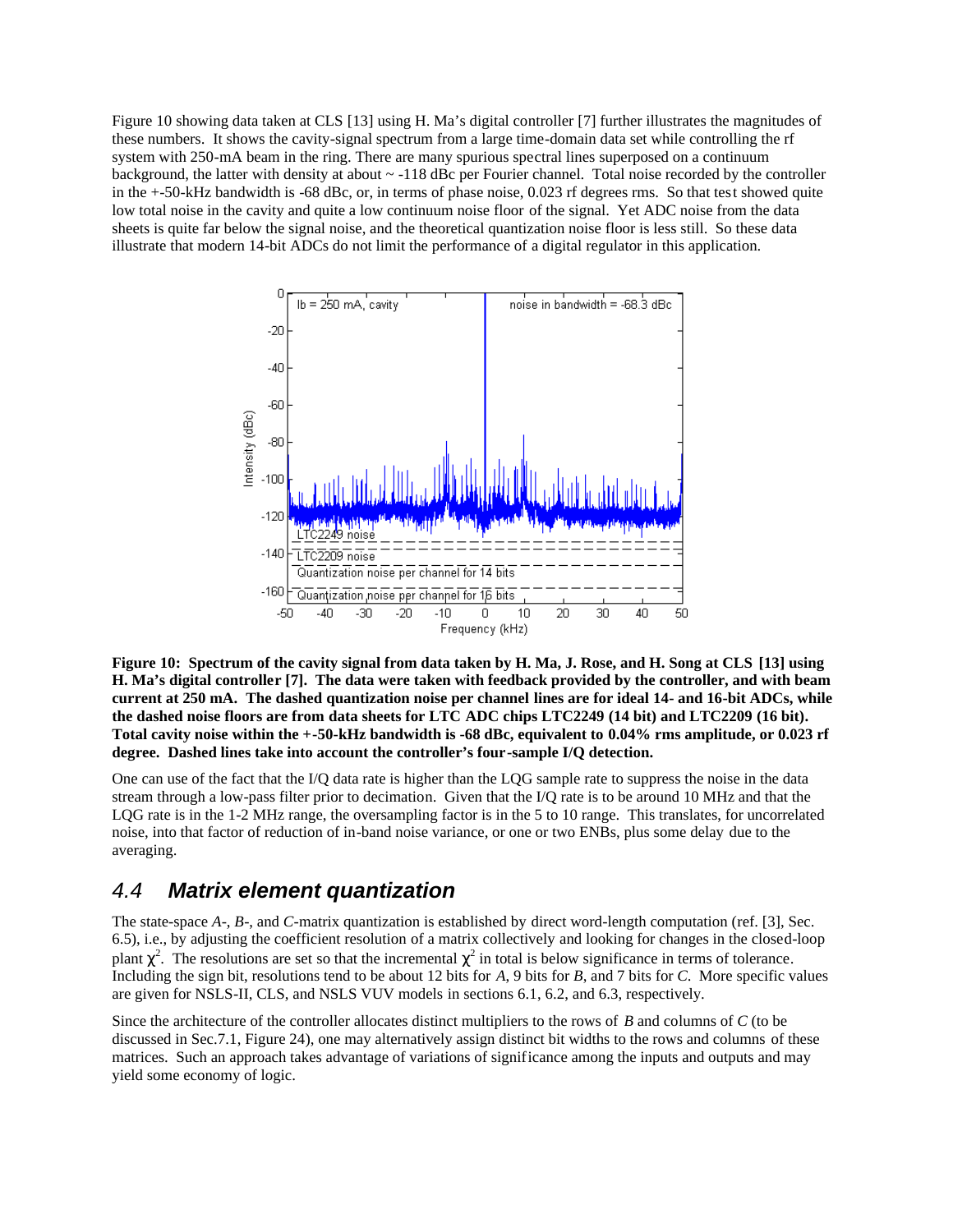One further verifies that the *A*-matrix quantization has not significantly changed A's largest eigenvalue compared to its distance to the unit circle.

# **5 Model tuning**

As was mentioned earlier, the success of LQG regulators is dependent on accurate linearized plant models from which these regulators are synthesized. Numerical rf-system models that have not been tuned to match a machine can still qualitatively resemble the behavior of short-bunch beams in a single-cavity rf system [14], but they are not sufficiently accurate quantitatively to serve as templates from which regulators are synthesized. It is not clear even with the numerical sensitivity experiments discussed earlier how sensitive an LQG regulator might be to quantitative details of the model. So I think it is essential to perform machine measurements using controller hardware with which to fine tune the model before contemplating tests of a controller in a machine.

Even with the model carefully tuned to the measurements, discrepancies are still expected between the two, particularly when the model fails to capture an elemental component of the machine's behavior. Examples are the existence of quadrupole and higher-order multipole modes bunches, and potential-well distortion due to broad-band impedances. To address this issue, a further test is to run the controller against a model fit to the full details of the measurements, i.e., a model that is faithful to the measurements. Collectively, the response functions are numerous and contain a great deal of structure; as such, many more state-variables are required to represent them than in the rigid-bunch model – no doubt too many to be used to construct a practical LQG regulator. Nevertheless, it can be used to verify that the closed-loop system is stable when floating-point and fixed-point regulators synthesized from simpler models are regulating the detailed plant model.

Section 5 outlines rf-system response measurements with beam and how to fine tune the linearized plant model to match machine or Vlasov response functions. Vlasov-computed response functions are introduced as a surrogate for machine measurements when such measurements are not available. Although they are a poor substitute for machine measurements, they still provide a model of the rf system and beam with considerable dynamical detail. As such, they provide an independent and detailed plant model with which to synthesize and test LQG regulators. The use of such models is discussed in Sec. 5.1 prior to the discussion of the measurement of machine response functions using controller hardware (ADCs and DACs) in Sec. 5.2.

Sections 6.1, 6.2, 6.3, and apply the methods described to this point to Vlasov models of NSLS-II, CLS, and NSLS VUV rings. Section 6.4 regulates the NSLS-II model with a proportional-integral controller for comparison. Section 6.5 discusses the problem of amplifier gain compression, how the plant model compensates for it (a gain parameter), how gain compression is problematic for direct rf feedback, and a digital solution to the last problem. Section 6.6 presents qualitative estimates of sensitivity of the closed-loop system to variations of gains and phase shifts within the plant model.

## 5.1 **Vlasov-computed response functions**

Vlasov-computed response function provide a detailed model of bunches coupled to a cavity (or cavities) as a surrogate for real machine measurements. Such a model is available through Vlasov simulations [15], which accommodate coupling of higher-order radial and multipole modes within the bunch (and potential-well distortion). Although far from a final test, this model provides a test of controllers synthesized from the model of Figure 2 for effects beyond the model of Figure 2: Full model used for linearization.. Success of such a test would be encouraging, and failure would cast doubt on the entire enterprise. Working through this test has been a useful exercise for working through the details of matching the model of Figure 2 to the Vlasov model. This is not wasted effort because the discrepancies found will speed matching Figure 2 against the real machine behavior when response measurements are available.

The idea here is to compute response functions of the Vlasov model, from the two rf inputs to the outputs that are to be used by the LQG regulator. These response functions are used in two ways: 1) Figure 2 is tuned to them, which is then used to generate an LQG regulator; and 2) they are accurately fit to rational functions for use as a plant model faithful to the Vlasov-computed behavior. The latter fit is used to represent the rf system in stability test,s where it is configured with feedback through the synthesized LOG regulator (Sec. 5.4).

Tuning Figure 2 to the Vlasov data was done by computing Figure 2's linear model in Matlab's frd representation, and minimizing a weighted square of the difference between Figure 2's and the Vlasov frd model's response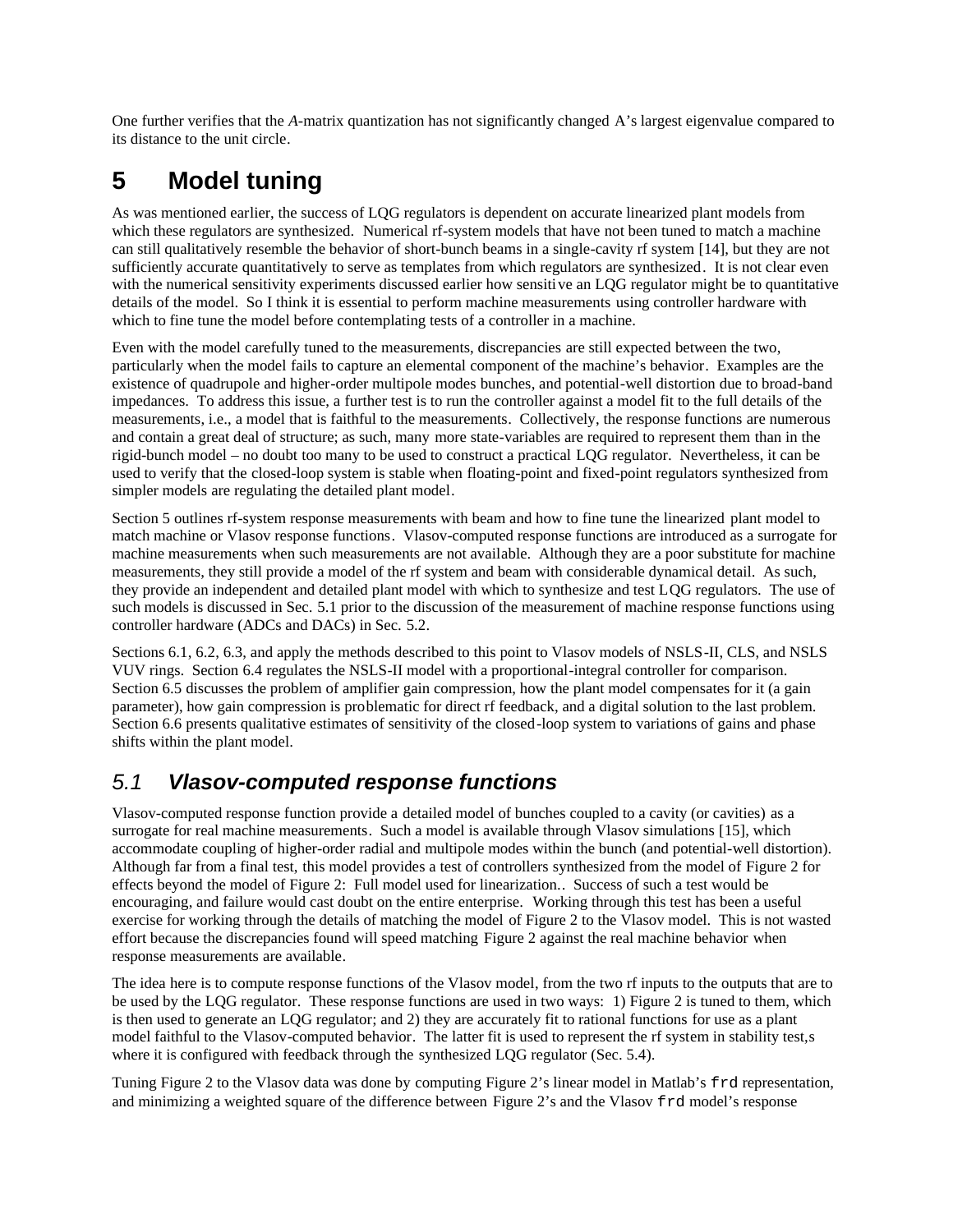functions. The fit is not particularly sensitive to the details of the weighting. Parameters varied are the real and imaginary parts of the rf feedback, and InAM gain parameter. The InAM gain parameter accounts for the degree of amplifier saturation. The gain parameters is also applied to the cavity-voltage feedback path because it also is subject to amplifier saturation. Later, gain parameters for all inputs and outputs will be needed with machine measurements to absorb details of the input and output hardware.

Results of the two-input and four-output fits are given in the Figure 11, which represents NSLS-II with four CESR cavities. InAM and InPM are the inputs in columns, VI and VQ outputs are represented in the left pair of columns, and the  $\tau$  and  $\varepsilon$  outputs are represented in the right pair of columns. For each output there are separate magnitude and phase plots. Blue traces are the Vlasov frd model, and green traces are the tuned Figure 2.



#### **Figure 11: Response functions of the model of Figure 2 (blue) fit to Vlasov-calculated response functions (green). Input ports are InAM and InPM (left and right columns, respectively, of each pair of columns), and outputs shown here are VI, VQ, tau, and eps as labeled on the left edge of each pair of columns.**

The resulting fits are remarkably good, although there are discrepancies. First, the InPM to VI response shows a discrepancy at low frequency, and at small amplitude. I do not regard this as significant. Second, there are differences is CB line shapes. But, since the 380-kHz offset is so large where the cavity impedance is greatly reduced, this also is not likely to be a problem. Third, and most significantly, the high-frequency behavior of the InAM to VQ response of Figure 2 is qualitatively wrong. A possible explanation is that there is an unaccounted for phase error that rotates the InPM to VQ response or the InPM to VI response into the InAM to VQ response, which is small at high frequencies. Beyond that I don't have an explanation for that behavior. Despite these problems, the overall quality of the fits confirms that the model of Figure 2 is capable of describing the behavior of my Vlasov model of short bunches is a single-cavity rf system with considerable precision.

Given that the amplifier in the model of Figure 2 has a time step of one LQG sample time, the ability to accommodate amplifier delay was added to the Vlasov code. The fits are sensitive to such details.

To generate the accurate analytic fits of the Vlasov response functions for use as a faithful Vlasov-simulated surrogate for machine data, Vlasov response functions are processed to generate rational-function fits as described in an earlier report [16], with the exception that Matlab's discrete-time infreqz is used instead of its continuous-time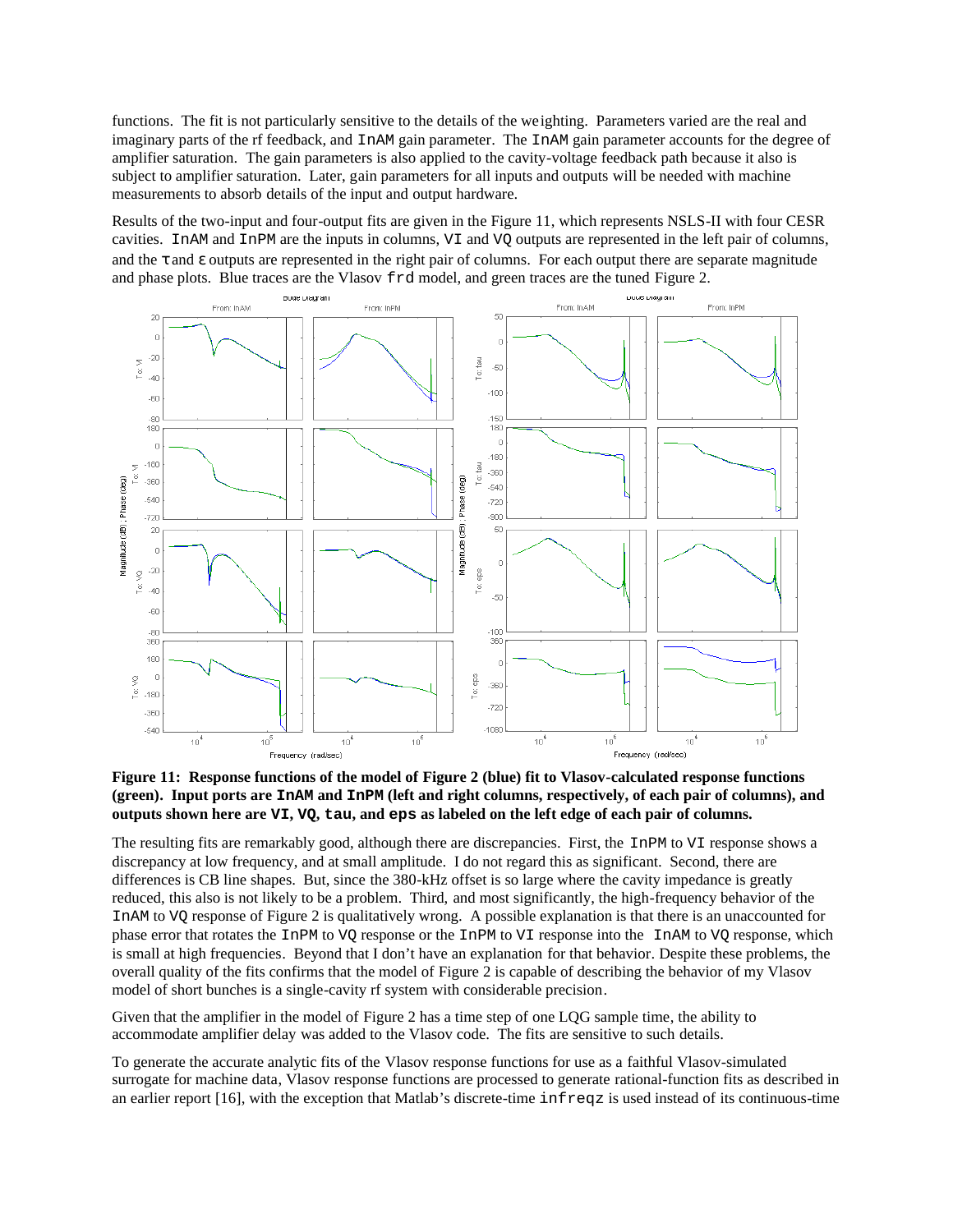infreqs. This is done because Matlab cannot simulate an frd model consisting of numerical response data. Six state-variables per response function (denominator polynomials of degree six) are needed to model the data accurately to the degree shown in the following plots. Figure 12 shows eight (unlabeled) response functions for two inputs and four outputs (red) with their fits (blue), magnitude (left) and phase (right), showing the quality of the fits. The fits are exact nearly to the widths of the traces, with some distortion at the CB lines. That fits of stretched bunches required so many more state variables (12-15 for each fit) is no doubt due to mode coupling within the bunches.



**Figure 12: Rational-function fits to Vlasov-calculated response functions for use as a linear model of the beam/cavity system faithful to the calculated response functions.**

Simulations showed that this Vlasov-derived rf-system model closed by the LQG regulator is stable. The model does not have the amplifier noise inputs of the model of Figure 2, so direct comparisons of noise suppression with Figure 2 closed by its LQG regulator are not possible. In any case, the success of this test is encouraging in that an economical LQG regulator derived from a different model (Figure 2) is stable with the model of Figure 12.

One may synthesize a controller directly from the fitted Vlasov model and be sure that the closed -loop system is stable, no doubt with good noise suppression. The problem with this idea is that each of the eight response functions is fitted independently. Consequently, each has an independent set of state variables resulting in a much more computationally intensive controller. But even so, a controller constructed in this manner may still be practical and used if needed.

#### 5.2 **Machine response measurements**

It is suggested that machine response measurements are best done with the same DSP hardware that an LQG regulator would otherwise be using. The first reason is for this suggestion is that errors introduced by an alternate measurement apparatus, e.g., network analyzer, detector calibrations, cable lengths, etc., are avoided. A second reason is that the measurements can be integration with system operations so they providing more frequent, a nd timely data better and more simply able to track drifts. While performing the response measurements, a proportional-integral (PI) controller with low gain and long time constants can be regulating the system.

A problem with this idea is that feedback interferes with the measurement. The solution to this problem is to not only record the signals of interest, i.e., cavity field, beam signal, etc., while the system is being excited, but also to record the two drive signals (the 'Source' signals in Figure 13) output by the numerically controlled oscillator (NCO). With that information, the NCO–to-source response functions can be inverted and the true I and Q response functions between the source and the outputs de-embedded from the network. With careful work and low loop gain, the responses will disappear into the noise only at inconsequentially low and high frequencies, outside of frequencies at which the fits to Figure 2 are required.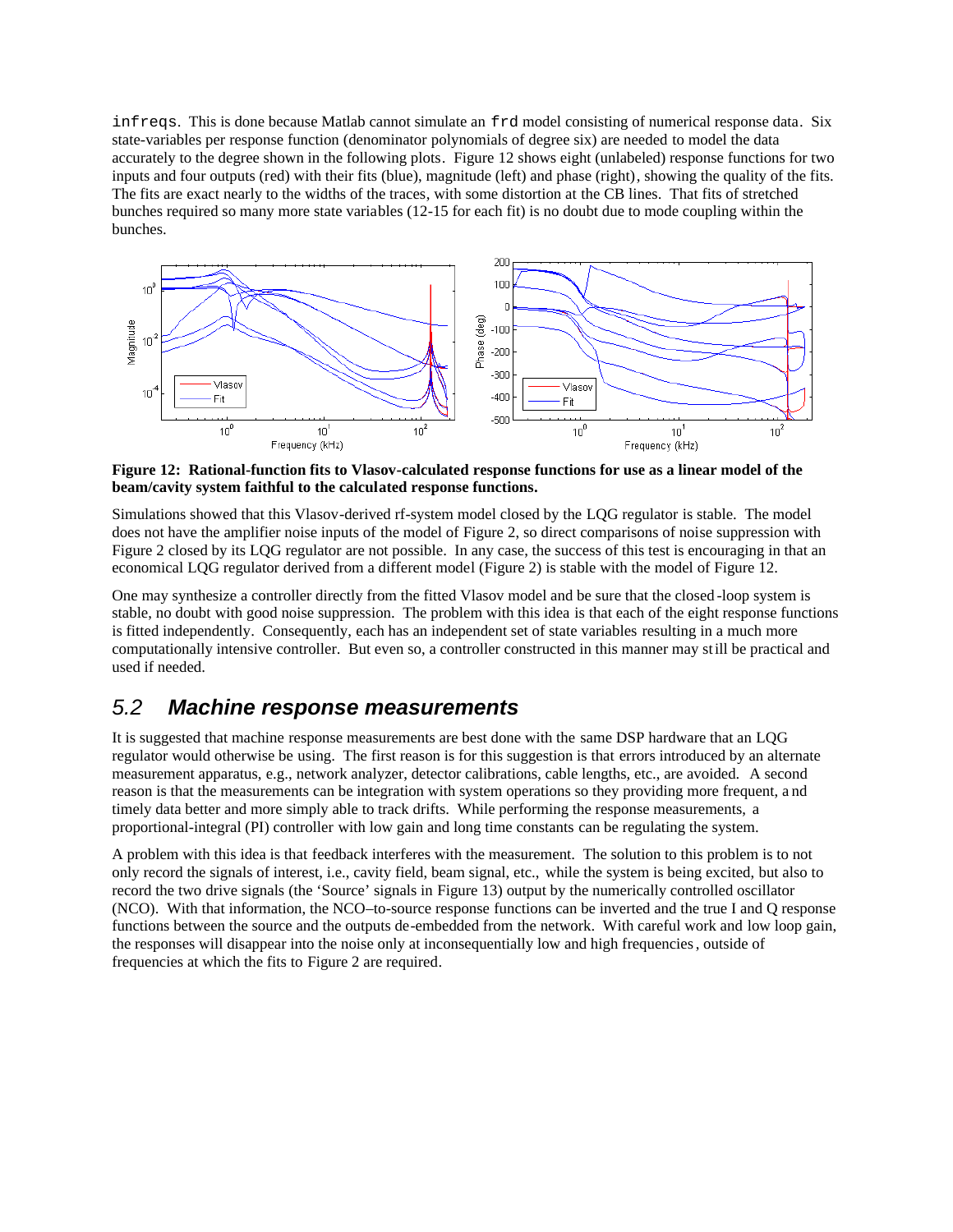

**Figure 13: PI controller with network analyzer in a digital rf controller. The rf system (the amplifier, cavity, and beam) closes the loop between the rf output at the left, and the cavity field at the right. Set points are not shown in this figure. During normal operation, a digital regulator provides signals to the terminals of the direct digital synthesizer (DDS), and takes as inputs a subset of the seven I and Q signals from the cavity, forward, reverse, and beam. The I/Q blocks represent I/Q demodulation logic, and not NCO Fourier analysis of Figure 14.**

In what follows, all quantities are in the frequency domain, i.e., each eight I and Q signals and τ is Fourier analyzed to a complex-valued function of NCO modulation frequency by an analyzer such as is shown in Figure 14. Furthermore, let  $S = [S I S Q]^{T}$  and  $V = [VI V Q]^{T}$  be two-component complex-valued vector-functions of NCO frequency. The value of these quantities depends on the modulation  $M_i$  applied by the NCO to the I and Q summation junctions, perhaps excitation applied to one and then the other. Like *S* and *V*, *M<sup>i</sup>* is a two-component complex-valued vector-function of NCO frequency representing modulation type *i*. The rf system's response function *G* is a two-by-two response-matrix mapping rf modulation *S* to *V*. We have

 $V = G \cdot S$ 

 $S = PI \cdot V + M_i$ 

 $= PI \cdot G \cdot S + M_i$ 

Consequently,

 $M_i = (1 - PI \cdot G) \cdot S$ 

Because *S* and other signals have two components, *M<sup>i</sup>* can take on two linearly independent values in separate measurements. In other words, with the two measurements taken as a unit,  $M = [M_1 M_2]$  can be regarded as a square matrix. In a similar fashion, the vectors *S*, *V*, *a*, and *b* can be regarded as square two-by-two matrices, a column for each measurement with an independent modulation type. This means that, with square *M* known and square *S* and *V* measured, we have measured *G*:

 $G = S^{-1} \cdot V$ 

Finally, the response functions to the other quantities are known.

 $G_a = S^I \cdot a$  $G_b = S^{-1} \cdot b$  $G_{\tau} = S^{-1} \cdot \tau$ 

Note that  $\tau$  and consequently  $G_t$  are only column vectors. Not shown is an equation for  $\varepsilon$  and  $G_{\varepsilon}$ . There are a total of 14 response functions to be measured this way, neglecting beam energy. At frequencies at which the PI controller has negligible response, we have *S = M*.

Returning to hardware, Fourier analysis can be done on chip. Figure 14 shows a straightforward Fourier-analyzer arrangement. After the NCO frequency is set and it is exciting the system, some dead time to permits let transients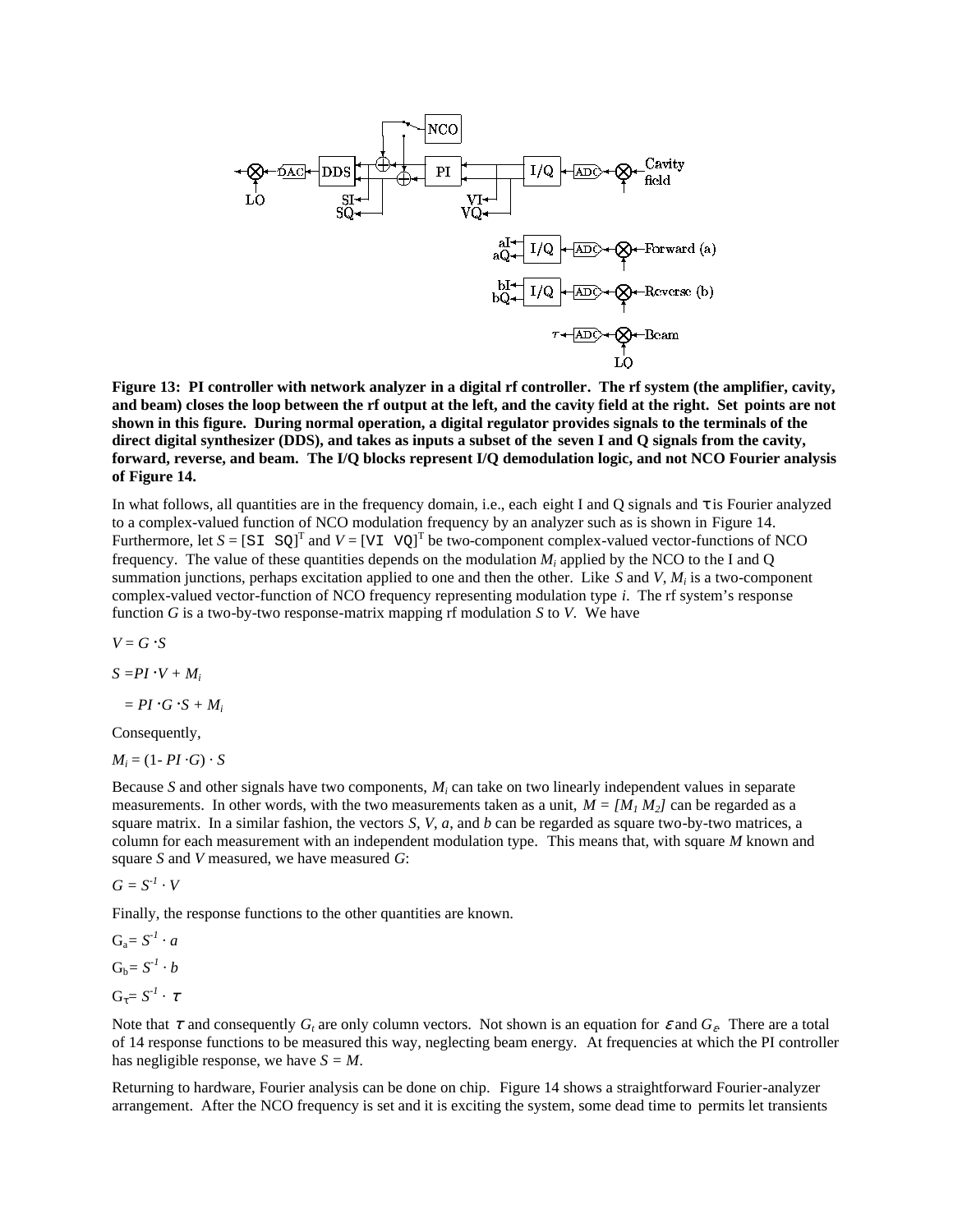to damp out; then clear the registers and integrate for an integer number of NCO periods. Buffer or upload the I and Q outputs. Frequencies scanned should start from 30 Hz or so, and go to 100 kHz (higher if measuring the coupledbunch lines). The I and Q outputs probably need quite a lot of bits (>16) to cover the range of signal intensities. The accumulator needs rather more bits on the least-significant end as described in Sec. 4.1 on numerical precision of fixed-point sums. To estimate this number, assume that the incoming I/Q data rate is 40 MHz/4 and the

integration time is 10 ms, although this will vary with frequency. Then  $n \sim 10^5$ , and bits  $\sim \log_2(\sqrt{2\pi en\sigma_0^2}) \sim 8$ to 10.



**Figure 14: Fourier analyzer for a real-valued signal.**

This procedure for the de-embedding of open-loop response functions from the closed-loop measurements may not be necessary. Recall that there is a need for feedback to suppress the reactive Robinson instabilit y, and in particular, it must be active when performing response measurements. An alternate route for configuring the LQG regulator is to run it in parallel with the PI controller. In this configuration, the PI regulator is part of the environment in which the LQG regulator is embedded. This means that measurements of the linear properties of the system that the LQG regulator controls includes the running PI controller and uses the raw response measurements from *S* in Figure 13 to the various outputs (cavity field, beam, etc.) as the raw LTI object (the plant) from which the LQG regulator is synthesized. Thus the de-embedding procedure outlined earlier in this section is not used and the linear response measurements are substantially simplified. Furthermore, the integration of the LQG regulator with the larger rf controller is simplified in the sense that the PI controller is never frozen while the LQG regulator is active, but instead only the LQG regulator is stopped, reset, and started as needed. While a different model is needed to represent the plant in this configuration, it is not necessarily more complicated or more computationally intensive. Further study is needed to explore this configuration.

### 5.3 **Model flow from measurements to logic**

As has been discussed in some detail, two linearized rf-system models have been constructed from either machine response measurements or Vlasov-calculated response functions, one is a simplified model (the rigid-bunch model of Figure 2) used for the synthesis of the LQG regulator, and another that accurately reproduces measured or Vlasov-computed response functions and is later used for testing with the synthesized regulator. Figure 15 illustrates the flow of these models through the Matlab code and some of the code blocks used to synthesize or simulate these models. The file NSLSII.m oversees the process for the NSLS-II model and is the lowest-level code containing machine-specific data. Matlab code that synthesizes the LQG regulator is machine independent. The dashed arrow of Figure 15 indicates validation, that is, that acceptable performance of the closed-loop simulation of the faithful model with the synthesized LQG regulator suggests that the regulator may be useable in logic.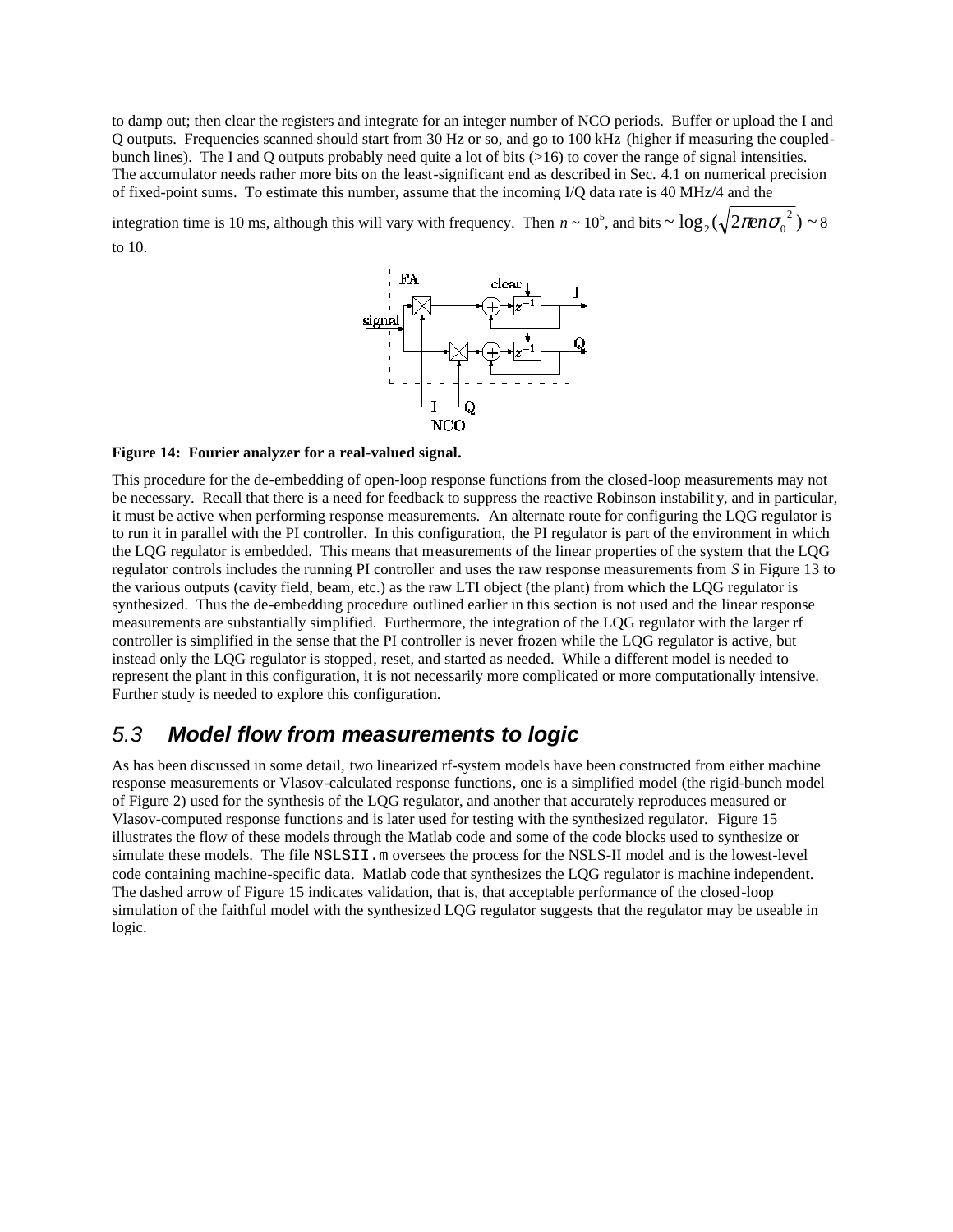

**Figure 15: Model flow diagram showing model stages and their names in parentheses.**

Objects and functions in this diagram are:

- Time.m is generated by Mathematica code and contains Matlab code defining the frd object VlasovLTI housing impulse response functions. VlasovLTI is transiently used by ConstructLTIModel.m to build the state-space model VlasovFit accurately reproducing the measured or Vlasov-calculated response functions.
- ConstructLTIModel.m constructs an accurate linear plant model from the measured or Vlasov-simulated frequency-domain response functions.
- LTIDifference.m fits parameters of the non-linear rigid-bunch model of LTI5.mdl to the measured or Vlasov-computed response functions.
- LTICovR.m Constructs the floating-point regulator kreg and the fixed-point regulator kregQ. It also assignes data to the workspace for use by LTIBenchmark.mdl.
- LTIBenchmark.m performs closed-loop simulations of various plant models with various regulators (Sec. 5.4).
- NSLSII.m NSLS-II-specific code handling the model flow of Figure 15. This is the machine-specific Matlab code layer.
- $LQG.v -$  Prototype Verilog code defining the regulator in logic. Params. $vh$  is an include file written by LTICovR defining some parameters used by LQG.v and lower-level Verilog blocks. More details are contained in Sec. 7.2.

## 5.4 **Simulink model for open- and closed-loop simulations**

In Secs. 3, 4, and 5.1, a number of linear and nonlinear models of the rf system and floating- and fixed-point LQG regulators were developed. The purpose of the regulators is to stably control and suppress noise in the rf-system models. With these rf-system and regulator models in hand, a means by which to test for stability and measure performance of the closed-loop systems is needed. There are two regulators to be tested: the floating-point and the fixed-point regulators. There are three related rf-system models: the non-linear model of Figure 2: Full model used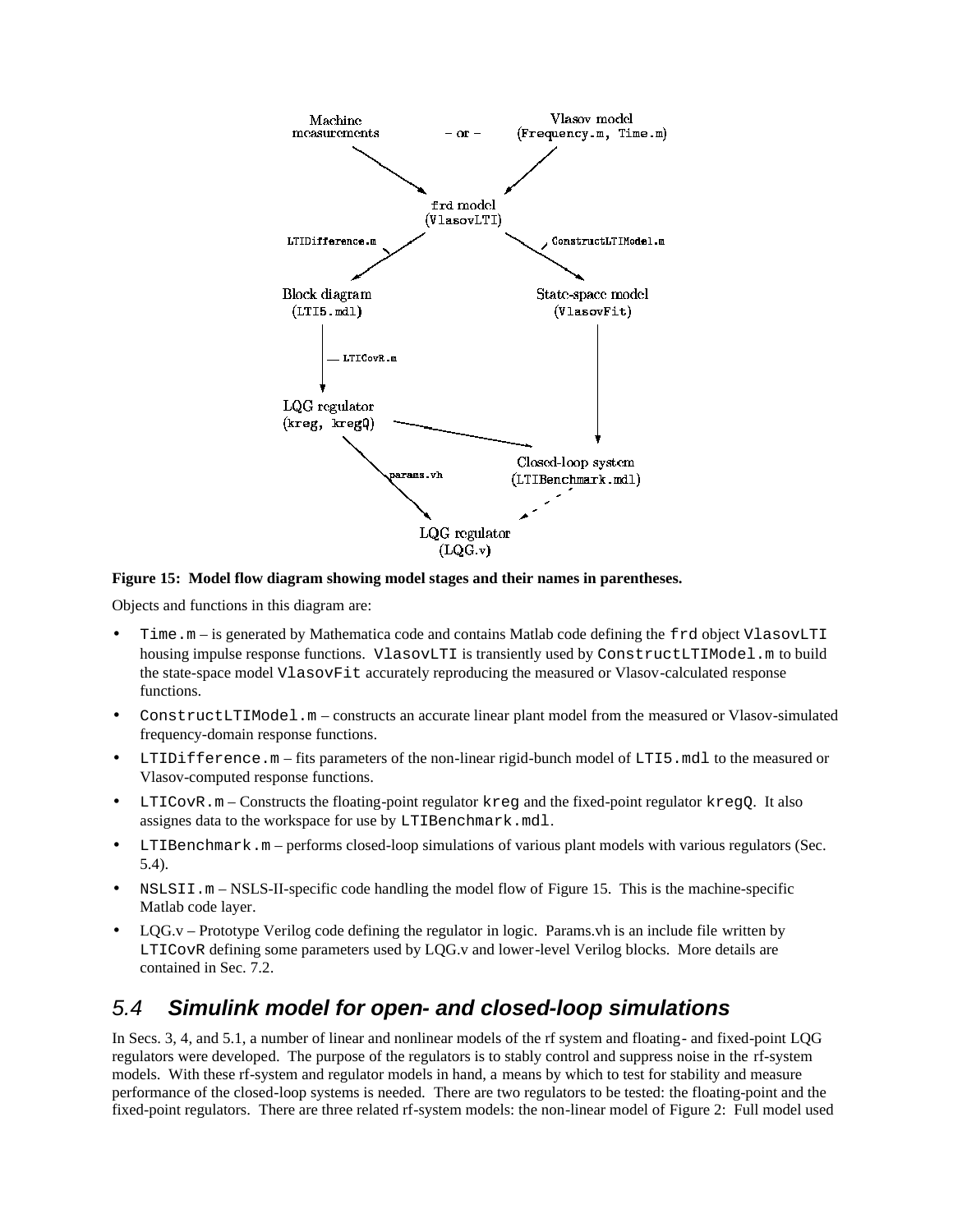for linearization. and its linearization fit to the Vlasov-calculated linear response functions, and the linear model accurately reproducing the Vlasov- and/or measured response functions. The Simulink model LTIBenchmark, part of which is shown in Figure 16, was developed for this purpose. The base non-linear model of LTI5, its linearization, floating- and fixed-point regulators generated by LTICovR, and a PI regulator are employed in LTIBenchmark. LTIBenchmark has a number of essential functions.

- First, it is needed to compare the closed-loop beam noise predicted by the Matlab function covar with those computed from time-domain simulations of linear and non-linear rf models and floating-point and fixed-point controllers. Thus it serves as a check of the synthesized regulators against the non-linear plant model, and against linear plant models derived from machine response measurements (Sec. 5.2) and/or synthetic (Vlasovcalculated, Sec. 5.1) response functions.
- Second, it is a tool used to hand tune the bit widths of quantized *A*, *B*, *C*, and *D* matrix elements of the controller. This is done by observing  $\chi^2$  (or beam phase and energy noise levels) of the closed-loop model consisting of a fixed-point controller and a plant model, and comparing it to either the theoretical calculated by covar, or the tolerance provided by *Q*.
- Third, it is used to compute state-variable rms intensities. Some have rather small intensities in the floatingpoint controllers, which end up always being zero in the fixed-point controllers. These state variables need not be part of the controller. The intensities also provide a means to estimate the range over which to represent the state variables (number of bits).



**Figure 16: Part of the Simulink model LTIBenchmark for simulation of regulators with linear and nonlinear plant models. Shown are linear and non-linear plant models regulated by a floating-point LQG regulator. Not shown are fixed-point regulators controlling plant models and an unregulated plant. The 'diags' blocks compute standard deviations, which are displayed in the right-most blocks, and route data to the workspace for later processing.**

The non-linear plant model is equivalent to LTI5.

Models and parameters are taken from a number of variables in the base work space:

- $ltix$  the linearized model of the plant calculated by LTICOVR.
- kreg the floating-point controller calculated by LTICovR.
- $kregQ$  the fixed-point controller calculated by LTICovR.
- PlantOutputsUsed routes the correct plant outputs to the input of the controller.
- $taueps$  indices selecting τ and ε from the plant output.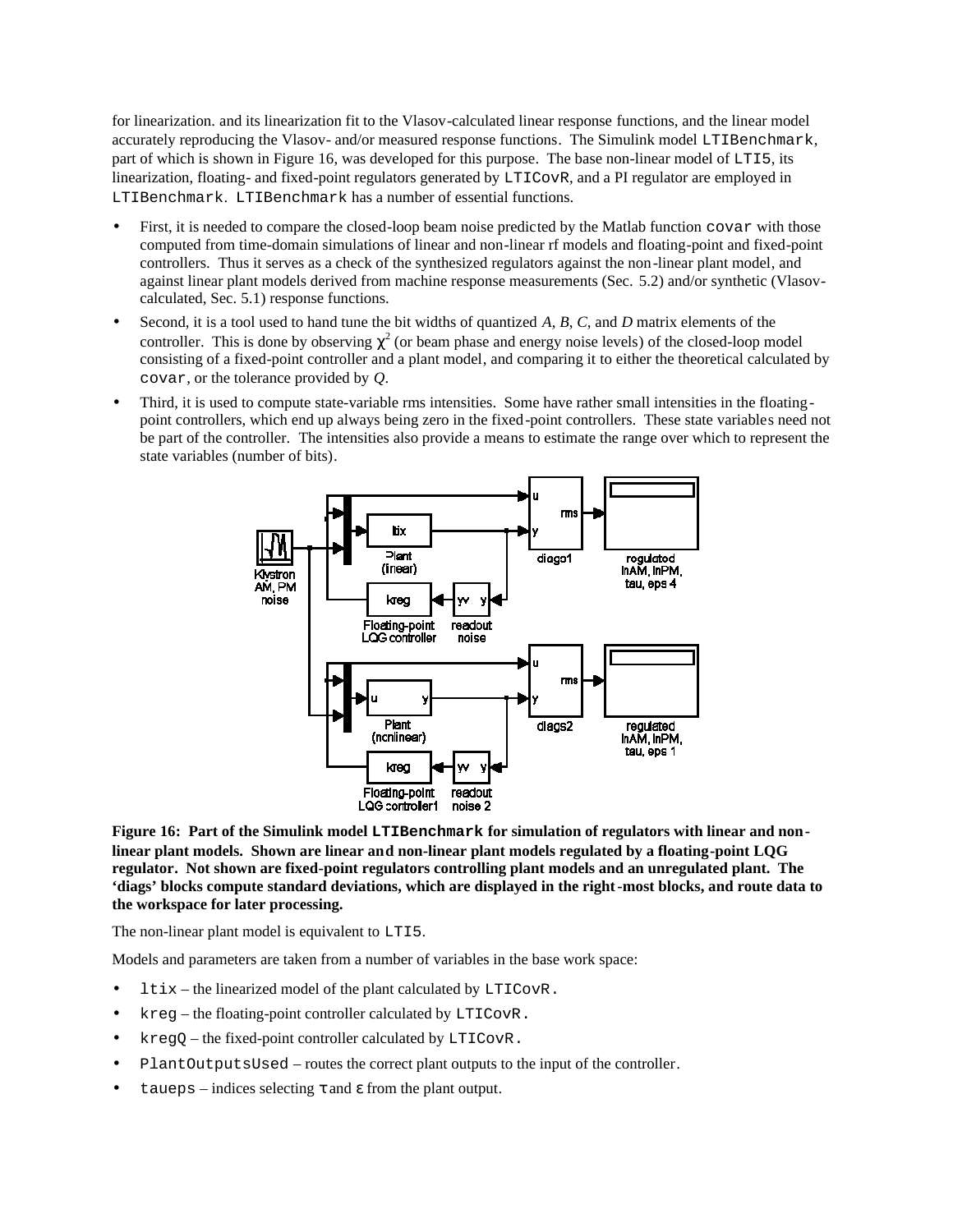• The τ and ε outputs of the various simulations are routed to the work space and plotted in the frequency domain.

# **6 Performance estimates**

### 6.1 **NSLS-II model**

When run on bincomb, the NSLS-II ring parameters returned a number of stable controllers. The one represente d in tables 2 to 4 and Figure 17 uses VI, VQ, and tau (beam phase) as inputs. Amplifier noise is 1% amplitude and 3° RMS phase in 10-kHz bandwidth. Identical noise tolerances and readout noise were specified. Ring parameters are in NSLSRing.m and NSLSII.m and the model to linearize is LTI5.mdl.

| Table 1    |                |                       |                                          |  |
|------------|----------------|-----------------------|------------------------------------------|--|
| Plant      | Controller     | $\sigma_{\tau}$ (deg) | $\sigma_{\epsilon}$ (×10 <sup>-3</sup> ) |  |
| Linear     | None           | 1.37                  | 0.33                                     |  |
| Linear     | Floating point | 0.017                 | 0.015                                    |  |
| Linear     | Fixed point    | 0.019                 | 0.015                                    |  |
| Non-linear | Floating point | 0.024                 | 0.016                                    |  |
| Non-linear | Fixed point    | 0.025                 | 0.016                                    |  |

| l'able |  |
|--------|--|

| Matrix | Resolution (bits) |
|--------|-------------------|
|        |                   |
| B      |                   |
|        |                   |

| Table 3    |                   |  |
|------------|-------------------|--|
| I/O        | Resolution (bits) |  |
| <b>ADC</b> |                   |  |
| <b>DAC</b> |                   |  |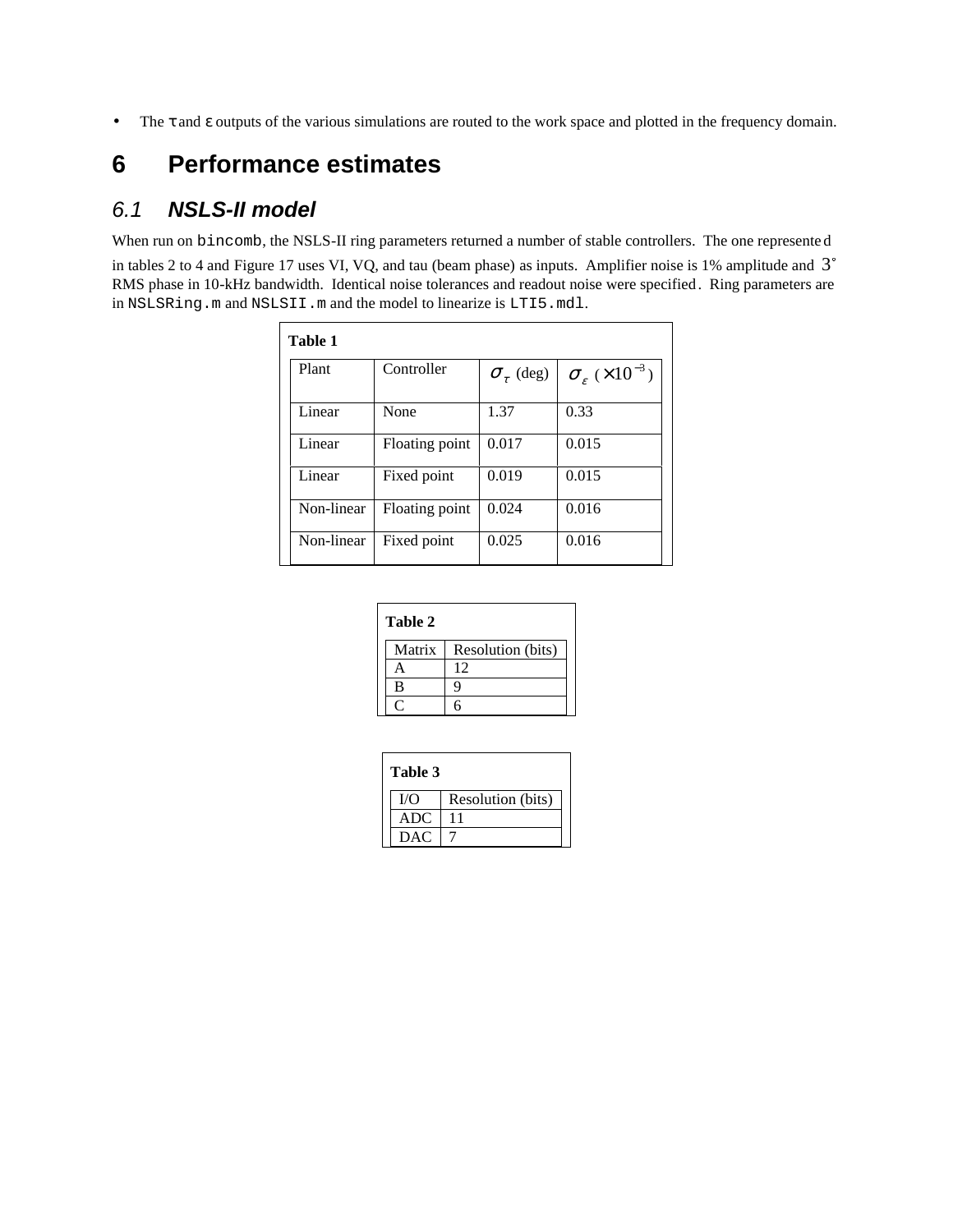

#### **Figure 17: Spectrum of linearized model open loop (blue), coupled to a floating -point LQG regulator (green), and coupled to a fixed-point controller (red); non-linear model coupled to the fixed-point controller (aqua).**

The exact shape of the frequency-domain response of the open-loop rf model is dependent upon the rf feedback, whose primary purpose is to suppress the reactive Robinson instability. The closed -loop response functions should not be sensitively dependent on the feedback, although I haven't experimented with this yet.

## 6.2 **Canadian Light Source model**

When run on bincomb, the CLS ring [17] parameters returned only a couple of stable controllers. The only useful one is represented in the tables 5 to 7 and Fig. 19 and uses VI, VQ, and tau as inputs. Amplifier noise is the same as in the other models: 1% amplitude and  $3^\circ$  RMS phase in 10-kHz bandwidth. Identical noise tolerances and readout noise were specified. Ring parameters are in CLCRing.m and CLS.m, and the model to linearize is CLS1.mdl.

| Table 4             |                |                       |                                       |
|---------------------|----------------|-----------------------|---------------------------------------|
| Controller<br>Plant |                | $\sigma_{\tau}$ (deg) | $\sigma_{\rm g}$ (×10 <sup>-3</sup> ) |
| Linear<br>None      |                | 0.389                 | 0.069                                 |
| Linear              | Floating point | 0.023                 | 0.0070                                |
| Linear              | Fixed point    | 0.024                 | 0.0072                                |
| Non-linear          | Floating point | 0.024                 | 0.0071                                |
| Non-linear          | Fixed point    | 0.026                 | 0.0076                                |

| Table 5 |                   |  |  |
|---------|-------------------|--|--|
| Matrix  | Resolution (bits) |  |  |
|         |                   |  |  |
| R       |                   |  |  |
|         |                   |  |  |

| Table 6 |                   |
|---------|-------------------|
|         | Resolution (bits) |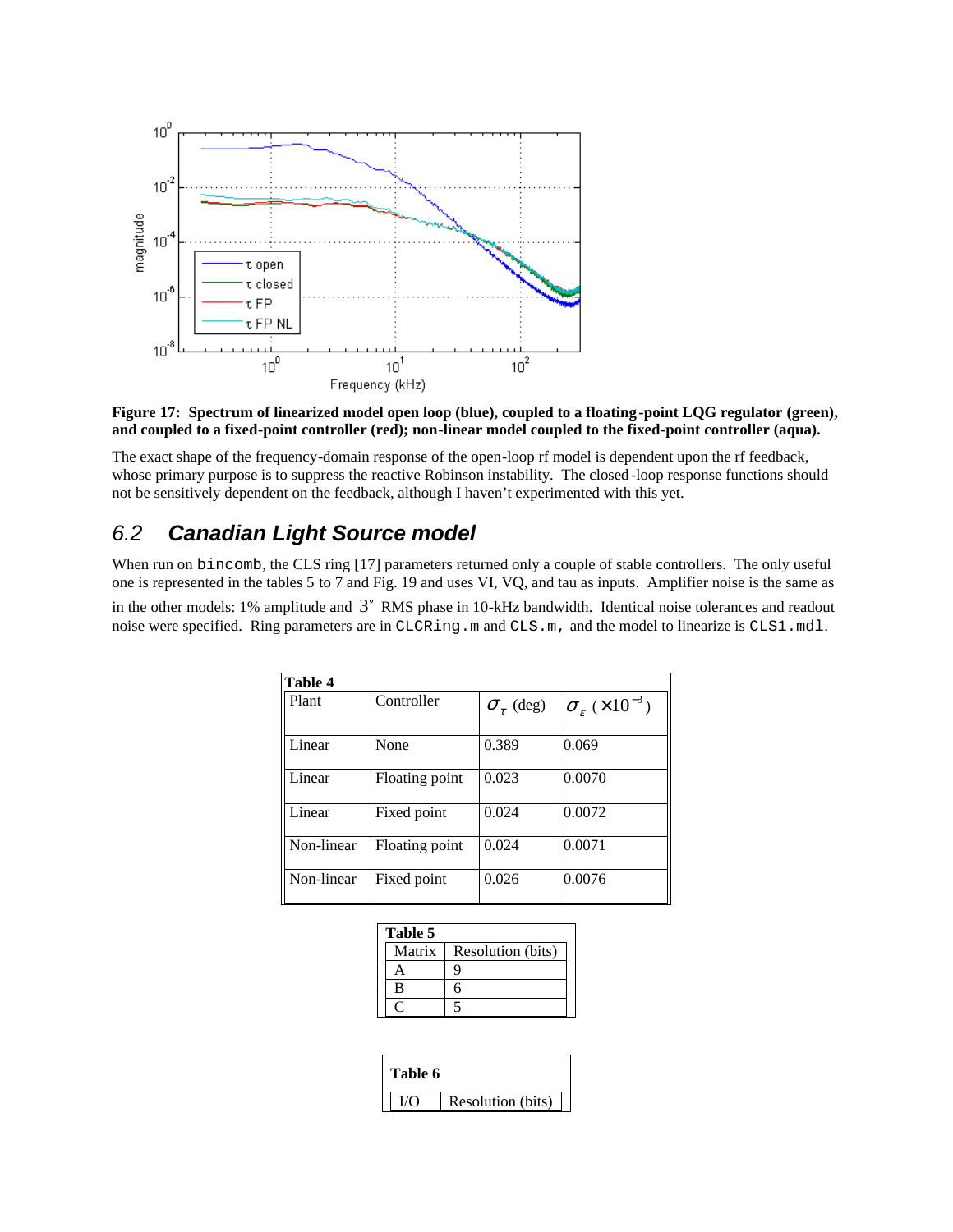

**Figure 18: Spectrum of linearized model open loop (blue), coupled to a floating -point LQG regulator (green), and coupled to a fixed-point controller (red); non-linear model coupled to the fixed-point controller (aqua).**

## 6.3 **NSLS VUV model**

When run on bincomb, the NSLS VUV ring parameters returned a number of stable controllers. The one represented in the following tables 8 to 10 and Fig. 20 uses VI, VQ, and tau as inputs. Amplifier noise is the same as in the other models: 1% amplitude and 3° phase RMS in 10 kHz bandwidth. Identical noise tolerances and readout noise were specified. Ring parameters are in VUVRing.m and VUV.m and the model to linearize is VUV1.mdl.

| Table 7    |                |                             |                                          |  |
|------------|----------------|-----------------------------|------------------------------------------|--|
| Plant      | Controller     | $\sigma$ <sub>r</sub> (deg) | $\sigma_{\epsilon}$ (×10 <sup>-3</sup> ) |  |
| Linear     | None           | 0.53                        | 0.065                                    |  |
| Linear     | Floating point | 0.0085                      | 0.0023                                   |  |
| Linear     | Fixed point    | 0.0091                      | 0.0030                                   |  |
| Non-linear | Floating point | 0.0091                      | 0.0023                                   |  |
| Non-linear | Fixed point    | 0.0096                      | 0.0028                                   |  |

| Table 8 |                            |  |  |  |
|---------|----------------------------|--|--|--|
|         | Matrix   Resolution (bits) |  |  |  |
|         | 12                         |  |  |  |
| B       |                            |  |  |  |
|         |                            |  |  |  |

| Table 9    |                   |  |  |  |
|------------|-------------------|--|--|--|
| T/O        | Resolution (bits) |  |  |  |
| <b>ADC</b> |                   |  |  |  |
| <b>DAC</b> |                   |  |  |  |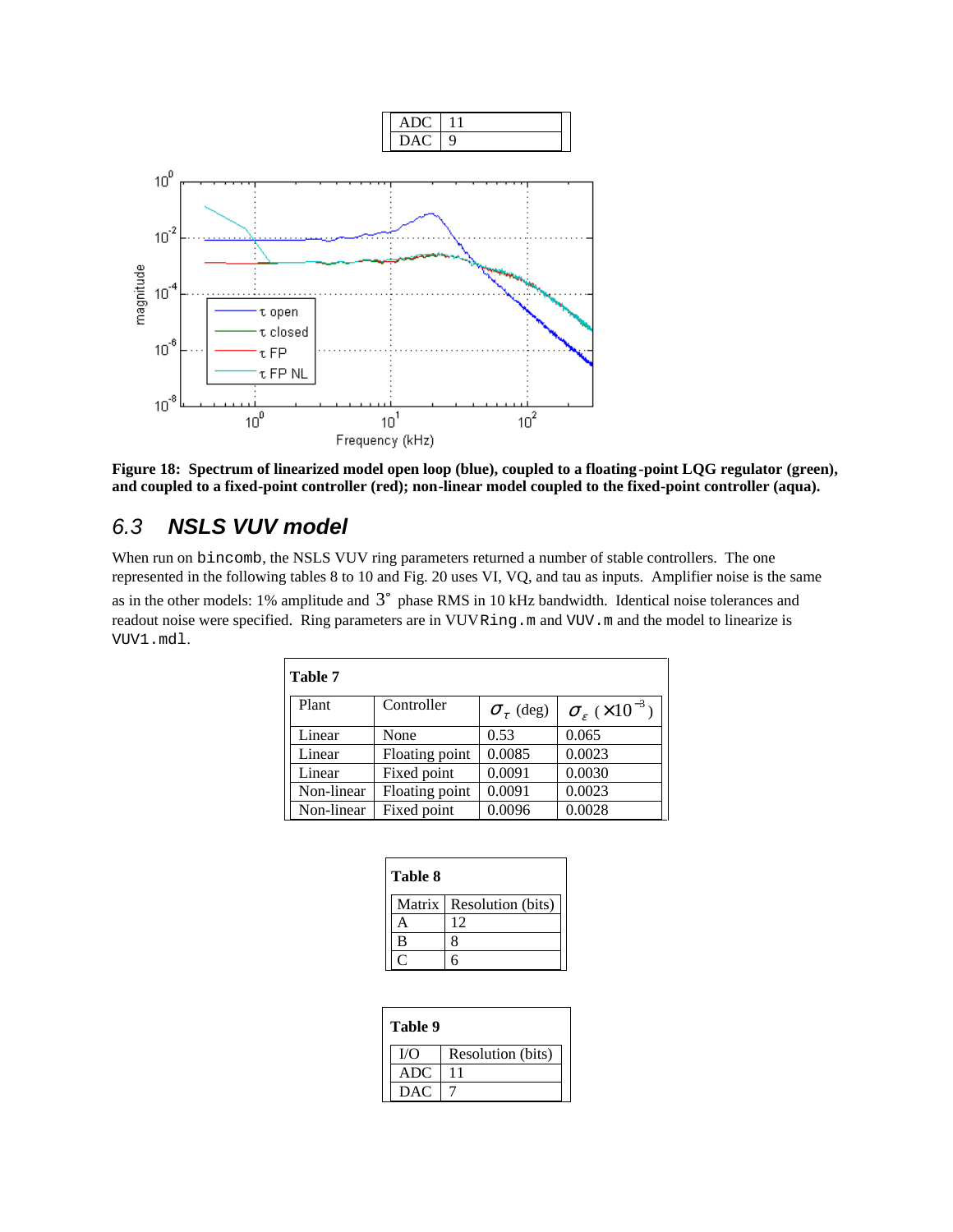

**Figure 19: Spectrum of linearized model open loop (blue), coupled to a floating-point LQG regulator (green), and coupled to a fixed-point controller (red); and non-linear model coupled to the fixed-point controller (aqua).**

### 6.4 **Proportional-integral regulator in an NSLS-II model**

It was suggested that I compare the performance of LQG regulators with a conventional proportional-integral (PI) regulator. Here I describe the results for the case of the NSLS-II machine.

LLRF systems typically sense the level and phase (or I and Q) of the cavity field and apply corrections back to the input of the rf amplifier (level and phase or I and Q). This feedback affects the stability of the beam, particularly if the feedback has significant bandwidth compared to the synchrotron frequency. One cannot do this by trying to suppress noise in the cavity to a high degree because this also suppresses perturbations of the cavity field by the beam. This reduces the impedance of the cavity, and consequently reduces damping of Robinson modes. Furthermore, rf feedback employed in the NSLS-II model to optimally damp Robinson modes and suppress the reactive Robinson instability would be spoiled by additional feedback, perhaps increasing amplifier noise transmitted to the beam. So one cannot, in a simple way, use high-gain feedback from the cavity field.

An approach to this problem I looked at is to consider what a single (scalar) loop could do to noise transmission to the beam. Because the cavity field is complex valued, as is the amplifier input, reference phasers on the complex plane much be chosen to get a real signal from the cavity field, and for a real input to modulate the rf. I intuitively chose to use AM modulation of the rf (parallel to the amplifier forward-wave-output phaser a0), and to sense the phaser component of the cavity field at the phase of a0 times the cavity's (loaded) impedance, the cavity phase at which low-frequency perturbations of a0 appear. This choice is stable and provides significant suppression of noise transmission to the beam in the NSLS-II model. The results are shown in Table 11 and Fig. 21 showing noise in the unregulated model and the regulated model with PI and LQG regulators. As with all the models of this report, the

specified amplifier noise is  $3^\circ$  phase, and uncorrelated 1% amplitude Gaussian noise in 10-kHz bandwidth.

| Table 10  |                             |                                       |  |  |  |  |
|-----------|-----------------------------|---------------------------------------|--|--|--|--|
| Regulator | $\sigma$ <sub>r</sub> (deg) | $\sigma_{\rm g}$ (×10 <sup>-3</sup> ) |  |  |  |  |
| None      | 1.4                         | 0.33                                  |  |  |  |  |
| FP LQG    | 0.017                       | 0.015                                 |  |  |  |  |
| РI        | 0.40                        | 0.15                                  |  |  |  |  |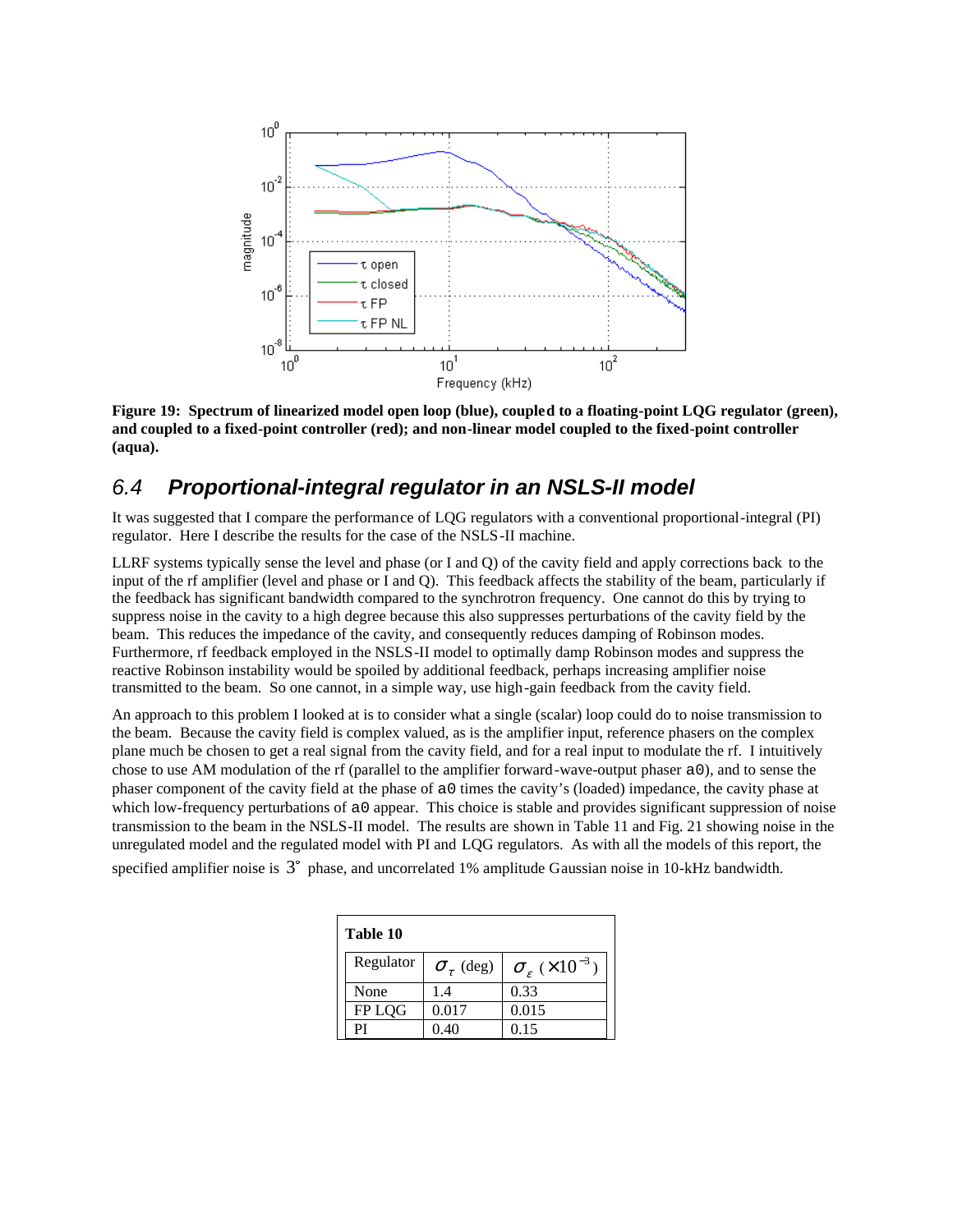

**Figure 20: Noise suppression of the NSLS-II model with a proportional-integral regulator.**

There is considerable suppression of the noise spectrum at lower frequencies. But, in terms of total RMS noise, the suppression is only by a factor of three for beam phase noise, and by a factor of two for energy over the unregulated model. Much of the remaining noise is due to a broad line at the synchrotron frequency. In this test, the gain has been pushed upwards to near instability. The peak at about 100 kHz is where phase margin becomes small and oscillations occur at slightly higher gain. The synchrotron line at 4 kHz may be stable or more stable in this case. The emergence of that line is due to the reduction of the impedance of the cavity by the feedback, which lessens damping of the Robinson mode by the cavity [14].

This particular feedback scheme did not, unfortunately, work at all with the CLS and VUV models. Only feedback with unity-gain bandwidth small compared to the synchrotron frequency was stable, and then with negligible rms noise suppression. Feedback with any bandwidth that results in stable beam is sensitive to rf feedback used and the resulting properties of the Robinson modes. I don't know in any detail why the NSLS -II model behaves so differently with PI feedback. But with so little bandwidth in the CLS and VUV models, the feedback is only able to correct for drifts. This is the behavior I had come to know working with the VUV ring. Any bandwidth at all, particularly with the phase loop, resulted in instability.

Another approach that is useful for suppressing amplifier noise is applying feedback around the amplifier to regulate gain and/or phase shift. Although amplifier noise is dominated by phase noise, the presence of s ome amplitude noise means that the use of a phase loop leaves residual noise even with high phase -loop gain. How much depends on the AM vs PM noise characteristics of the amplifier. Aside from this limitation, a phase loop is likely to be insensitive to amplifier saturation and could handle considerable bandwidth, and so could effectively suppress noise and be relatively easy to implement. Numerical experiments with a phase loop were successful at reducing the noise transmitted to the beam by nearly a factor of 100 or so, a factor similar to the performance of the LQG regulator. Because of the asymmetry of the AM vs PM noise in the model, the beam noise was sensitive to misalignments of the phase loop compared to the phase noise (a misalignment built into the klystron model). That factor of 100 requires a trim to correct for that misalignment.

An amplitude loop around the amplifier is sensitive to saturation, as any control scheme is.

All of these noise-suppression factors are limited by the delay in the loop. With lower delay, gains and bandwidths can be pushed higher and better noise suppression results.

### 6.5 **Amplifier saturation and gain compression**

Amplifier saturation is an inevitable problem. Although a closed-loop model did not show special sensitivity to amplifier saturation (Sec. 6.6), it does still present a problem for operation of these regulators deep in saturation, at the very least because the amplifier can simply run out of power. Even if the amplifier does n ot run out of power, the non-linearity of the amplifier output means that the system response functions drift and performance deviates optimal. A digital regulator can correct for this problem, either by a non-linear output that inverts the amplifier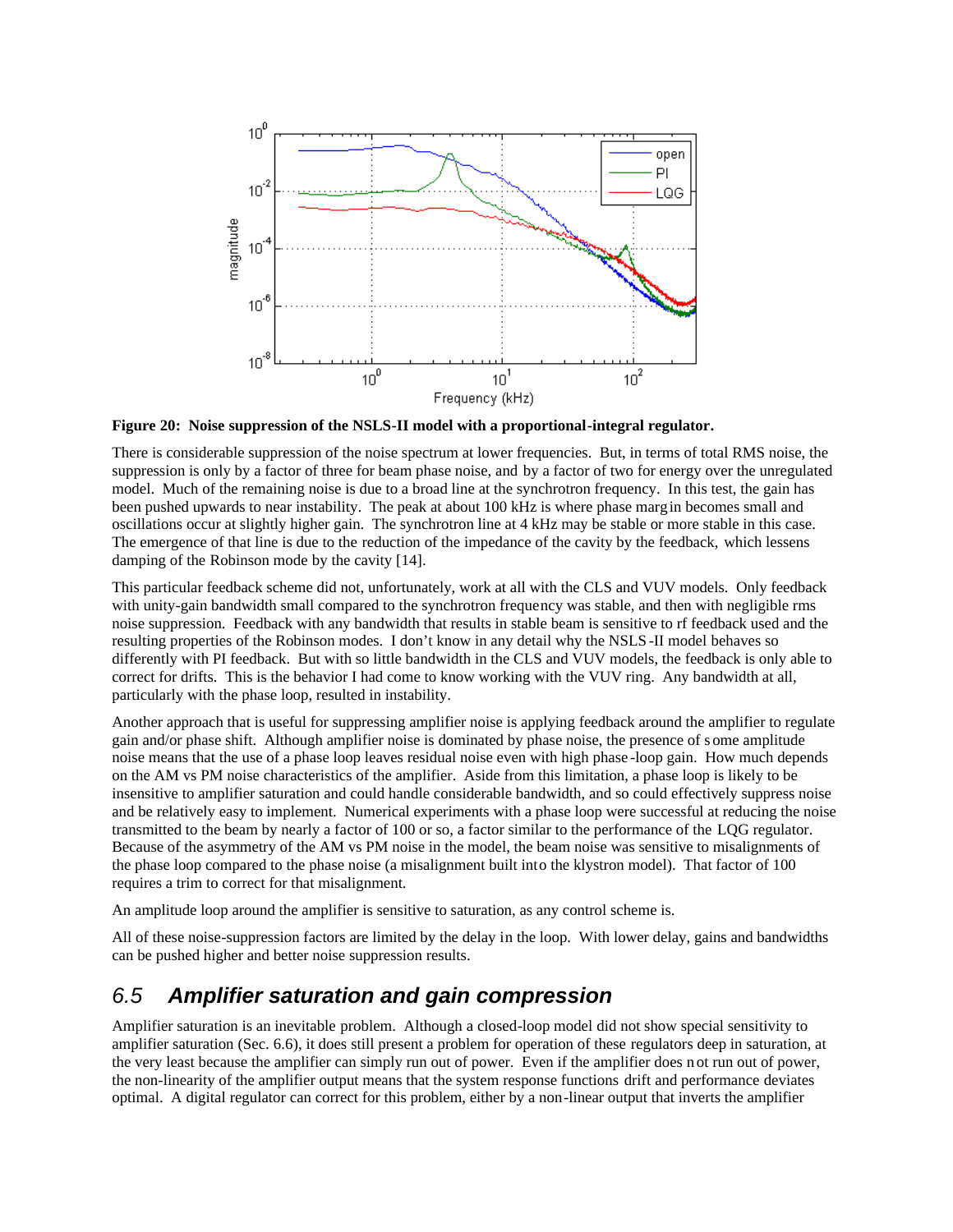nonlinearity, or simply by a gain parameter that varies in a calibrated way with the operating point. Periodic amplifier response measurements as outlined in Sec. 5.2 in effect implement the latter.

But this method incompletely compensates for amplifier nonlinearity when, as in PEP-II [18], there is direct rf feedback in parallel with the digital regulator. This is because the digital gain parameter is not in the path of direct rf feedback. But the NSLS-II rf system uses direct rf feedback at low gain as a means to stabilize the reactive Robinson instability, unlike PEP-II, where it is used at high gain to suppress accelerating-mode impedance. That it is at low gain suggests that gain compression will not affect NSLS in the same way. But even if it does, rf feedback at low gain can easily be absorbed into the function of the digital regulator, perhaps into the PI regulator programmed to use the same measured gain parameter as the LQG regulator.

Measurement of the gain parameter requires a much simplified response measurement compared to the measurement outlined in Sec. 5.2. Referring to Figure 14, it requires measuring the ratio of the in-phase component of the amplifier forward amplitude  $aI$  to the in-phase component of the source, call it  $sI$ , at a single relatively low frequency and in a few tens of milliseconds. This can be done closed loop without the correction for the presence of the loop discussed in the section. The simplicity and speed of the measurement suggests that it could be run transparently during top off, although it likely is not needed every top off.

## 6.6 **Sensitivity to variation of operating point and rf misalignments and mismatches**

The behavior of a real machine will inevitably differ from the behavior of the linearized model upon which an LQG regulator is built. There can be a variety of reasons for this, including phaser misalignments, drifting components, and a discrepant operating point.

To get a general idea of the sensitivity of the closed-loop rf system to these sorts of changes, I introduced gain/attenuation and phase shifts in the amplifier chain at the points shown in Fig. 8, points 1 and 2 being phase shifts, and points 3 and 4 being gain/attenuation. Point 1 differs from point 2 in that it is outside the feedback loop, a relatively minor difference given that the rf feedback gain is only a few decibels. But they both have the effect of rotating the incoming signal phaser relative to the nominal.

A gain perturbation at point 3 would be expected to require compensation from the regulator, but would not have a significant impact on the amplifier operating point if the DC open-loop gain is large. In contrast, point 4 is downstream of the amplifier and would have a stronger impact on its operating point.



**Figure 21: Four points in the amplifier drive chain at which perturbations are introduced.**

I found that both of the phase perturbations could be over more than  $\pm 40^\circ$  without instability and/or particle loss at both points 1 and 2, and with both floating-point and fixed-point regulators. Point 1 may have been slightly less sensitive that point 2 as would be expected with feedback, although the test was ro ugh.

I also found that the loop is less sensitive to perturbations at point 3 than point 4 as expected. At point three, particles were not lost for gain perturbations in the 0.7 to 3 range, roughly. At point 4, the corresponding range is 0.93 to 4. So the loop is quite sensitive to amplifier saturation, as expected. The amplifier model exhibits strong saturation and level-dependent phase shifts. The operating point was intentionally chosen to be into saturation but with some output power to spare before it peaks and falls off at higher drive.

There is variation of beam noise with the perturbations, with the noise becoming quite large prior to beam loss.

Particles were lost perhaps due to the initial mismatch of the incoming phaser.

So this closed-loop model shows significant margin for perturbation of the plant, which is why early on I was encouraged by these results. Although these results are not very quantitative, it is my hope that model tuning, which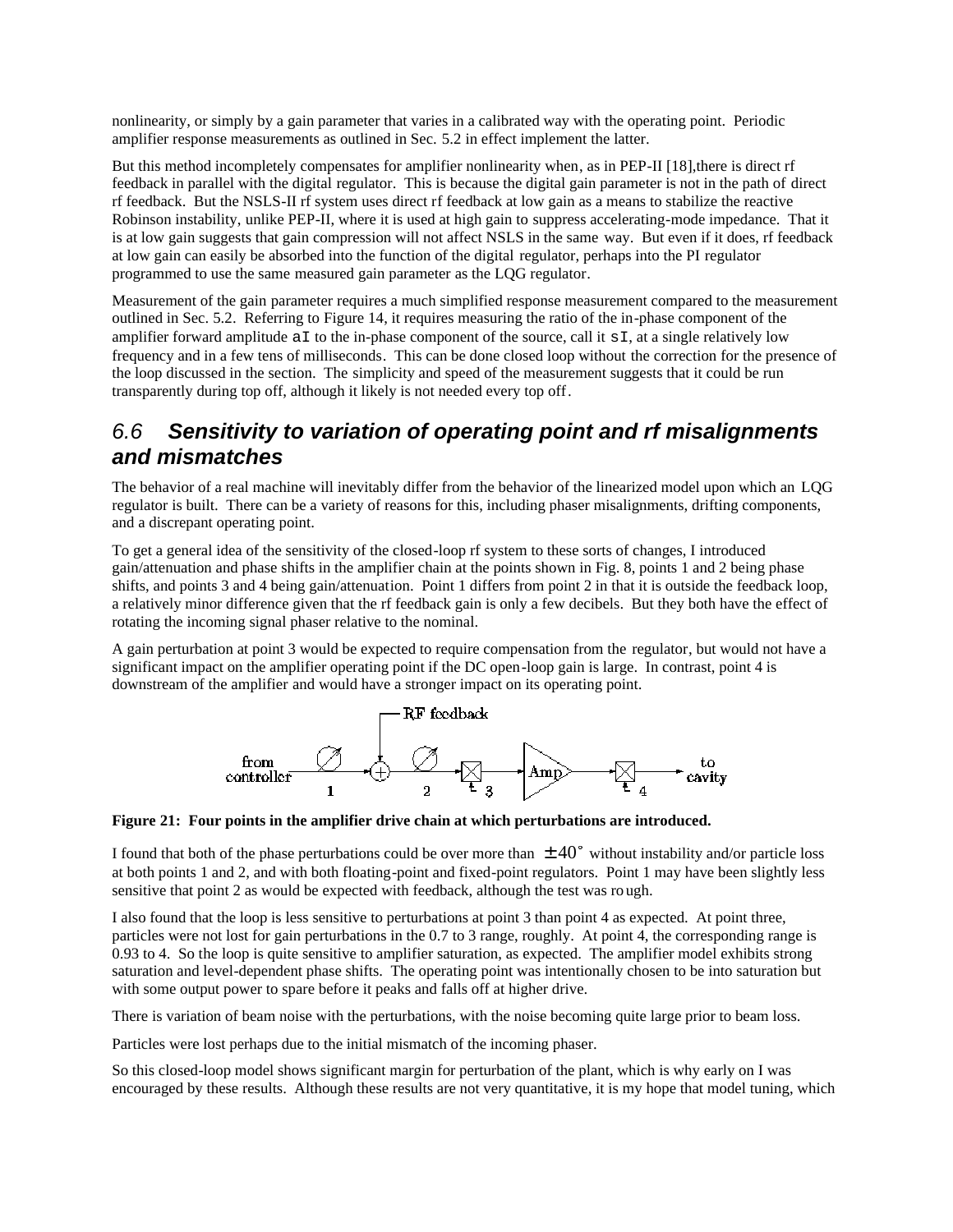is discussed in Sec. 5, can match the machine to the model within a range within which the regulator can work well and have margin for drift.

# **7 Digital processor architecture**

### 7.1 **Computation for the time step**

At this point we must contend with the amount and complexity of computation that must be completed each 0.88-µs time step (for the NSLS-II model). Referring again to Figure 3, the processing involved is the four gain blocks *A*, *B*, *C*, and *D* representing matrix multiplies and accumulates. The table shows the number of multiplies in each block in the NSLS-II LQG regulator archetype.

| Table 11       |                |            |  |  |  |
|----------------|----------------|------------|--|--|--|
| Matrix         | Sub<br>blocks  | Multiplies |  |  |  |
| Α              | 2x2x5<br>1x1x4 | 24         |  |  |  |
| B              | 14x3           | 42         |  |  |  |
| $\overline{C}$ | 2x14           | 28         |  |  |  |
| Total          |                |            |  |  |  |

The number of multiplies suggests that individual multipliers in hardware need to handle multiple multiplies. This may appear problematic, but there are 33 clock cycles available within which to get the job done. Figure 12 shows the sequence of computations of Eq. 1.

Please be aware of the ambiguity of the *u* and *y* symbolism of the plant inputs and outputs vs. the regulator inputs and outputs. There is a similar ambiguity of plant *A*-, *B*-, *C*-, and *D*-matrix symbols and the identical symbols of the regulator state-space model. Furthermore, while there are noise inputs *w* to the plant, these inputs are not present at the regulator. Remember that in this section we are talking about the regulator exclusively and references to the *A*, *B*, *C*, and *D* matrices and inputs and outputs *u* and *y* refer to the regulator only.

Figure 22 and Figure 23 show how the matrix computation can be sequenced in a serialize architecture where each row of *B* and *D*, and column of *A* and *C* is computed in a single clock cycle. All the state variables of *xn* appear serially each LQG-sample cycle. The matrix product  $Cx_{n-1}$  is also computed serially, column by column. The state variables are remembered from the previous cycle.



#### **Figure 22: Sequencing of regulator inputs, outputs, and computations. In this diagram, no pipeline delays are assumed.**

Figure 23 differs from Figure 22 in that the C matrix product proceeds with the newly computed  $x_{n+1}$  as they emerge from the *A* and *B* computation. This permits that matrix product to be computed one cycle sooner, and added to the *Du<sup>n</sup>* product as soon as it is completed, which is generally sooner because the number of inputs is less than the number of state variables. Thus Figure 23 has lower latency than Figure 22.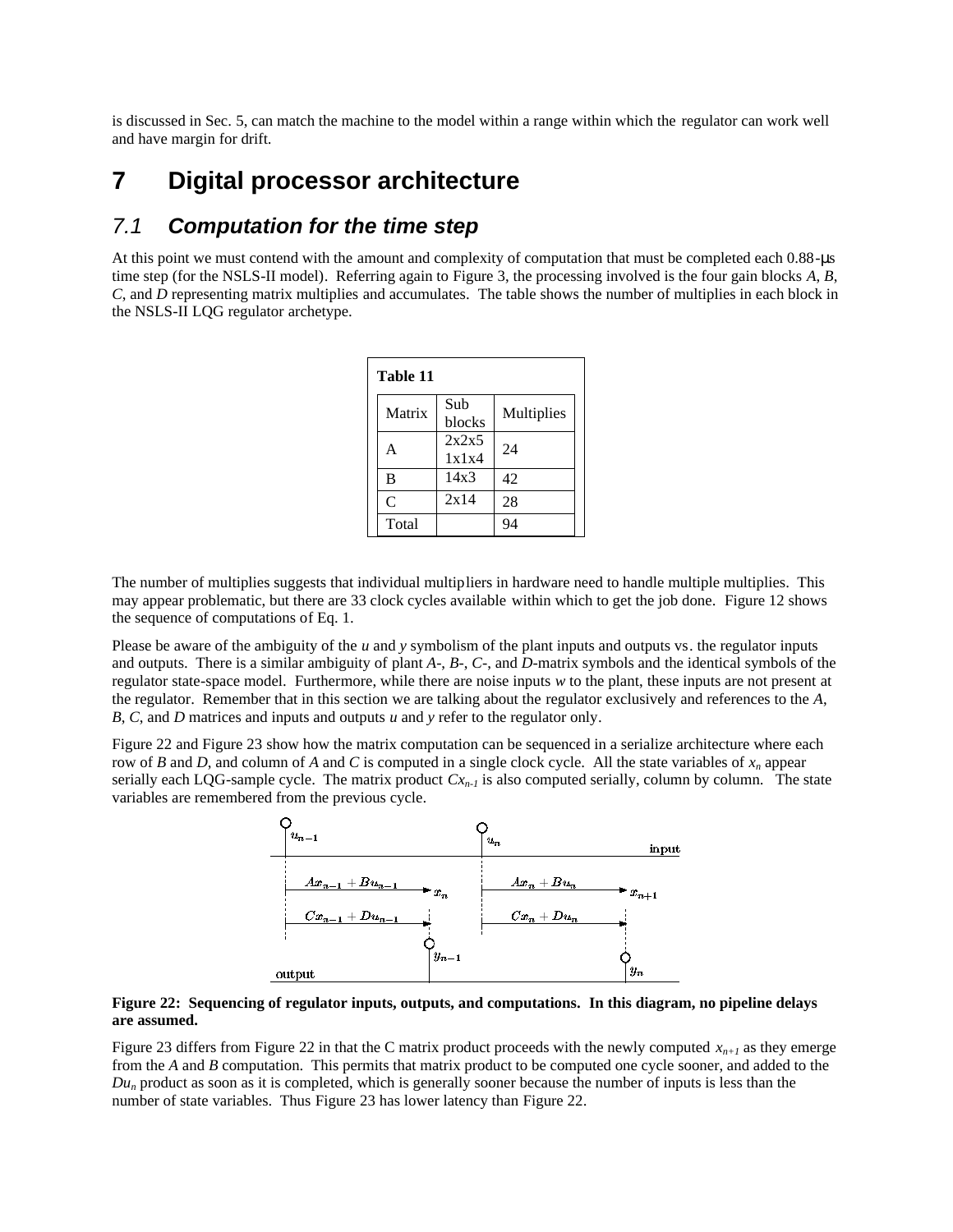

**Figure 23: Sequencing of regulator inputs, outputs, and computations in an architecture with lower latency. This configuration takes advantage of the fact that the serialized** *D* **computation completes more quickly each cycle when there are fewer inputs than state variables. In this diagram, no pipeline delays are assumed.**

Figure 24 shows a possible coarse architecture for the *A*, *B*, *C*, and *D* computations. In the *B* matrix block, the number of multipliers is the same as the number of columns of *B*. Three are shown. Coefficients are fed to the multipliers a row at a time while the inputs remain fixed. The outputs are fed to the sum (at the kernel summation point) at the same rate they are needed. So the *B* block is a simple matrix multiply of an ordinary dense matrix.



**Figure 24: Regulator matrix computations.**

The A-matrix block is different in that it has been arranged so that *A* is uniformly block diagonal with a block size of two. As was discussed earlier, this is because 2x2 blocks correspond to the space spanned by the eigenvectors of conjugate eigenvalue pairs, with the exception of real eigenvalues. For those real eigenvalues, LTICovR arranged that that they be paired, with the result that those 2x2 blocks are diagonal. (This works as long as the number of state variables is even.) The  $z^{-N_x/2}$  are register stacks with depth  $N_x/2$  clocked at half the data rate, where  $N_x$  is the number of state variables. Matrix coefficients are fed a two-element row at a time to the multipliers at the full data rate.

The C-matrix block is also an ordinary dense matrix multiply, this time in a multiply-accumulate configuration. Two outputs are shown in the Figure 24. Matrix coefficients are fed to the multipliers a column at a time, and the outputs valid at the end of the accumulate cycle. The  $z<sup>-1</sup>$  registers are cleared at the beginning of the cycle. I also suggest two accumulator precision bits for this block, as was mentioned in Sec. 4.1.

The multipliers and register stacks have enable inputs for stopping computation when the regulator is idle, and when the computation is completed and it is waiting for new input samples. They also have reset inputs for use as described in Sec. 7.3**Error! Reference source not found.** on higher-level architecture.

Coefficients perhaps could be stored in small random-access memory blocks. An alternative is register stacks.

This particular configuration requires seven multipliers. These multipliers may be pipelined as needed and registers inserted as propagation delays warrant. Regarding processing delay from when an input becomes available to when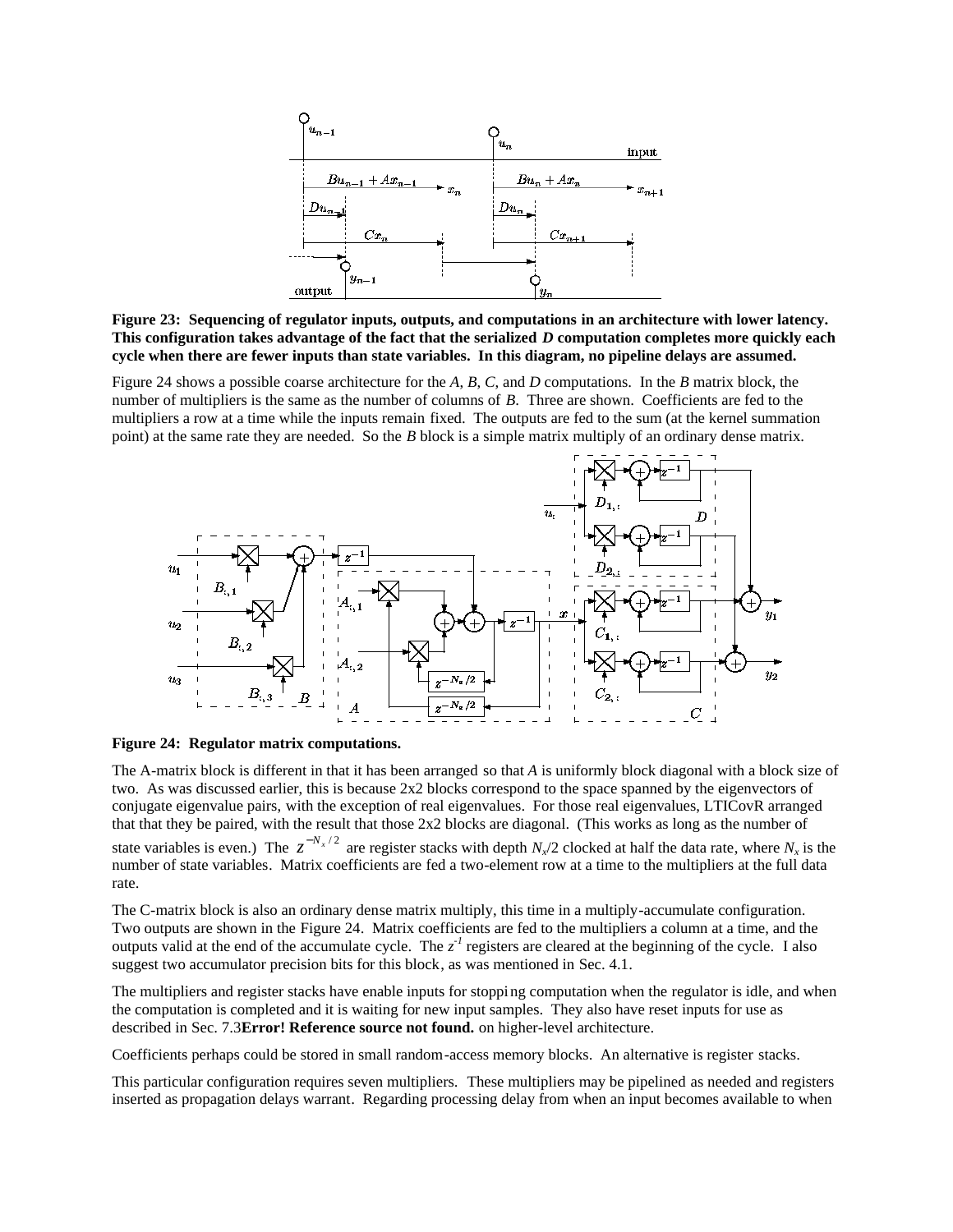outputs become available, a quick estimate is two pipeline delays plus the number of state variables (in clock cycles).

### 7.2 **Prototype logic in Verilog**

The architecture of Figure 24 was developed in Icarus Verilog [19] as a means to 1) test the concept and design of Figure 24 and 2) *begin* to flesh out the design. While the code verified Figure 24 through simulations and it can serve as a prototype upon which further development can be based, as it is it cannot run at the needed data rates. To do so it needs pipelining. As was mentioned earlier, it must also be meshed with the larger logic in a real controller that controls it and provides the matrix elements. Furthermore, a working system may be of a multi-cavity type discussed in Sec. 7.3. Discussed in this section is a single-cavity prototype only.

The code will be described quickly given that it is a prototype and not working code. The basic organization of elements of the logic is shown in Figure 25. The highest level element is  $LQG \cdot v$ , the LQG regulator itself. In its mature form  $LOG. v$  might be instantiated as a unit in the larger cavity controller, i.e., in H. Ma's controller [7]. Other elements of the diagram are parameterized models instantiated by elements higher in the diagram. The files ABlock.v, BBlock.v, CBlock.v, and DBlock.v handle the computation of the matrix multiplies suggested by their names. Coefficient and data bit widths, overflows, and accumulator precision bits are as specified by parameters provided at build time. These parameters are exported by the function LTICovR in Matlab at the time the regulator is synthesized there.



#### **Figure 25: Verilog files and dependencies.**

Mult. v provides a multiplier of specified multiplicand and output widths. There is rounding of the leastsignificant bit of the product. Rounding is important for reasons given in Sec. 4.1, although it is more relevant after a sum. ShiftReg. v provides a shift register of specified bit width and depth with synchronous shift, enable, and clear. SignedMultiplyAcccumulate.v functions as its name suggests with specified operand bit widths, output bit width, overflow bits, and accumulator precision bits.

The next three figures explicate the bit widths, locations of sign bits and binary points, etc., in the *A*, *B*, and *C* logic, beyond what is shown in Figure 5. Figure 26 is for the *A* matrix product, Figure 27 for the *B* matrix product, and Figure 28 for the *C* matrix product. Given the structure of the computation of Figure 24, for example, that *x* is both an input and an output of the *A*-matrix product, some of the parameters of the blocks are constrained by the other blocks. The diagrams hint at these constraints.



**Figure 26: Coefficient and data bit widths, locations of sign bits (sb), binary points (bp), and accumulator precision bits (Aapb) for the** *A***-matrix multiply/accumulate.**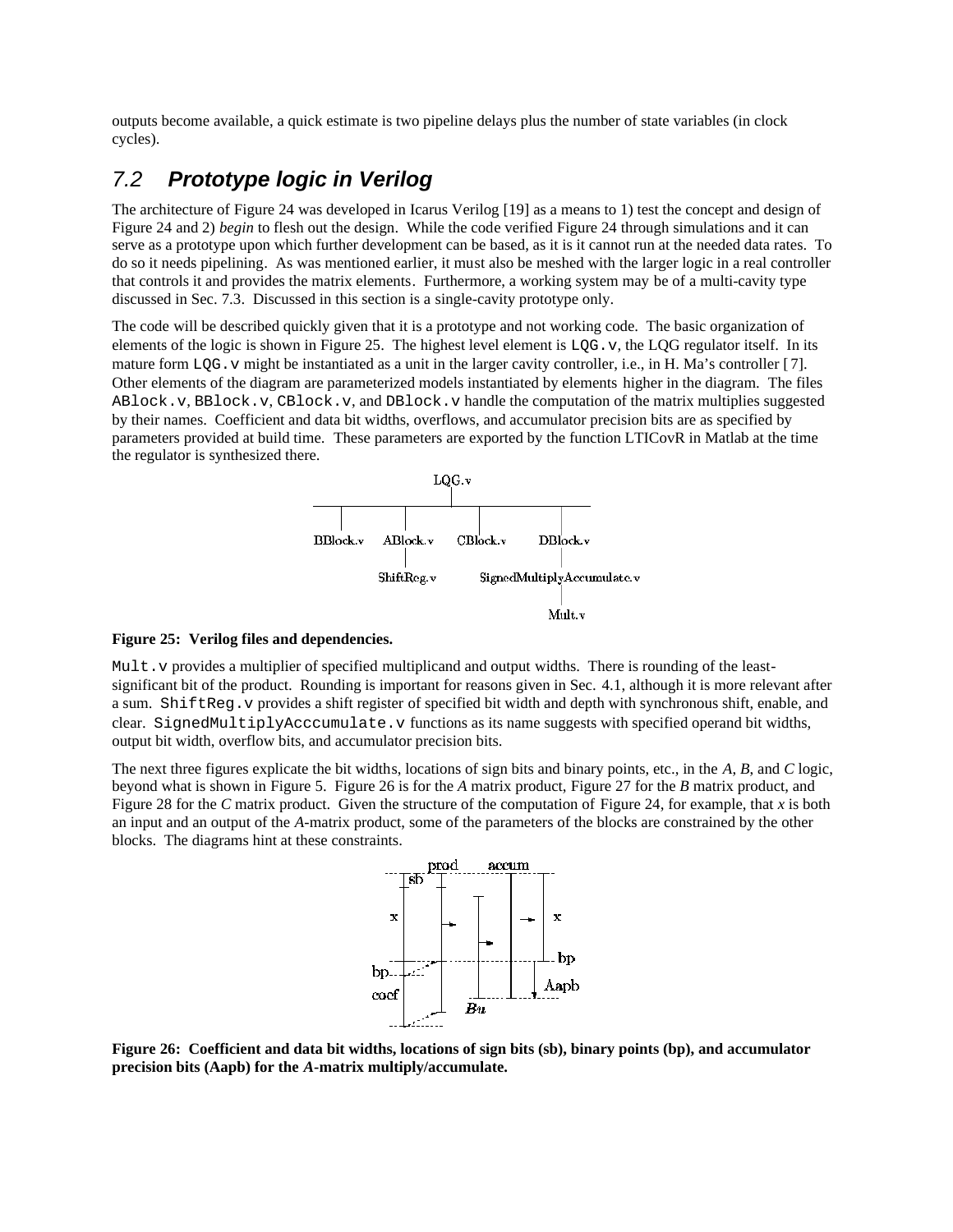

**Figure 27: Coefficient and data bit widths, locations of sign bits (sb), binary points (bp), accumulator precision bits (Bapb), and overflow bits for the** *B* **matrix multiply/accumulate. Bbits is a** *B***-matrix scaling parameter specified by LTICovR.**



#### **Figure 28: Coefficient and data bit widths, locations of sign bits (sb), binary points (bp), and accumulator precision bits (Capb) for the** *C* **matrix multiply/accumulate. Cbits is a** *C***-matrix scaling parameter specified by LTICovR.**

Synthesis of a regulator (in Matlab, not logic synthesis) would ordinarily take place when the controller measures the rf system response functions during a calibration time allocated for the purpose. This might be once a day. The response functions are then uploaded to a supervisory computer responsible for controller synthesis by the software in Matlab. At that time, parameters needed by  $LQG \cdot v$  for logic synthesis of the specific LQG regulator are exported to a Verilog include file to be imported by LQG.v. From here, one of two things can happen.

- First, if bit counts within the LQG regulator change from synthesis to synthesis, then the controller logic must be resynthesized, and both regulator logic and coefficients must be downloaded to the rf controller at calibration time.
- Or if all the bit counts are stable from synthesis to synthesis, then the controller logic need not be resynthesized, and coefficients only need be regularly downloaded. The controller itself need be downloaded much less frequently (at a boot time).

Either way, the regulator synthesis software in Matlab and the prototype logic together outline how machine measurements by the controller, LQG regulator synthesis, and logic synthesis can be melded into a system that smoothly and periodically generates regulators and updates coefficients.

## 7.3 **Integration with a larger rf controller**

Before going into the more detailed look at the DSP architecture, first we look at how an LQG regulator might fit into a working machine. Such a regulator by its nature is tuned to control at a specific operating point of the machine and may not be tolerant of large swings in the operating point or other changes in the machine's beh avior. In fact these changes are inevitably present. Making the controller function properly without beam, during injection, or during top off may not be possible without a time-dependent controller built on a detailed and accurate model of the dynamics of the machine. This problem is likely tractable, but unnecessary, given that the performance gain provided by the LQG regulator is needed only at full current and full energy. Here we benefit from the simplicity of top-off operation. We only need a time-independent regulator tuned for only one machine state.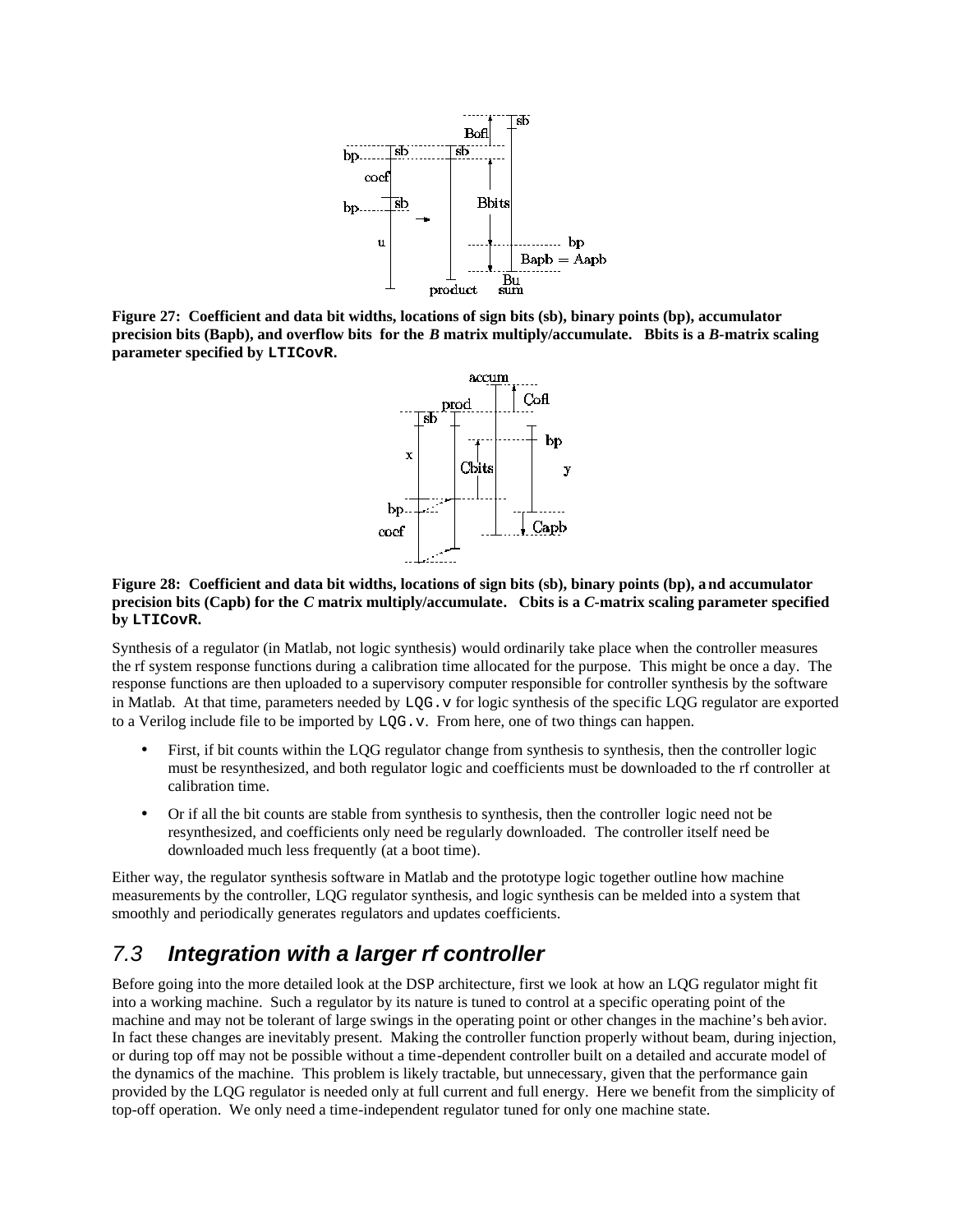But going this route means that the LQG regulator is not available at other times and an alternate one must be available. Most machines have a simple analog or digital proportional-integral (PI) regulator fixing rf cavity field intensity and phase. It may or may not be very effective at suppressing beam noise near and above the synchrotron frequency. For our purposes, it need only be stable at low and high field intensities and at all beam curre nts. There must also be a smooth crossover between the PI regulator and the LQG regulator.

So I suggest we consider the higher-level architecture of Figure 29.



#### **Figure 29: PI regulator (left) and LQG regulator in parallel with PI regulator (right). The PI block is a proportional-integral regulator and the LQG block is a linear-quadratic-Gaussian regulator.**

Both the PI regulator and the LQG regulator have enable inputs that control whether they do anything. Only one is active at a time, as is indicated by the complementary states of the enable inputs indicated in Figure 29. So when one is active, the output of the other is frozen, the latter providing a fixed offset about which the former operates (Figure 30). When the cavity is idling, being ramped to power, during injection, or during top off, the PI regulator is active. The PI regulator has no use during this time for a control offset provided by the LQG regulator, so the state variables of the latter are reset at some time during this time. After injection and transients die away, the PI regulator is disenabled and the LQG regulator is enabled, taking control. The PI regulator is not reset and instead defines the nominal operating point for the LQG regulator for the duration. The LQG regulator need not provide a lot of effort to the plant, but instead only provide small noise-driven excursions about the operating point, excursions that are presumably effective at suppressing beam noise. Periodically during top off, control is switched to the PI regulator, the LQG regulator reset, and control switched back to the LQG regulator. The reset ensures that the PI regulator follows drifts in the operating point instead of the LQG regulator making up the difference. The system would be configured to automatically trigger switchover upon detection of a range of faults, such as a large excursion, a beam dump, etc.



**Figure 30: PI and LQG regulator ranges and operating point.**

Using this scheme, the output range of the LQG regulator need not be as large as the PI-regulator's range. The range needed is poorly defined at this point since it depends on the magnitude of drift the machin e realizes. But it may be quite small if top off occurs every couple of minutes since the noise -driven range is rather small. The utility of moderating the Kalman's output range is in the economy of the output signal processing (block C).

The PI/Kalman enable logic signal may be tied into the user gate signal to ensure that the LQG regulator is active when sensitive users are taking data.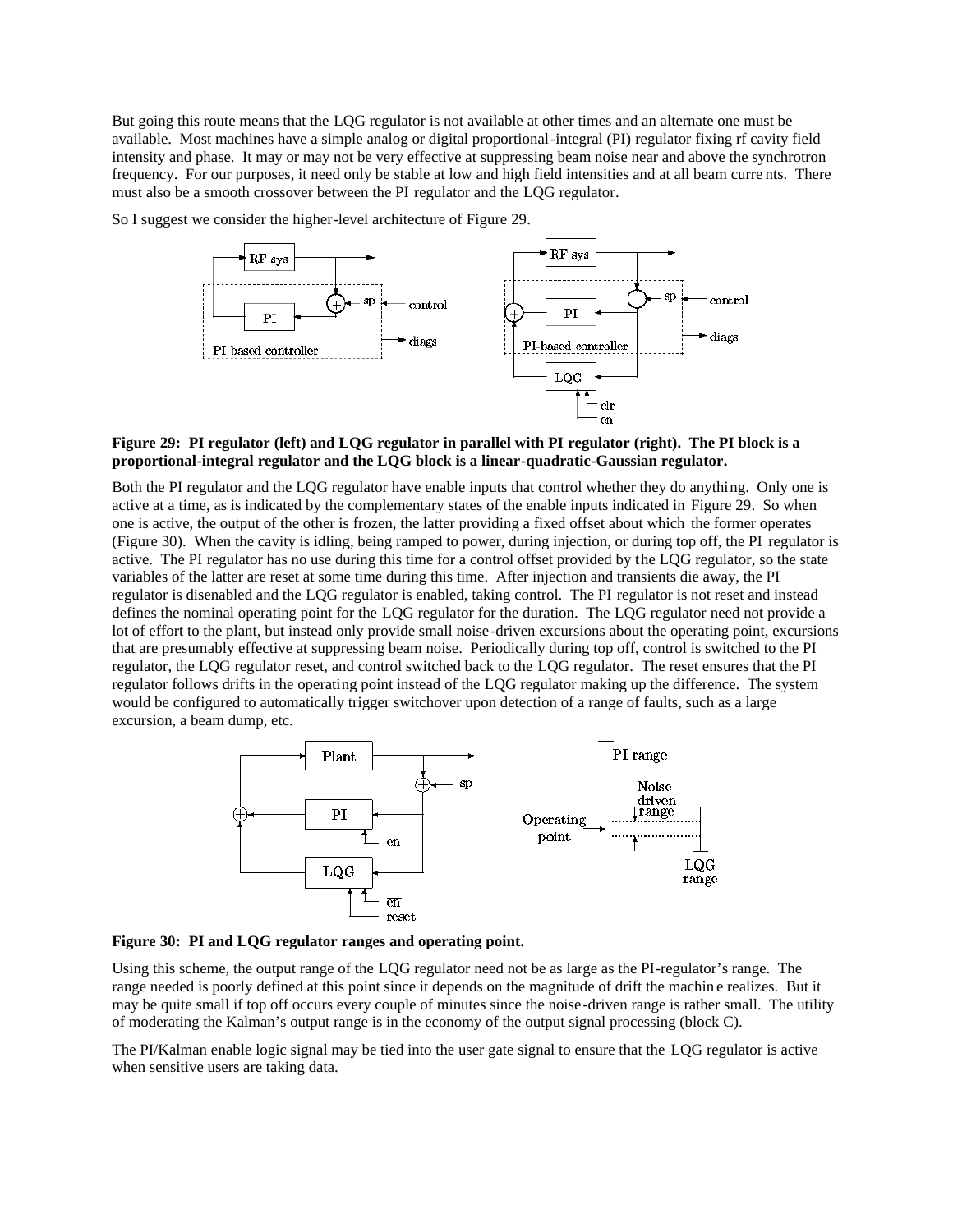The PI regulator would be on the same chip as the LQG regulator, but it need not consume significant chip resources due to its simplicity and low update rate.

This architecture may make possible testing of unstable LQG regulators by switching over to the LQG regulator for very short intervals. Intervals may be chosen that are sufficiently short that beam will not be lo st even if the system is unstable.

Should there be drift in amplifier saturation resulting in excessive changes in amplifier (incremental) gain, this variation could be compensated for during operation with the InAM gain parameter placed at the output of the LQG regulator. Amplifier saturation could be periodically measured at the end of top off but before the LQG regulator is gated on. The measurement is done with a single-frequency response measurement using a subset of the logic of Figure 13. This is done by measuring the magnitude of the AM-to-AM matrix element of  $T \cdot (1 - G)$  for the *S*-to-*a* (the forward wave output by the amplifier) response function. This measurement need only be done at one frequency chosen well below the synchrotron frequency. Since there is significant post processing, it must be done on a supervisory computer and would perhaps be done less frequently than every top off.

It should be noted that the InAM gain parameter compensates the regulator feedback path, but not the rf feedback path. For this reason it is not clear how well it compensates for amplifier saturation. An attenuator in that path linked to the InAM gain parameter may be needed. Depending on how deeply into saturation the amplifiers operate, saturation may complicate the operation of rf feedback due to the asymmetry in amplitude and phase it introduces [20]. It is true that direct rf feedback can be absorbed into the regulator, in which case the problem of compensating for amplifier saturation can be handle completely by the InAM gain parameter.

# 7.4 **Distributed architecture for multiple cavities**

Before considering the larger problem of scaling the regulator formalism developed in this report to the multi -cavity control problem with scaled degrees of freedom, it is appropriate to point out how to apply a single -cavity LQG regulator to a multi-cavity system. By this is meant simply taking feedback from the coherent sum of the cavities and applying the regulator's output to all the amplifiers. This does not control all degrees of freedom in the systems in that additional loops are needed to ensure that the systems keep the cavities' fields close to the same value. This is relatively simple to do with feedback using coherent detection of coherent differences of the cavity fields. If  $\Sigma/\Delta$ couplers are used to form the coherent sum, then the coherent differences are available from these same couplers. These difference loops, if tuned properly, have minimal coupling to the beam. Configured this way, the rf systems appear to the LQG regulator as a single-cavity rf system.

We proceed now to the larger problem. With multiple cavities, the full state-space model has state variables for each amplifier and cavity. The cavity part of the model is thus duplicated, although they are distinct because they have different characteristics. As a consequence, the number of state variables is roughly multiplied by the number of cavities. The computational load, being matrix multiplies, scales, in most cases, with the square of this multiplicity, particularly the *B*, *C*, and *D* computations. But due to the block-diagonal structure of the kernel, the largest, the *A* portion, scales only linearly. It is the subject of this section to work out an architec ture that distributes the computational load among the planned LQG regulators in the rf stations controlling the cavities and with a system-level controller in a natural and manageable way.

First note that because the actuators controlled by the LQG regulator reside in the rf stations (the I and Q modulators) all rows of the matrices *C* and *D* are specific to individual cavities. Therefore, computation of rows of these matrices is naturally assigned to their cavity regulator. There are no leftover rows. Similarly, rf cavity I and Q field and klystron forward and reverse signals I and Q components originate from the cavity and cavity controllers, so the columns of the matrix *B* that are associated with individual cavities are also naturally assigned to their cavity controllers. Unlike the *C* and *D* matrices, there are columns of the *B* matrix for beam signals (energy and/or phase). So the computation of each of these three matrix multiplies, *B*, *C*, and *D*, with the exception of columns of *B* associated with beam degrees of freedom, is divided uniformly among the cavity DSPs. The columns of the *B* matrix associated with beam signals, in contrast, do not naturally belong to a cavity controller. They are assigned to a system-level LQG regulator unit.

As was discussed earlier, the *A* block, through kernel transformations, is reduced to block-diagonal form with at most two-by-two blocks. This means that the *A* matrix multiply scales only linearly with the number of cavities plus the fixed number of beam degrees of freedom. Furthermore, due to the kernel transformations, there are no blocks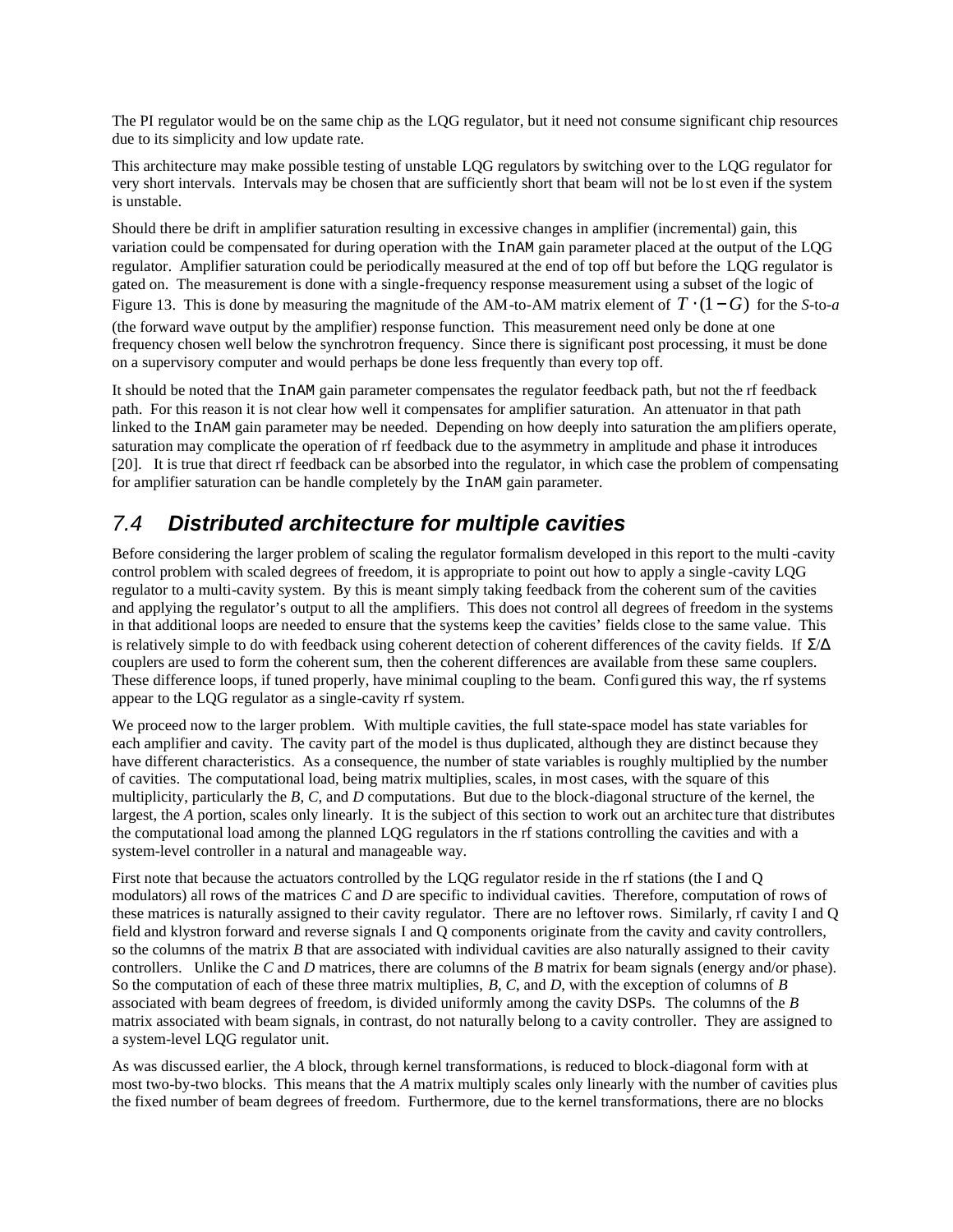of *A* that are associated with any one of the rf cavities. So one cannot identify a part of the kernel that naturally resides with any one rf cavity. Nevertheless, distributing the *A* computation among the cavity controllers can still be done while adding only modest additional computational load to those controllers and keeping the cavity controllers identical in form and function. First, blocks of the *A*-matrix multiply corresponding *in number* to the beam degrees of freedom are assigned to the system controller. Second, the rest of the *A* blocks are divided uniformly among the cavity LQG regulators. In this way, the *A*-computational load is naturally distributed uniformly among the cavity controllers, which have identical logic implemented in them (but different coefficients), and the system controller, which has only a modest computational workload in addition to its signal-distribution function.

While the computational intensity of the *A* block in each regulator is not greater than in a single-cavity LQG regulator (less actually), remember that the number of columns of *C* and *D* and the number of rows of *B* have been scaled, aside from the beam degrees of freedom, by the number of cavities. So the workload of the *B*, *C*, and *D* blocks in each of the cavity regulators still scales with the number of cavities. So the *B*-, *C*-, and *D*-matrix computations of the cavity regulators require parallelization by the number of cavities beyond that of Figure 24.



**Figure 31: Architecture for a multi-cavity distributed LQG regulator computation.**

Figure 31 shows the architecture just outlined. Remember that the *A* and *B* blocks of the system LQG 0 regulator differ in form from those in the cavity regulators, while the *A*, *B*, *C*, and *D* blocks in the cavity regulators are identical in form, but differ in coefficients.

The timing sequence is roughly shown in Figure 32 and builds on the single-cavity cycle of Figure 22. At the time indicated by  $u_{n-1}$ , the inputs become available from the ADCs in the cavity controllers. The state variables of the previous cycle had been serially transmitted so that the first components of *xn-1* arrive at the cavity LQG regulators at the same time the inputs  $u_{n-1}$  became available there. The *A* and *B* computations then proceed serially and the results are transmitted serially to LQG 0 as they are completed. As those results arrive, the new  $x<sub>n</sub>$  are serially computed, latched at LQG 0, and serially transmitted to the cavity LQG regulators for the *C* and *D* computations. Those computations proceed serially as the components of  $x_n$  arrive. At the end of the cycle, the new outputs  $y_n$  are available at the cavity controllers. Thus the signal transit times are integrated into the computation cycle in a simple way with minimal delay.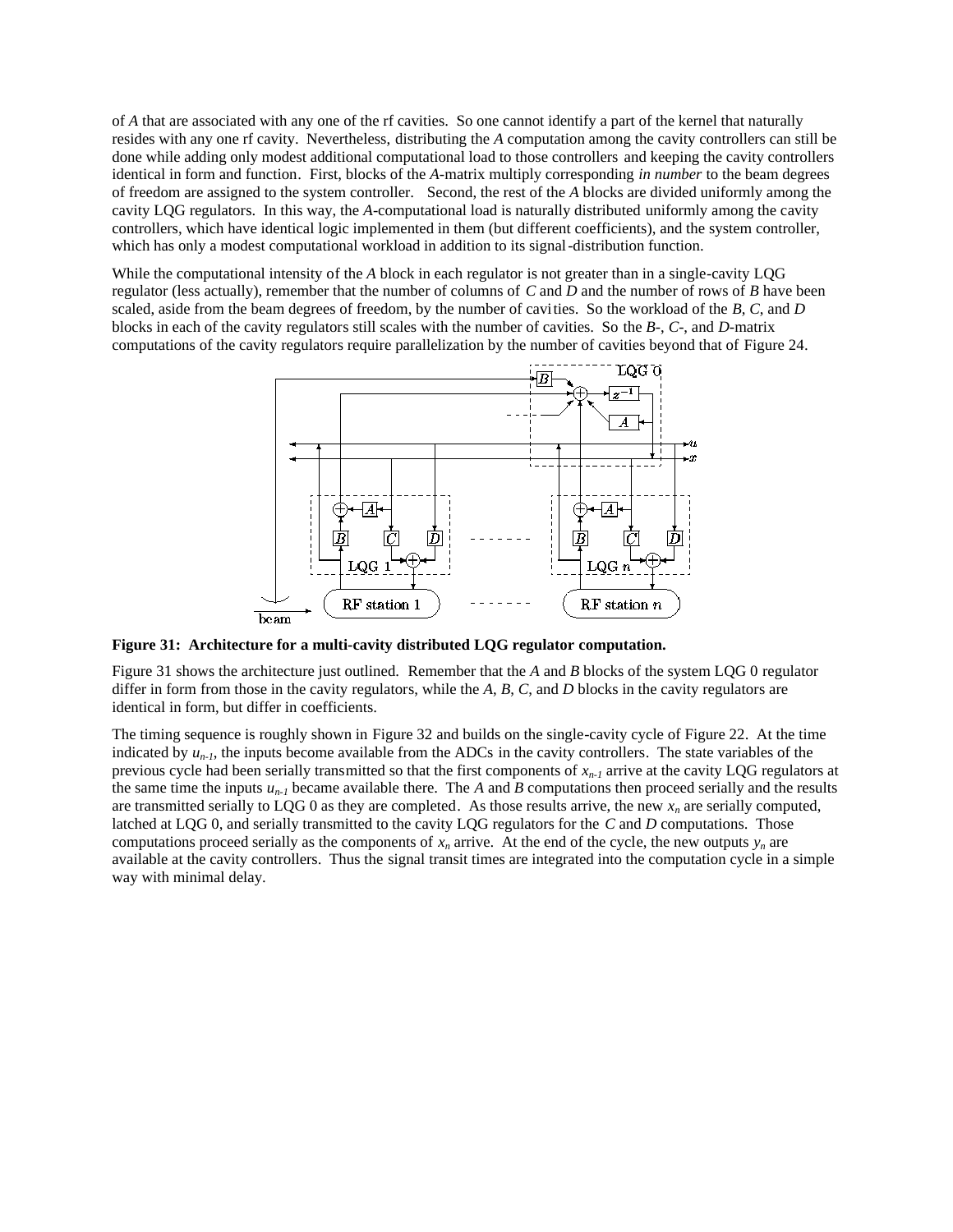

**Figure 32: Sequencing of computations occurring in the multi-cavity architecture of Figure 31.**

A very rough estimate of the round trip delay is 300 ns, given the relative locations of the two rf straights. Data transmission is configured as a stream that is initiated once per cycle in each direction. It must not be buffered, or else a great deal of latency is added. The data transmitted must be padded with zeros between data words, because the *x* data rate is less than the capacity of the type of link likely to be used. Configured as a stream, the minimum delay introduced by the data link is the physical transit time; even the setup times can be anticipated.

The *u* data links that feed the *D* computations in the cavity LQG regulators function in principle similarly to the *x* data links. But only a smaller quantity of data must be transmitted to the cavity regulators in time for the start of the *D* computation. Because the *D* computation is shorter and need only be finished by the time the *C* computation finishes, the *u* data links do not add additional delay to the *y* computation.

Pipeline delays are not shown in Figure 32. They add delay between the *B*/*A* computations and the *C* computation, and extend the lengths of the B and A computations, and the C computations. Depending on the details of the seriallink interfaces, minimal buffering at the inputs and outputs of the serial links may be required.

Although the regulator logic is not fleshed out beyond this point, there are a number of points to be made to make these ideas more understandable. Sixteen-bit samples, four rf stations, *u* signals VI and VQ from each rf station, a single beam sample (*tau* presumably), and an LQG data rate of 2 MHz are assumed for the serial data-rate estimates below.

- The kernel summation point, sub-blocks of the *A* computation corresponding in multiplicity to the beam degrees of freedom, and columns of *B* (the *B* block in LQG 0) corresponding to the beam (energy and/or phase) inputs reside on the system LQG-0 regulator as shown. This for logical consistency and to ensure that the cavity LQG regulators are identical in form and function.
- The single-cavity regulator whose construction is described in Secs. 3 and 4 is intended to run at the rf controller's clock rate of  $\sim$  40 MHz, with a data rate of 1-2 MHz. With that clock rate there are some spare clock cycles at the end of the LQG cycle. The multi-cavity LQG regulators' clock rate is assumed at the same ~40 MHz and that that computation must be paralleled, with the multiplicity being the number of cavities, and with a similar number of spare clock cycles at the end of the LQG cycle. Clock cycles for any additional pipelining will eat into that spare.
- The multiplicity of cavities has an impact on the number of extra accumulator bits and stages of pipelining needed in the various computations through the number of terms in the matrix multiplies, as described in Sec. 4.1.
- Delay due to the physical separation between controllers on different rf straights has an impact on the rf model from which the regulators are synthesized. It also has an impact on the timing of the logic, as does the transmission delays on the *u* and *x* data links. Additional delays affect the model if additional sample times are added to the regulator inputs of the rf model (Sec. 3.2).
- The single-cavity regulator requires seven multipliers of a few hundred logic elements each to implement. With four cavities and, say, 500 logic elements per multiplier, each cavity LQG regulator needs something like  $((3+2)*4+2)*500 = 12,000$  logic elements for multipliers. Further parallelization increases this number.
- All of the LQG regulators have, or work with, embedded network analyzers in logic in the manner described in Sec. 5.2. Measurement of off-diagonal blocks of the system response function using these network analyzers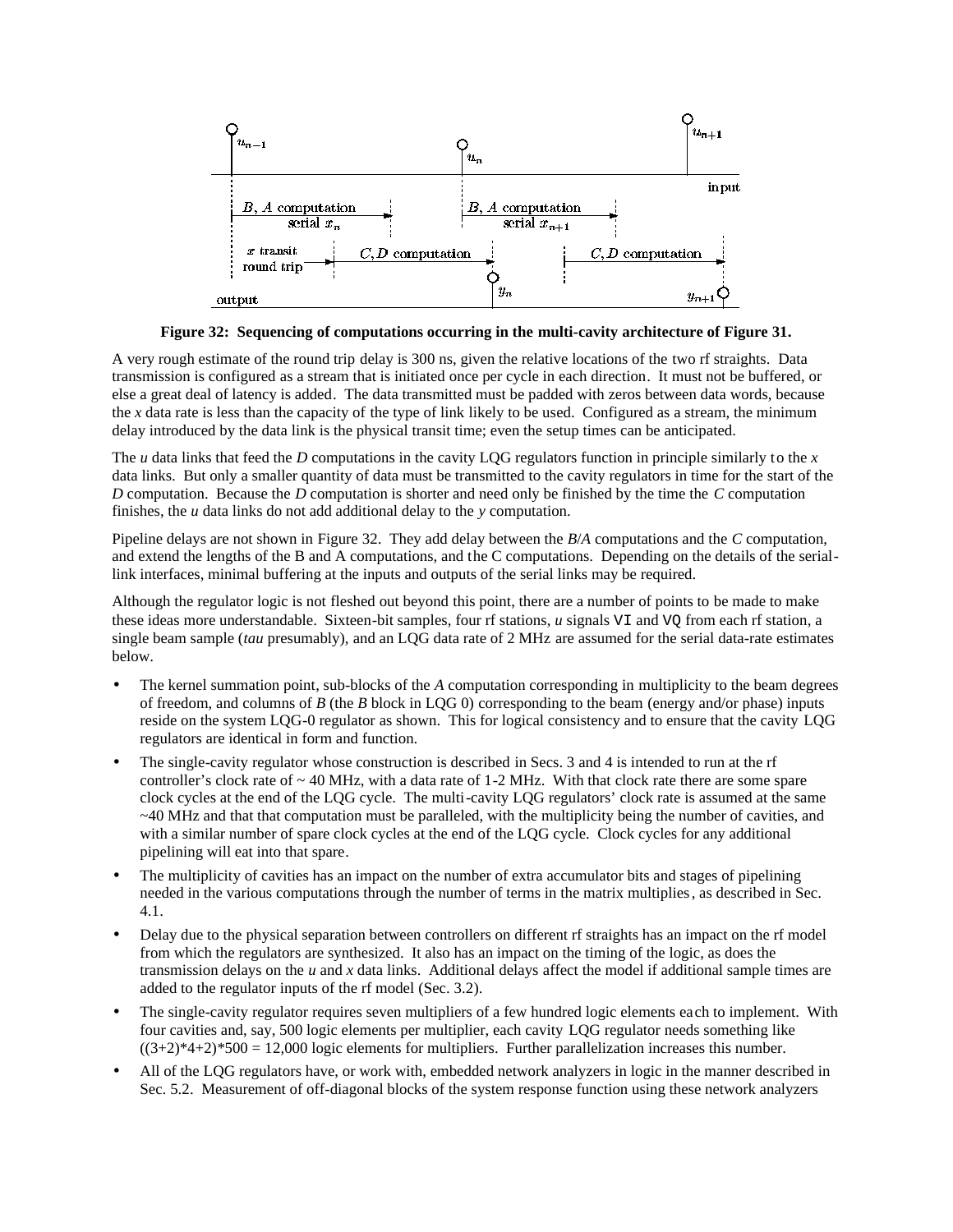requires synchronized data acquisition among the controllers. Fitting the multi-cavity version of the model of Figure 2 to these response data (Sec. 5) might present a significant computational challenge.

- Distribution of signals by the system controller is presumably by high-speed serial links, perhaps through fiber optics, although twisted pair may be adequate within a straight section.
- The *u* (inputs) bus must be combined from signals from the beam and cavity controllers and is distributed to the cavity controllers. From each cavity LQG regulator, the *u* data rate is 2 real samples per 0.5-1 µs sample interval ~ 60 Mbps average rate.
- All *u* (input) samples are needed for the *D*-matrix computation, which scales with the number of cavities. Thus a data rate of nine samples per LQG sample interval ~ 0.3 Gbps average data rate is needed to carry the *u* samples to each cavity LQG regulator.
- The *x* (state-variable) signals are distributed to the cavity LQG regulators for the *C*-matrix computation and demand the greatest data-carrying capacity of the serial links. The data rate is ~50 state variables per LQG sample time  $\sim$  1.5 Gbps average rate on each link.
- The *A*+*B* link from each cavity controller to the system controller carries roughly 10 real samples each LQG sample time, or ~0.3 Gbps average data rate.
- These data-rate and computation estimates have assumed that cavity I and Q signals (VI and VQ) only from each cavity are used for feedback. The use of additional signals, such as the forward (aI and aQ) and reflected (bI and bQ) waves, for feedback

# **8 Notes and conclusions**

Models of single-cavity rigid-bunch rf systems were developed to address the tight beam-noise requirements of timing and FTIR experiments at NSLS-II. Numerical simulations of LQG regulators in these models were found to realize a great deal of gain and bandwidth and show a corresponding degree of noise suppression of amplifier noise compared to simpler proportional-integral regulators. If this performance can be realized in an rf system, then that machine can tolerate considerably more rf-system noise than otherwise.

Although these regulators are fine tuned to the characteristics of a particular model, they do not show a prohibitive amount of sensitivity to variation of the model. This is encouraging and to a degree allays fears about the difficulty of fabricating robust regulators. But machine measurements are a necessity for verifying by simulations that other degrees of freedom of the machine, such as higher-order bunch multipoles, can be neglected. To a degree, those concerns are allayed by the success of an LQG regulator synthesized for a Figure 2-model fitted to Vlasovcalculated response functions, controlling a state-space model faithfully fitted to the same Vlasov response functions. Machine measurements are also needed to fine tune the regulator for optimum performance and margin of error.

RF-system and regulator models were developed for NSLS-II, CLS, and NSLS's VUV rings. Models of all of these machines yielded apparently viable regulators and similar performance improvements. The VUV and CLS models show better natural (open-loop) suppression of amplifier noise than does the NSLS-II model.

It was discussed in Sec. 3.5 that the synthesis of floating-point regulators in Sec. 3 often results in unstable regulators, which often have higher gains and higher closed-loop performance. It was suggested that stable regulators be chosen because of complications using unstable ones. But with digital logic, it is feasible to test for closed-loop stability by switching the regulator on and then off after a short time, and Fourier analyzing signals in the loop. This is performed in the manner of coupled-bunch mode growth-rate measurements in bunch-by-bunch feedback systems [21], where growth of an instability is detected and cut off before significant amplitudes are reached. Where robust higher-gain regulators can be tested this way successfully, improved performance may result. Alternatively, the choice of moderate-gain unstable regulators using, for example, transmission line signals aI, aQ, bI, and/or bQ, may not result in improved performance, but may provide more robust regulators by other measures. This is a direction that can be explored with digital controllers.

Methods for establishing resolutions of the coefficients and data paths of fixed-point regulators were developed. It turns out that these regulators require relatively modest resolutions, easing the resource requirements of a digital implementation.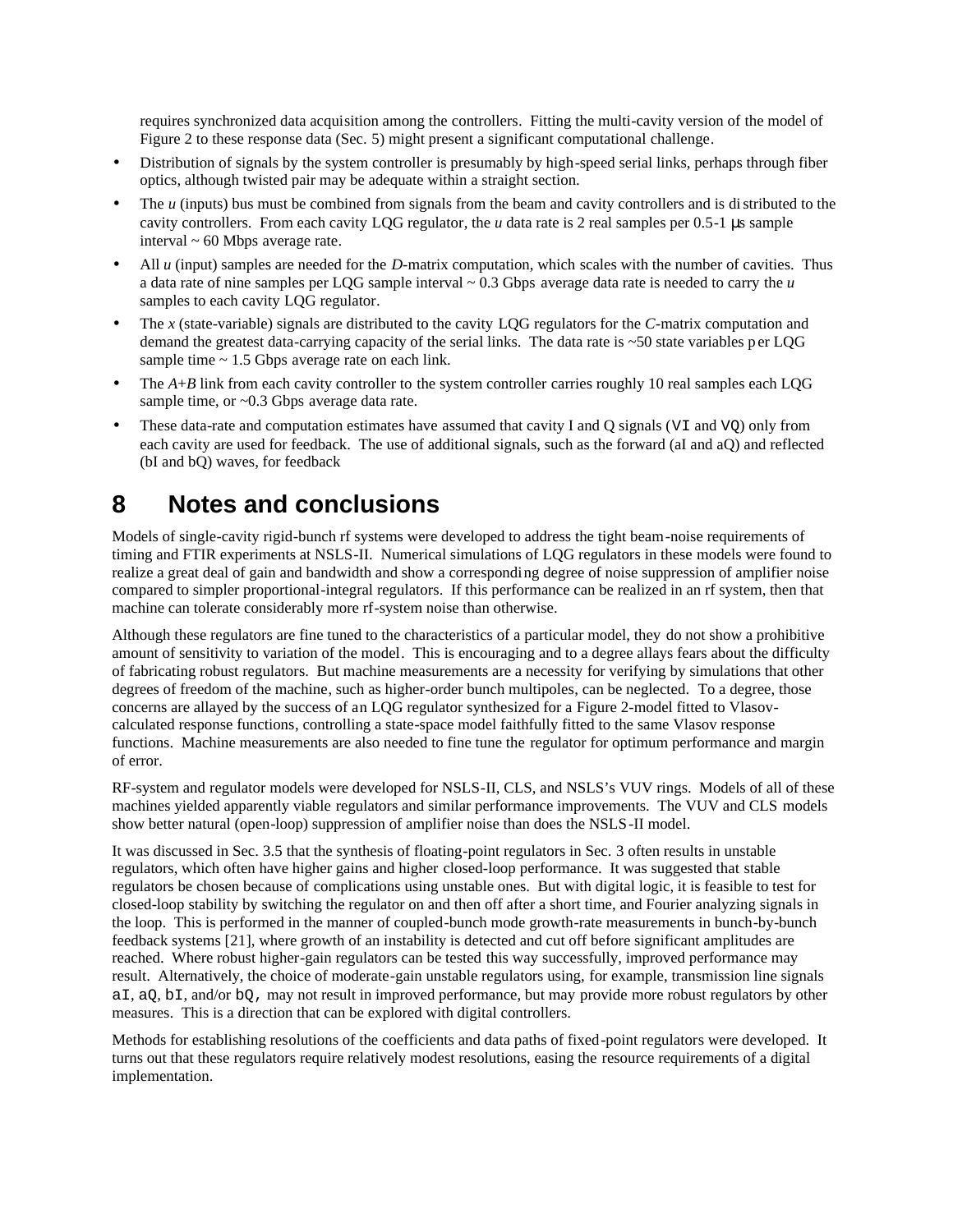These results are very encouraging in that they provide evidence that viable regulators for rf systems in top-off operation can be constructed and that their performance is exceptional in suppressing amplifier noise. A number of tools for construction and testing of these regulators are also demonstrated. Fixed-point regulators built from these tools seem to work well and are realizable in modest FPGAs. Further work is needed to better characterize amplifier noise, measure machine characteristics including response functions, and to fill in many details of how these regulators would be meshed with the larger rf control system, particularly with multiple cavities.

# **9 Acknowledgements**

-

Thanks to Jim Rose for many helpful discussions, and Hengjie Ma for his digital controller and the exceptional data it records.

[2] H. Hindi et al., *A Formal Approach to the Design of Multibunch Feedback Systems: LQG Controllers*, Presented at the Fourth European Particle Accelerator Conference, London England (June 1994).

[3] Paul Moroney, *Issues in the Digital Implementation of Control Compensators*, Massachusetts Institude of Technology dissertation (October 1979).

[4] D. Boussard and E. Onillon, Application of the Methods of Optimum Control Theory to the RF System of a Circular Accelerator, CERN Report No. CERN SL/93-09 (RFS) (2 Mar 1993).

[5] N. Towne, Measurement of the Generator Impedance Through the Longitudinal Beam Response Function , unpublished NSLS report (November 2001).

[6] T. Mastorides, C. Rivetta, J. D. Fox, and D. Van Winkle, Analysis of longitudinal beam dynamics behavior and rf system operative limits at high-beam currents in storage rings, Phys. Rev. ST-AB **11**, 062902 (2008).

[7] H. Ma and J. Rose, Low-Level Radio Frequency System Development for the National Synchrotron Light Source II Project,  $23^{\text{rd}}$  Particle Accelerator Conference, Vancouver, BC (2009).

[8] IEEE, *IEEE Standard for Verilog Hardware Description Language*, IEEE Std 1364-2005, http://ieeexplore.ieee.org/xpl/freeabs\_all.jsp?arnumber=1620780.

[9] The Mathworks, Inc., Matlab version R2009a (2009).

[10] The MathWorks, Inc., © 1994-2008, http://www.mathworks.com.

[11] H. Hindi, Background Notes for Control Theory with Application to Accelerators, from lectures given at UC Berkeley (January 1997).

[12] H. Padamsee, J. Knobloch, and T. Hayes, *RF Superconductivity for Accelerators*, Wiley, NY (1998), sec. 17.5.2.

[13] H. Ma, private communication (2010).

[14] N. Towne and J.-M. Wang, Phys. Rev. E **57** (3), p 3461 (1998).

[15] N. Towne, Phys. Rev. ST-AB Vol. **4**, 114401 (2001).

[16] N. Towne, Longitudinal Bunch Profiles, RF Response Functions, and Coupled-Bunch Instability Thresholds in NSLS-II with Normal- and Super-Conducting RF Cavities, for NSLS-II under BSA contract number 117376 (August 2007).

[17] Canadian Light Source Inc., 101 Perimeter Road, Saskatoon, SK, Canada S7N 0X4, http://www.lightsource.ca.

[18] D. Van Winkle et al., *Klystron Linearizer*, presentation before the PEP-II MAC Review of 19 Jan 2006, Stanford Linear Accelerator Center (2006).

[19] Stephen Williams, Icarus Verilog, http://www.icarus.com/eda/verilog.

<sup>[1]</sup> Brookhaven National Laboratory, *National Synchrotron Light Source II Preliminary Design Report*, 'http://www.bnl.gov/nsls2/project/PDR/' (November 2007).